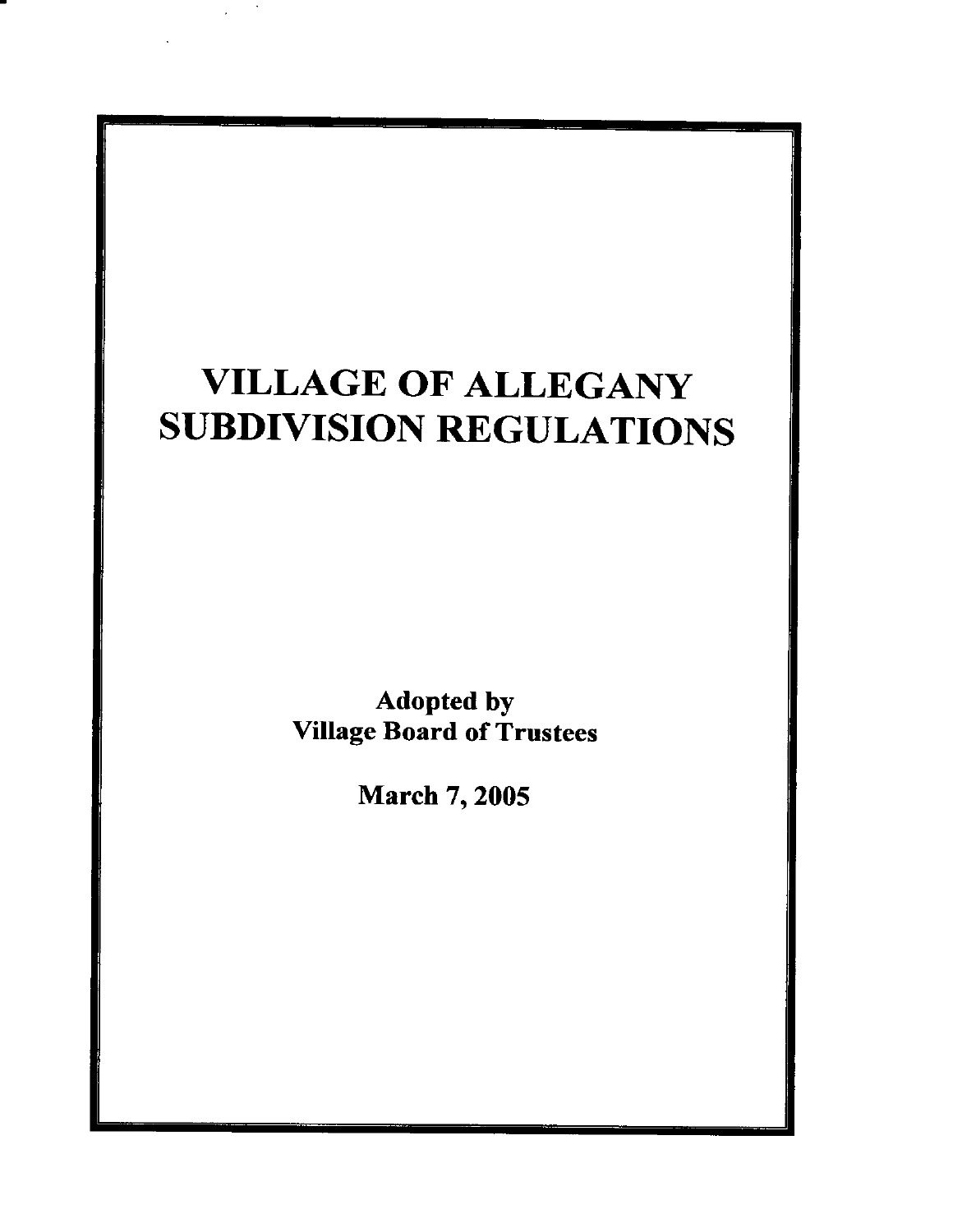# **VILLAGE OF ALLEGANY SUBDIVISION REGULATIONS**

#### **TABLE OF CONTENTS Adopted March 7, 2005**

#### **1. GENERAL PROVISIONS**

#### 

#### 2. DEFINITIONS

#### 3. APPLICATION PROCEDURE AND APPROVAL PROCESS

#### 4. SPECIFICATIONS FOR DOCUMENTS TO BE SUBMITTED

#### Page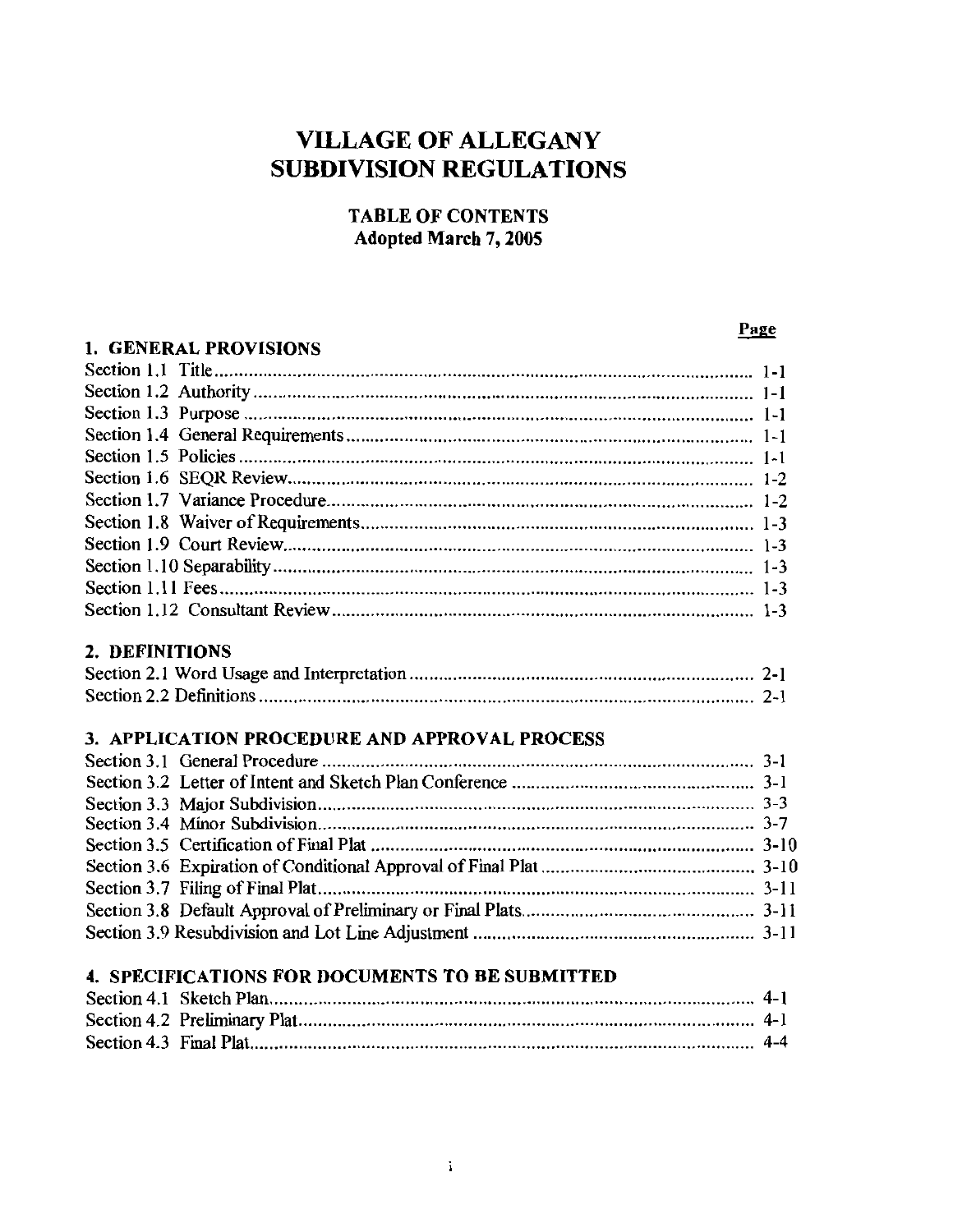### 5. COMPLETION AND MAINTENANCE OF IMPROVEMENTS

### **6. DESIGN STANDARDS**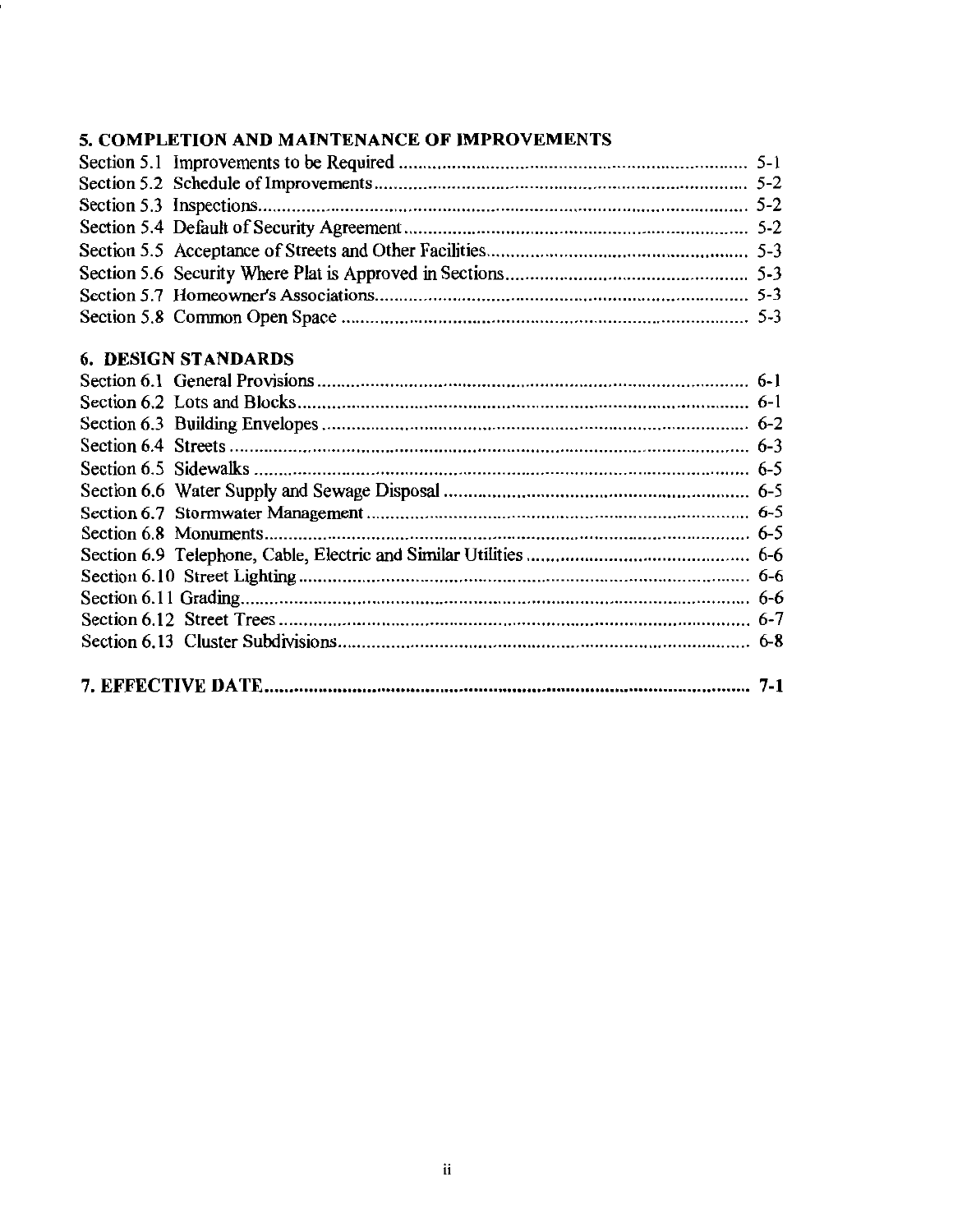# **ARTICLE 1 GENERAL PROVISIONS**

### **Section 1.1 Title**

These regulations shall be known and may be cited as the "Subdivision Regulations of the Village of Allegany."

### **Section 1.2 Authority**

Pursuant to Sections 7-728, 7-730, 7-732 and 7-738 of Village Law of the State of New York, the Village Board of Trustees of the Village of Allegany hereby authorizes and empowers the Planning Board of the Village of Allegany to approve preliminary and final plats of subdivisions showing lots, blocks or sites, with or without streets or highways, within the Village of Allegany.

### **Section 1.3 Purpose**

These Subdivision Regulations are enacted for the purpose of providing for the future growth and development of the Village of Allegany and for the purpose of affording adequate facilities for the housing, transportation, distribution, comfort, convenience, safety, health and welfare of its population.

### **Section 1.4 General Requirements**

Whenever any subdivision of land is proposed, before any contract is made for the sale or any offer to sell any lots in such subdivision, before any permit for the erection of a structure in such proposed subdivision shall be granted and before any subdivision plan may be filed in the Office of the Cattaraugus County Clerk, the subdivider or a duly authorized agent shall apply for and secure approval of such subdivision in accordance with the procedures contained in these regulations.

### **Section 1.5 Policies**

- (A) The subdivision of land in the Village of Allegany shall conform to these regulations, as well as with appropriate laws, rules and regulations established by all governing bodies having jurisdiction over aspects of the proposed development.
- **(B)** It is the policy of the Village Board of Trustees of the Village of Allegany that land subdivision is considered to be part of a process that provides for the orderly, efficient and economical development of the Village, in a manner that is reasonable and is in the best interest of the community.
- **(C)** In its consideration of an application for the subdivision of land, the Village Board of Trustees directs the Planning Board to be guided by the following general requirements: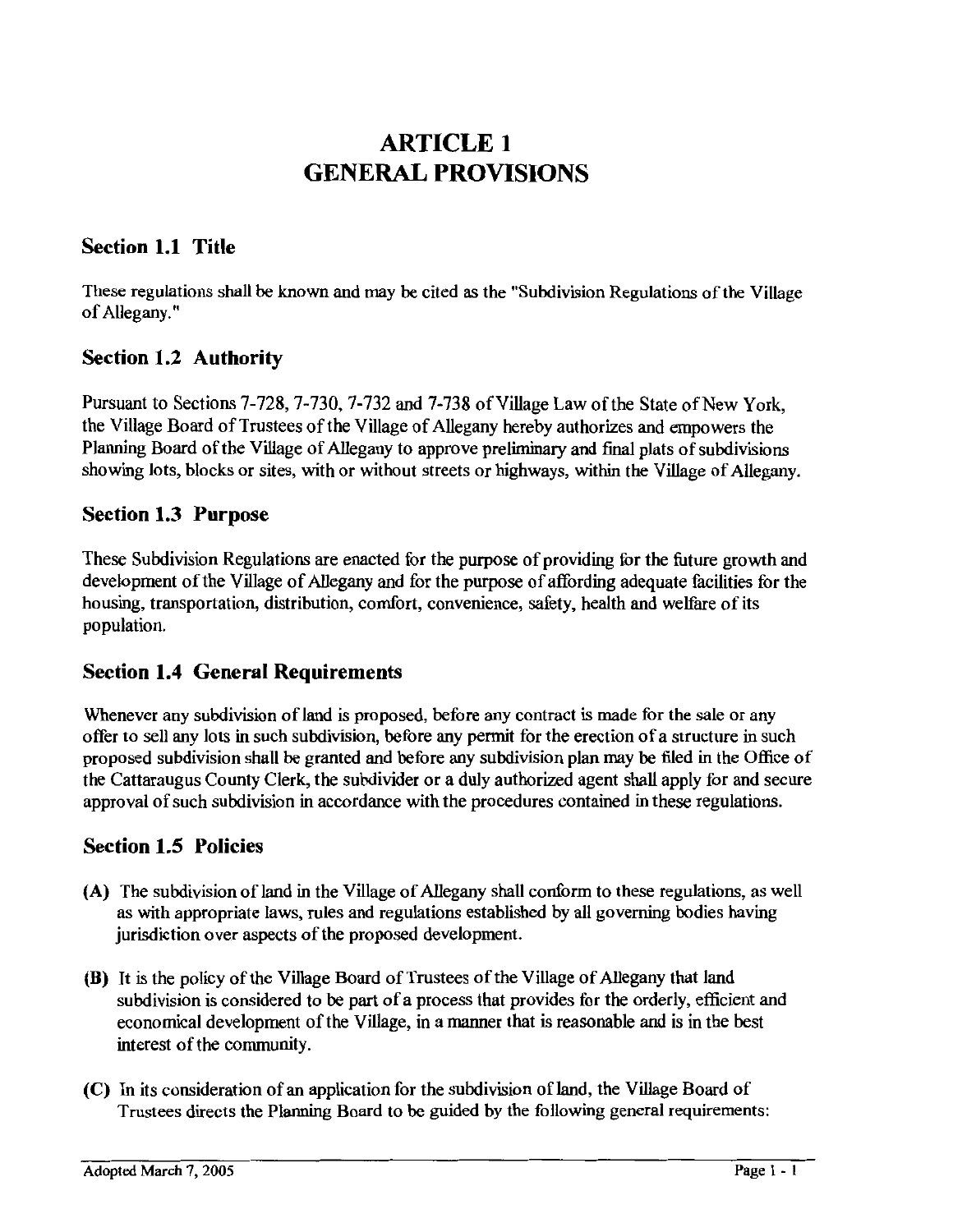- 1. Land to be subdivided shall be of such character that it can be used safely for building purposes without danger to health or peril from fire, flood, drainage, erosion or other menace. In addition, the proposed development shall not present a hazard to neighboring properties or to the public health, safety and welfare.
- 2. Proper provision shall be made for vehicular and pedestrian access, storm water drainage, water supply, and sewage disposal, as well as for other necessary improvements.
- 3. Important community resources and natural features shall be incorporated into the design of the subdivision as much as possible. To the maximum extent feasible, existing features of the landscape such as large trees, rock outcrops, steep slopes, streamcourses and floodways, historic elements and other significant community assets shall be preserved.
- 4. All streets, roads, and highways shall be of sufficient width and suitable grade and shall be suitably located to accommodate prospective traffic, to afford adequate light and air, to facilitate fire protection, and to provide access of firefighting equipment to buildings.
- 5. Suitable monuments shall be placed at block comers and other locations as required by Article 6 of these regulations. The location of the monuments shall be shown on the final plat.
- 6. All lots created under these regulations shall comply with all applicable regulations of the Village of Allegany Zoning Law, unless these regulations are varied by approval of a cluster subdivision, pursuant to Section 6.13 of these regulations and to Section 7-738 of NYS Village Law.

### **Section 1.6 SEQR Review**

- (A) Prior to taking final action on an application for subdivision approval, the Planning Board shall fully comply with all relevant provisions of the New York State Environmental Quality Review Act (SEQR).
- **(B)** Pursuant to Section 617.13 (a) ofNYS 6NYCRR Part 617 State Environmental Quality Review the Village of Allegany may charge a fee to the applicant for subdivision approval in order to recover the actual costs of either preparing or reviewing the draft and/or final Environmental Impact Statement.

### **Section 1.7 Variance Procedure**

When a proposed subdivision contains one or more lots which do not comply with the Zoning Law of the Village of Allegany, application may be made to the Zoning Board of Appeals for an area variance pursuant to the regulations governing area variances contained in the Village's Zoning Law. This application may **be** made without the necessity of a decision or determination of the Code Enforcement Officer. In reviewing such application for an area variance, the Zoning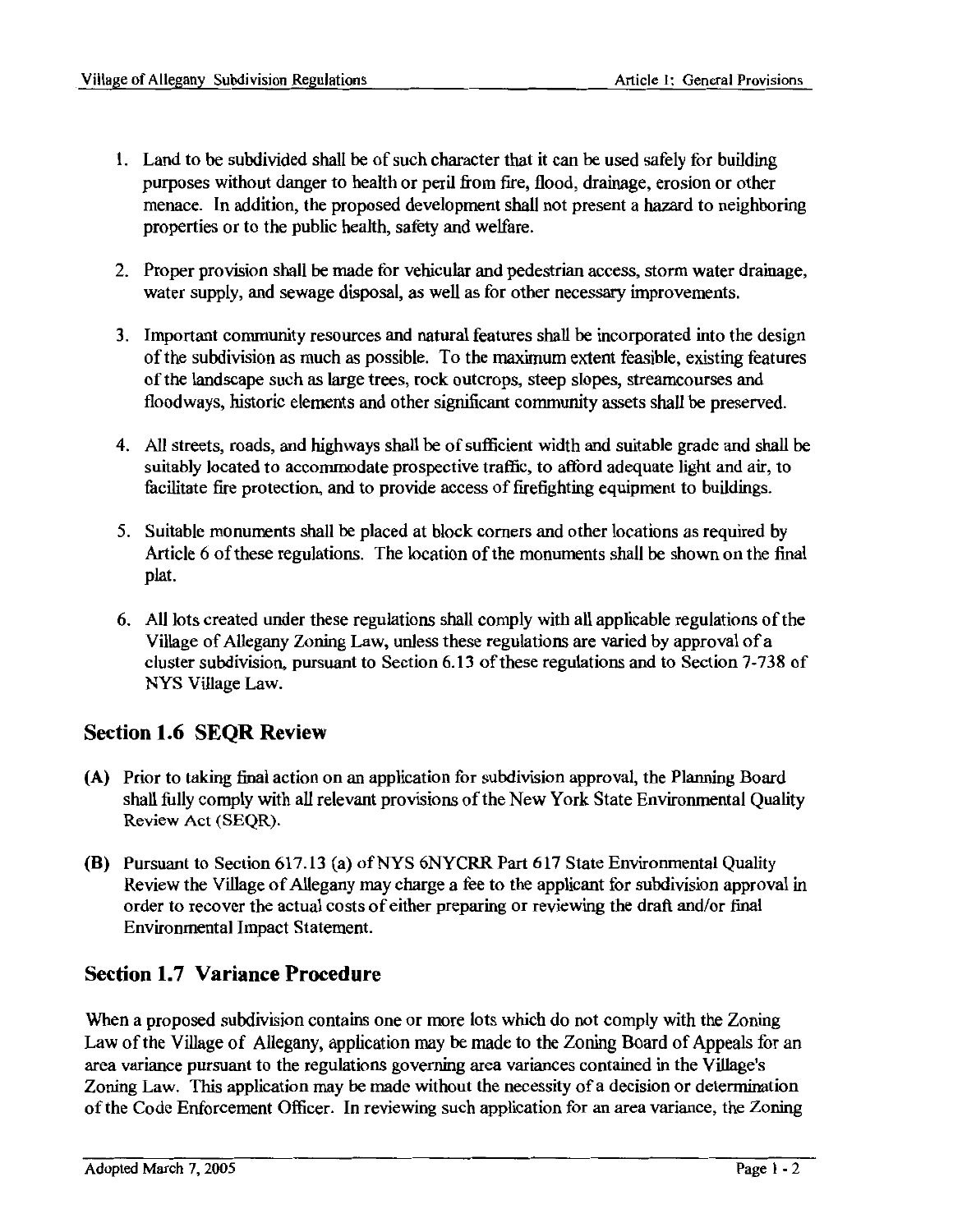Board of Appeals shall request the Planning Board to provide a written recommendation concerning the proposed variance.

### **Section 1.8 Waiver of Requirements**

Pursuant to Section 7-730 (7) of NYS Village Law, the Planning Board may waive any requirements for the approval of subdivisions submitted for its review. Any such waiver, which shall be subject to appropriate conditions, may be exercised in the event any such requirements or improvements are found not to be requisite in the interest of the public health, safety, and general welfare or inappropriate because of inadequacy or lack of connecting facilities adjacent to or in proximity to the subdivision.

### **Section 1.9 Court Review**

Any person or persons aggrieved by any decision of the Planning Board or any other officer, department, board or bureau of the Village, may apply to the supreme court for review by a proceeding under Article Seventy-eight of the civil practice law and rules, pursuant to Section 7- 712-c of New York State Village Law. Such appeal or application for relief shall be made within thirty days from the date of the filing of the decision in the office of the Village Clerk.

### **Section 1.10 Separability**

If any part or provision of these regulations or the application thereof to any person or circumstance be adjudged invalid by any court of competent jurisdiction, such judgment shall be confined in its operation to the part, provision or application directly involved in the controversy in which such judgment shall have been rendered and shall not affect or impair the validity of the remainder of these regulations or the application thereof to other persons or circumstances, and the Village Board of Trustees of the Village of Allegany hereby declares that it would have enacted these regulations or the remainder thereof had the invalidity of such provision or application thereof been apparent.

### **Section 1.11 Fees**

A schedule of fees for all applications required by these regulations shall be established by the Village of Allegany Board of Trustees. The Village Board may change the fee schedule from time to time.

### **Section 1.12 Consultant Review**

In reviewing any application for a special use permit, the Planning Board may consult with the C.E.O., Fire Chief, Department of Public Works, Cattaraugus County Planning Department, Soil Conservation Service, NYS Department of Transportation (DOT), NYS Department of Environmental Conservation (DEC), and other local, county or state agencies.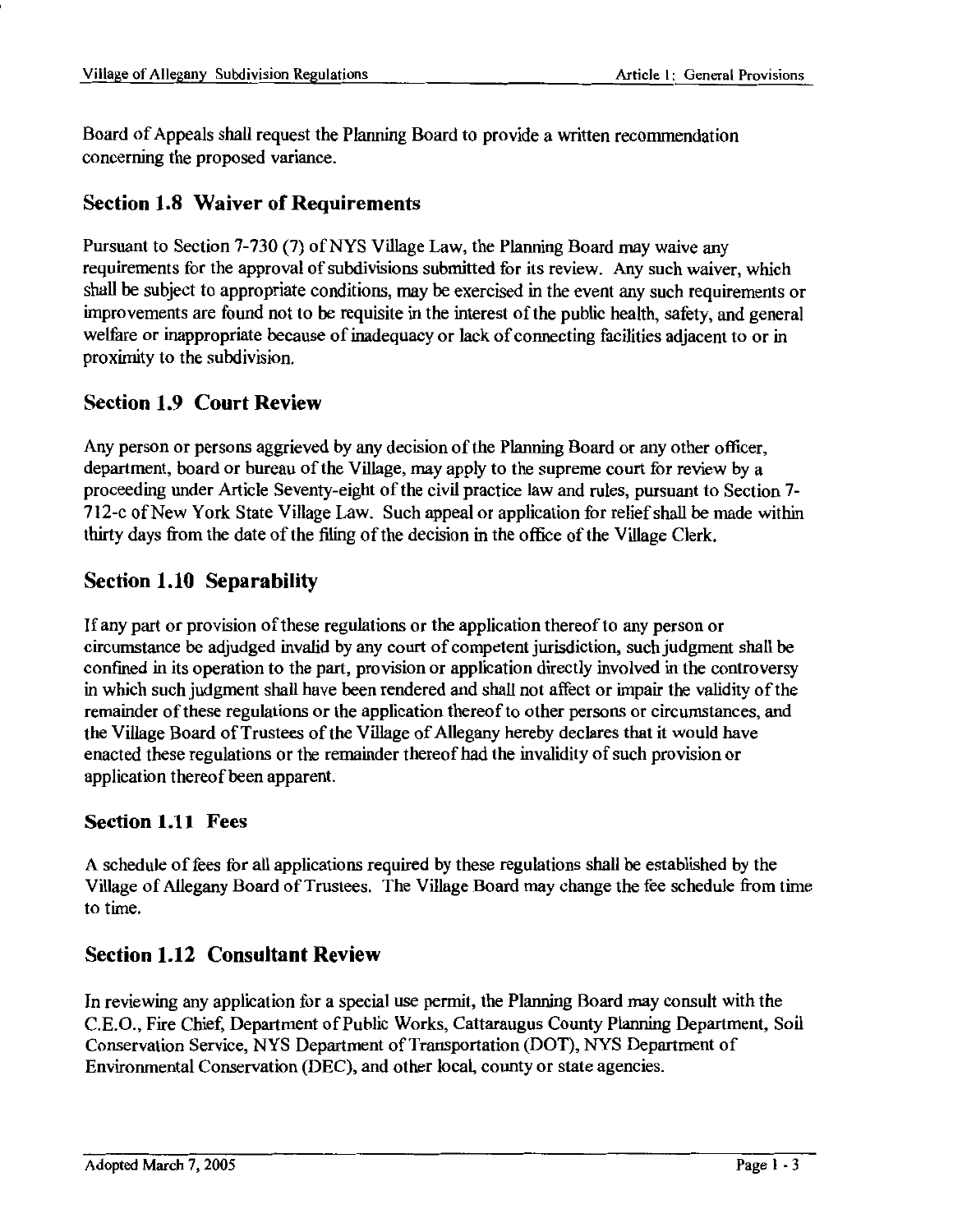For unique or large-scale projects, the Planning Board, upon the approval of the Village Board of Trustees. may retain qualified expert consultants to assist the Planning Board in its review of the application; the cost of such consultant(s) shall be paid by the applicant.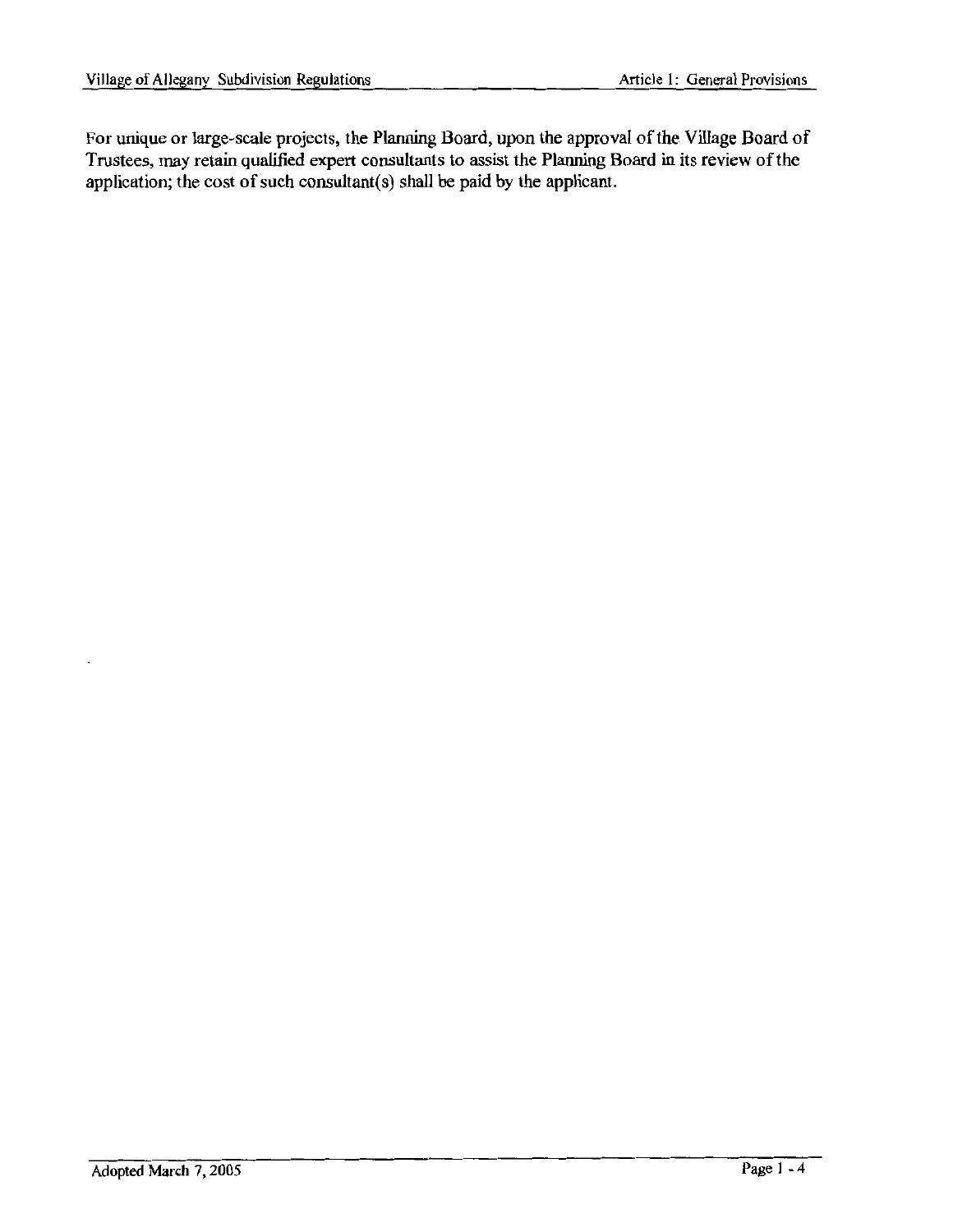# **ARTICLE2 DEFINITIONS**

### **Section 2.1 Word Usage and Interpretation**

The following rules shall apply to interpreting the text of these regulations:

- { 1) Words used in the present tense shall include the future.
- (2) Words used in the singular shall include the plural, and words used in the plural shall include the singular.
- (3) Words used in the masculine form shall include the feminine.
- { 4) The word "shall" is mandatory. The word "may" is permissive.
- { 5) The word "lot" shall include the words "plot," "piece," and "parcel."
- ( 6) The word "person" shall include an individual, firm or corporation.
- (7) The phrase "used for" shall include the phrases "arranged for," "designed for," "intended for," "maintained for," and "occupied for."
- (8) The phrases "to erect," "to construct," and "to build" a building have the same meaning and include the excavation for a building foundation and the relocation of a building from one location to another.
- (9) The word "premises" includes a lot and all buildings or structures thereon.
- (10) Unless otherwise specified, all distances shall be measured horizontally along the ground.

### **Section 2.2 Definitions**

**ALLEY** A public or private right-of-way primarily designed to serve as secondary access to the side or rear of those properties whose principal frontage is on some other street.

**APPLICANT** The owner of land proposed to be subdivided or his/her representative, who shall present express written authority to act on behalf of the owner.

**BLOCK** A tract of land bounded by streets, or by a combination of streets and public parks, cemeteries, railroad rights-of-way, shorelines of waterways, or boundary lines of municipalities.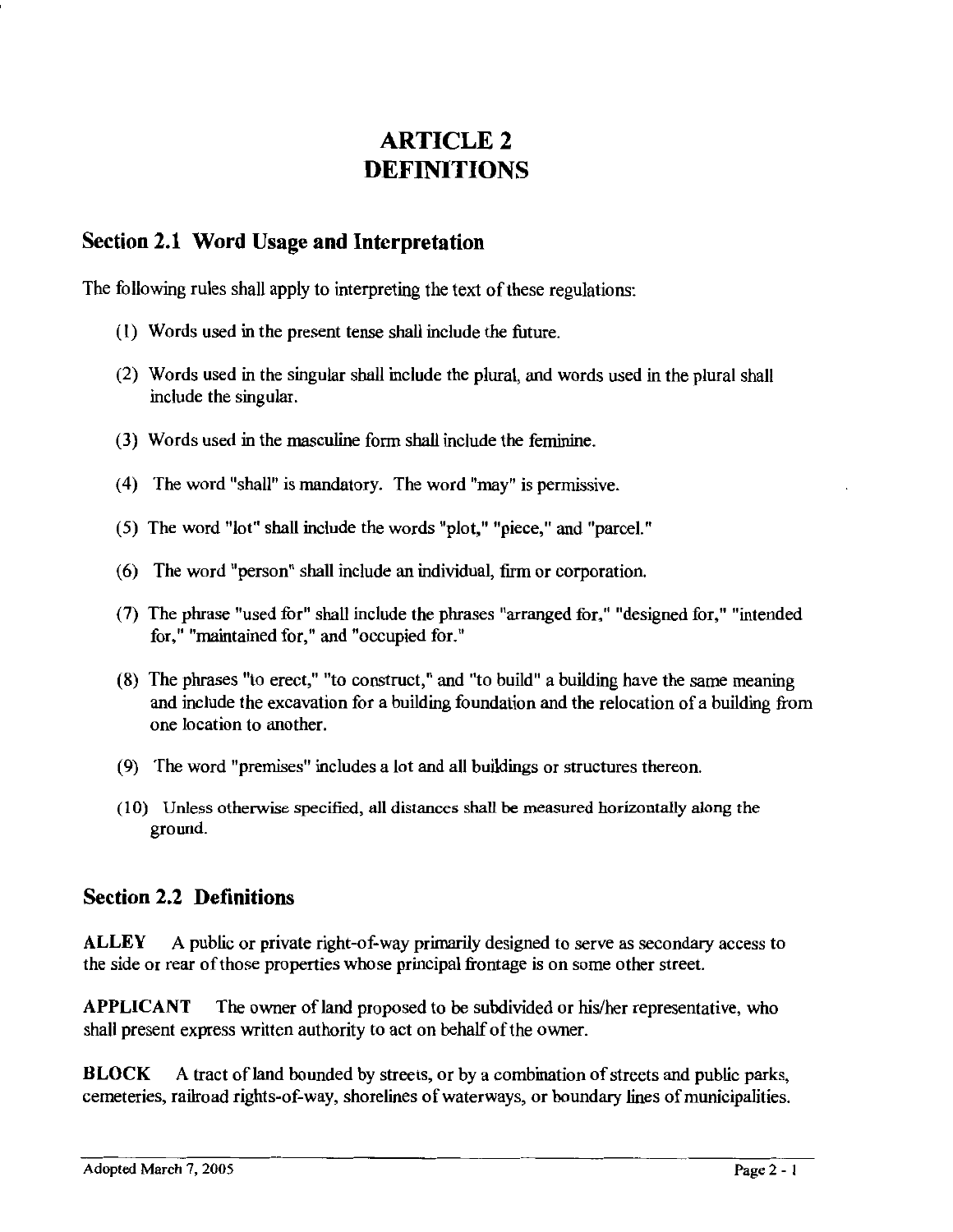**BOARD OF TRUSTEES** The Village Board of Trustees of the Village of Allegany, County of Cattaraugus, New York.

**BUILDING ENVELOPE** The area in which a house, garage, permitted accessory structures, and parking areas shall be located. A driveway may extend from a roadway across an area that is not in the building envelope in order to access the building envelope.

**CALIPER** A measurement of the diameter of a tree, measured six inches above the ground.

**CLUSTER DEVELOPMENT** A subdivision design, pursuant to Section 7-738 ofNYS Village Law, that allows lots to be reduced in size, provided the total development density does not exceed that which could be constructed on the site using a conventional subdivision layout, and further provided that the remaining land is dedicated as permanent open space.

**CONDITIONAL APPROVAL OF A FINAL PLAT** Approval by the Village of Allegany Planning Board of a final plat subject to conditions set forth by the Planning Board in the resolution conditionally approving the plat. Such conditional approval does not qualify a final plat for recording nor authorize issuance of any building permits prior to the signing of the plat by the Planning Board's designee and recording the plat in the office of the Clerk of Cattaraugus County.

**CONTOUR** A line drawn on a map or a plan which connects all points of equal elevation.

**CONTOUR GRADING** A grading concept designed to result in earth forms that resemble natural terrain characteristics. Contour grading does not necessarily minimize the amount of cut and fill that occurs.

**CURB** A vertical edge along a street.

**EASEMENT** Authorization by a property owner which allows another person to use the owner's property for a specified purpose.

**ENVIRONMENT AL ASSESSMENT FORM (EAF)** A form used to determine the environmental significance of an action, in accordance with the State Environmental Quality Review Act.

**ENVIRONMENTAL IMPACT STATEMENT (EIS)** A written document, prepared in accordance with the State Environmental Quality Review Act.

**FINAL PLAT** A drawing, in final form, that shows a proposed subdivision containing all information or detail required by law and specified in Article 4 of these regulations, and containing all the modifications, if any, required by the Planning Board at the time of approval of the preliminary plat, if such preliminary plat has been so approved.

**FINAL PLAT APPROVAL** The signing of the final plat by a duly authorized officer of the Village of Allegany Planning Board, pursuant to a Planning Board resolution granting final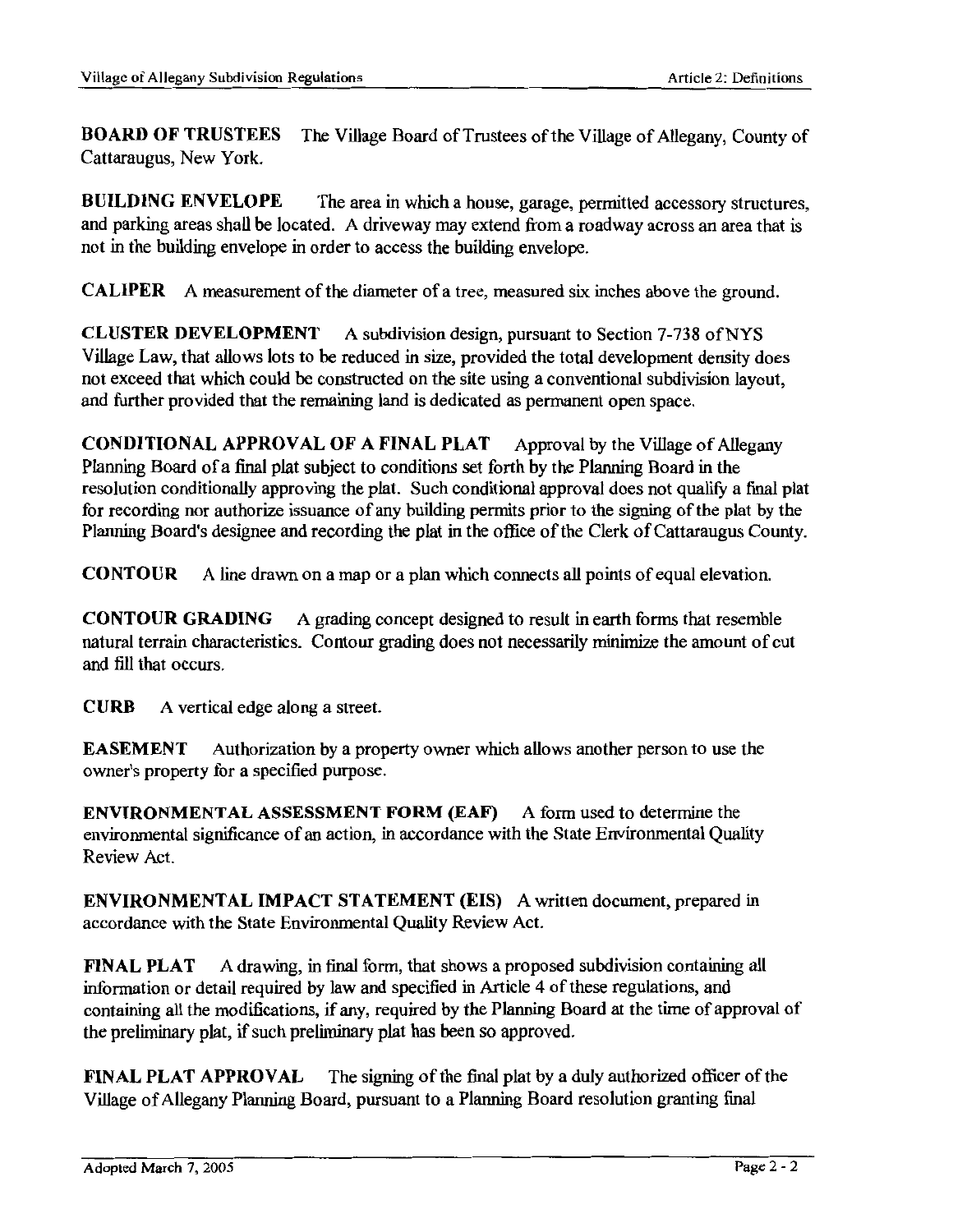approval to the plat, or after conditions specified in a resolution granting conditional approval of the plat are completed. Such final approval qualifies the plat for recording in the Office of the Cattaraugus County Clerk.

**FRONTAGE** That part of a lot abutting on a street; except that the ends of incomplete streets, or streets without a turning circle shall not be considered frontage. On curvilinear streets, the arc between the side lot lines shall be considered the lot frontage.

**GRADE** The slope of a road, street, or other public way, specified in percentage terms.

**GRADE, FINISHED** The final elevation of the ground surface after man-made alterations, such as grading, grubbing, filling or excavating, have been completed.

**GRADE, NATURAL** The existing grade or elevation of the ground surface that exists or existed prior to man-made alterations, such as grading, grubbing, filling or excavating.

**IMPROVEMENT** Any drainage ditch; stormwater management facility; street, roadway or highway; public water or sewerage facility; sidewalk; utility lines and conduits; or similar facilities that are used by the public or which the Village or other public or semi-public agency may have ownership of or regulatory approval over.

**LETTER OF INTENT** An initial presentation in writing submitted to the Planning Board by an applicant for the Board's consideration in classifying the subdivision as a major or minor subdivision.

LOT A portion of a subdivision or other parcel of land intended as a unit for the purpose, whether immediate or future, of transfer of ownership, or possession, or for development.

**LOT, REVERSE FRONTAGE** A lot designed such that the rear facade of a building will face the front lot line or a lot where the frontage on the street giving access is not the same as other lots on that street.

**LOT, THROUGH** A lot that fronts upon two parallel streets or a lot that fronts upon two streets that do not intersect at the boundaries of the lot.

**LOT LINE ADJUSTMENT** A type of resubdivision in which there is solely a simple alteration of lot lines, and in which no additional lots are created and no lots are deleted.

**PLANNING BOARD** The Planning Board of the Village of Allegany.

**PRELIMINARY PLAT** A drawing or drawings, clearly marked "Preliminary Plat," showing the salient features of a proposed subdivision, as specified in Article 4 of these regulations, and containing sufficient detail to apprise the Planning Board of the layout of the proposed subdivision.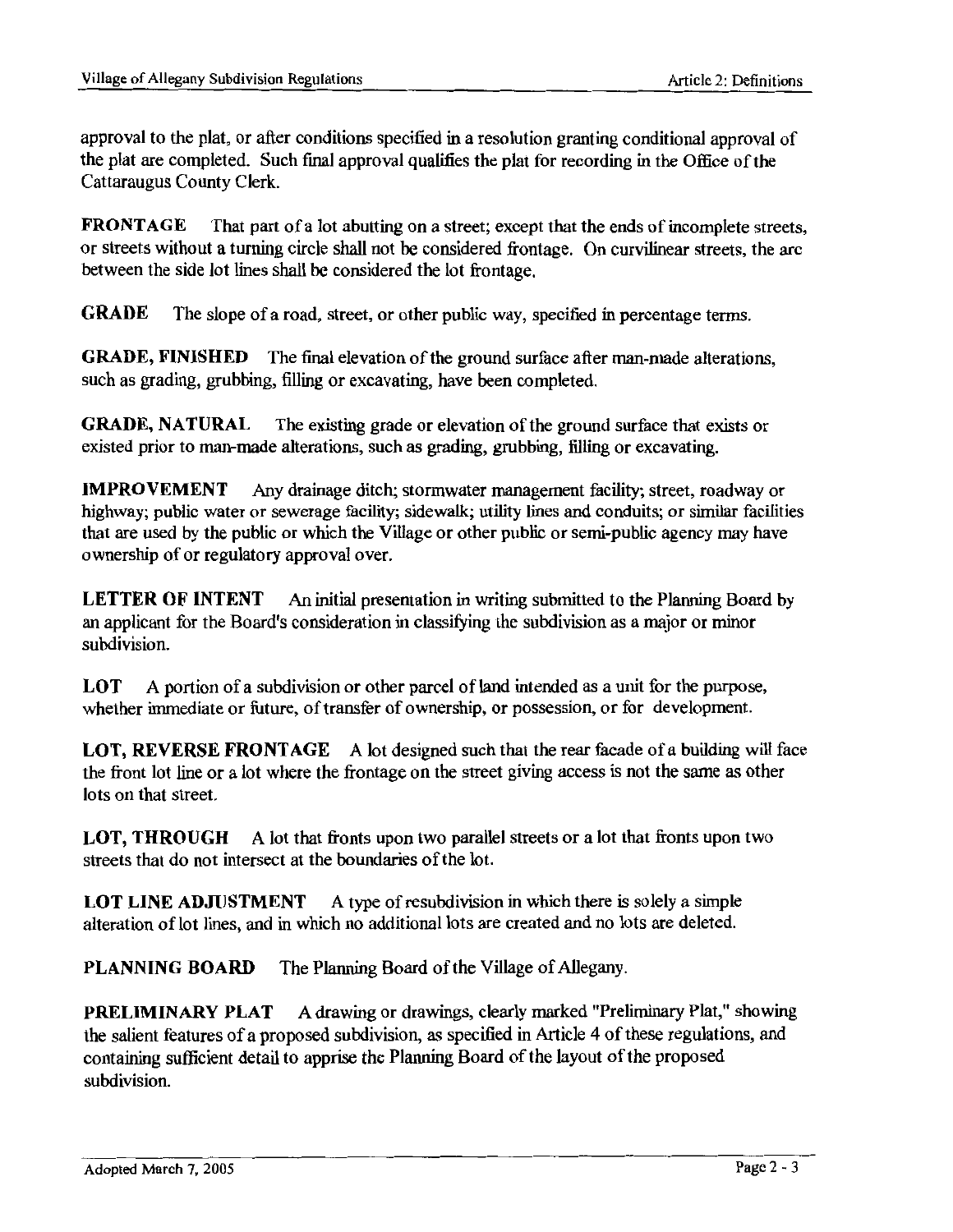**PRELIMINARY PLAT APPROVAL** The approval of the layout of a proposed subdivision as set forth in a preliminary plat, but subject to the approval of the plat in final form, in accordance with the provisions of these regulations.

**OPEN SPACE** An area that is intended to provide light and air, and is designed for environmental, scenic, and/or recreational purposes. Open space may include, but is not limited to, lawns, decorative planting, walkways, buffers, active and passive recreation areas, playgrounds, fountains, wooded areas, and water courses. Open space shall not include driveways, parking lots, or other surfaces designed or intended for vehicular travel.

**OPEN SPACE, PRIVATE** Open space land which is owned in common by all of the residents of a subdivision; open space land owned by a Homeowners Association; or open space land owned by a not-for-profit corporation or other similar legal organization.

**OPEN SPACE, PUBLIC** Open space land owned by the Village of Allegany or some other governmental agency.

**RESUBDIVISION** Any change in a map of an approved or recorded subdivision plat, if such change affects any lot line, any street layout, or area reserved for public use.

**RIGHT-OF-WAY** A strip of land occupied or intended to be occupied by a street, crosswalk, railroad, road, street, electric transmission line, oil or gas pipeline, water main, sanitary or stonn sewer main, or for any other special use.

**SERVICE DRIVES** Vehicular driveways which are used primarily for access to the back or side of a premises.

**SIDEWALK** A designated path provided for pedestrian use, usually located along the side of a street.

**SKETCH PLAN** A drawing which illustrates the proposed layout of streets, lots and other features of a proposed subdivision in relation to existing conditions for the purpose of obtaining the advice of the Planning Board prior to the preparation of a preliminary plat.

**STATE ENVIRONMENTAL QUALITY REVIEW ACT (SEQR)** The New York State Law (Article 8 of the Environmental Conservation Law) and regulations (6 NYCRR Part 617) which require public agencies to consider the potential environmental impacts of an action before such action is approved or undertaken.

**STREET** A public or private right-of-way, designed to accommodate the flow of vehicular traffic, and which affords the principal means of access to abutting properties. A street may be designated as a road, drive, avenue, lane, or other similar term.

**STREET CLASSIFICATION SYSTEM** A four-category hierarchy of streets that are ranked according to traffic volume and intended use. Categories, in descending order of volume are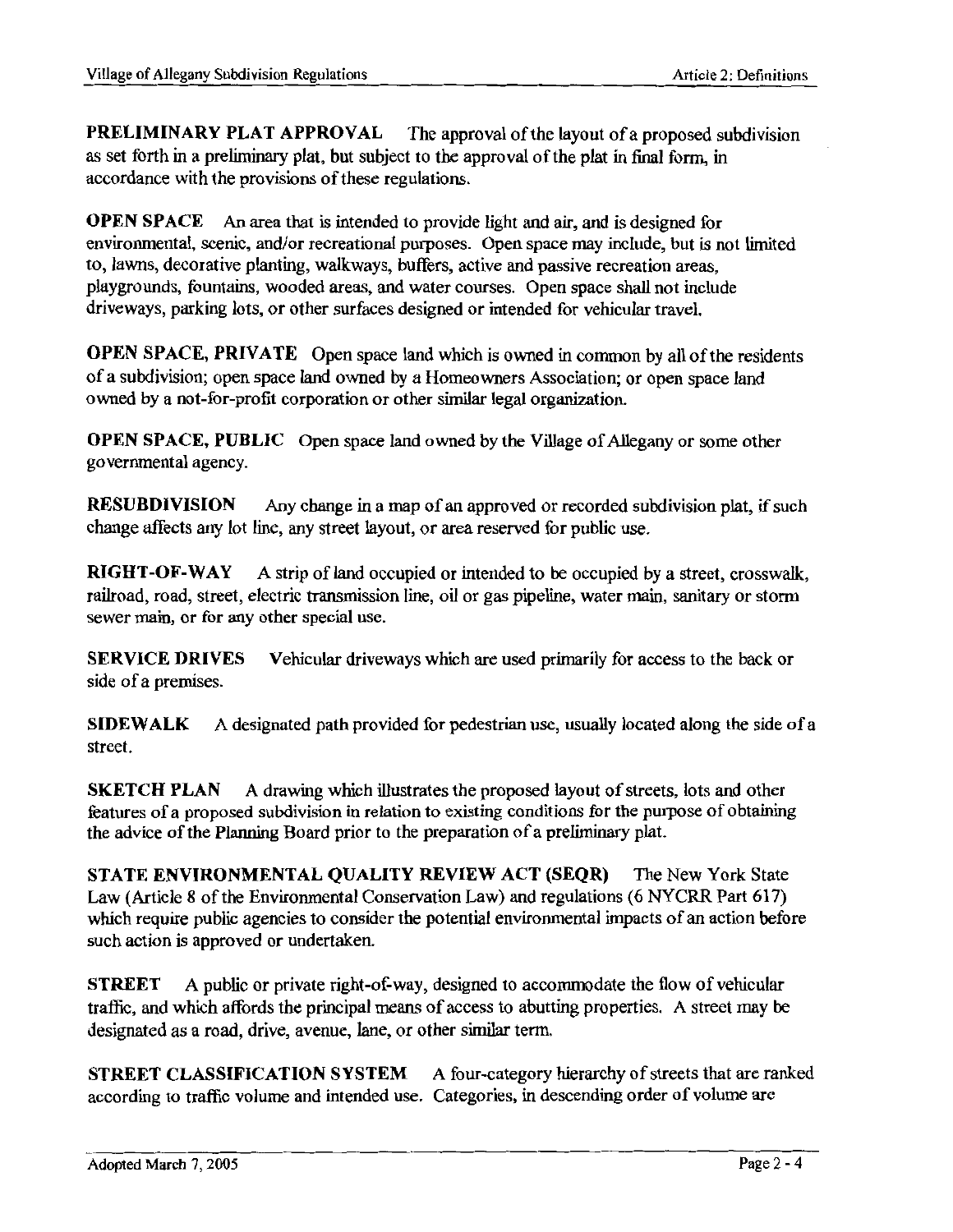arterial, collector street, subcollector street, and access street. Residential streets may be collector, subcollector or access streets.

**ARTERIAL** An arterial is a high-volume street that should have no residences on it. Its function is to conduct traffic between communities and/or between heavy traffic generating areas within a community and to connect communities to major state and interstate highways.

**COLLECTOR** The principal traffic artery within residential or commercial areas. The collector carries relatively high traffic volumes and carries traffic from arterial streets to subcollector and access streets. Its functions are to promote free flow of traffic and to serve abutting land uses.

**SUBCOLLECTOR** The subcollector street provides access to residential lots. It also carries traffic from the collector streets to the access streets. A subcollector has a relatively low traffic volume.

**ACCESS STREET** The access street is designed to conduct traffic between residences and other streets. The access street usually carries no through traffic and includes short streets, cul-de-sacs, and courts.

**STREET, CUL-DE-SAC or DEAD END** A street with only one vehicular outlet.

**STREET, PRIVATE** A street that is not publicly dedicated.

**STREET PAVEMENT** The surface of the roadway used by vehicular traffic.

**SUBDIVIDER** Any person, firm or other legal entity who commences proceedings under these regulations to effect the subdivision of land, either for himself or for others.

**SUBDIVISION** The division of any parcel of land into two or more lots. A lot line adjustment that does not involve the creation of a new lot and that does not result in a lot that is nonconforming under the terms of the Village of Allegany Zoning Law shall not be considered a subdivision.

**SURVEYOR** A person licensed as a land surveyor by the State of New York.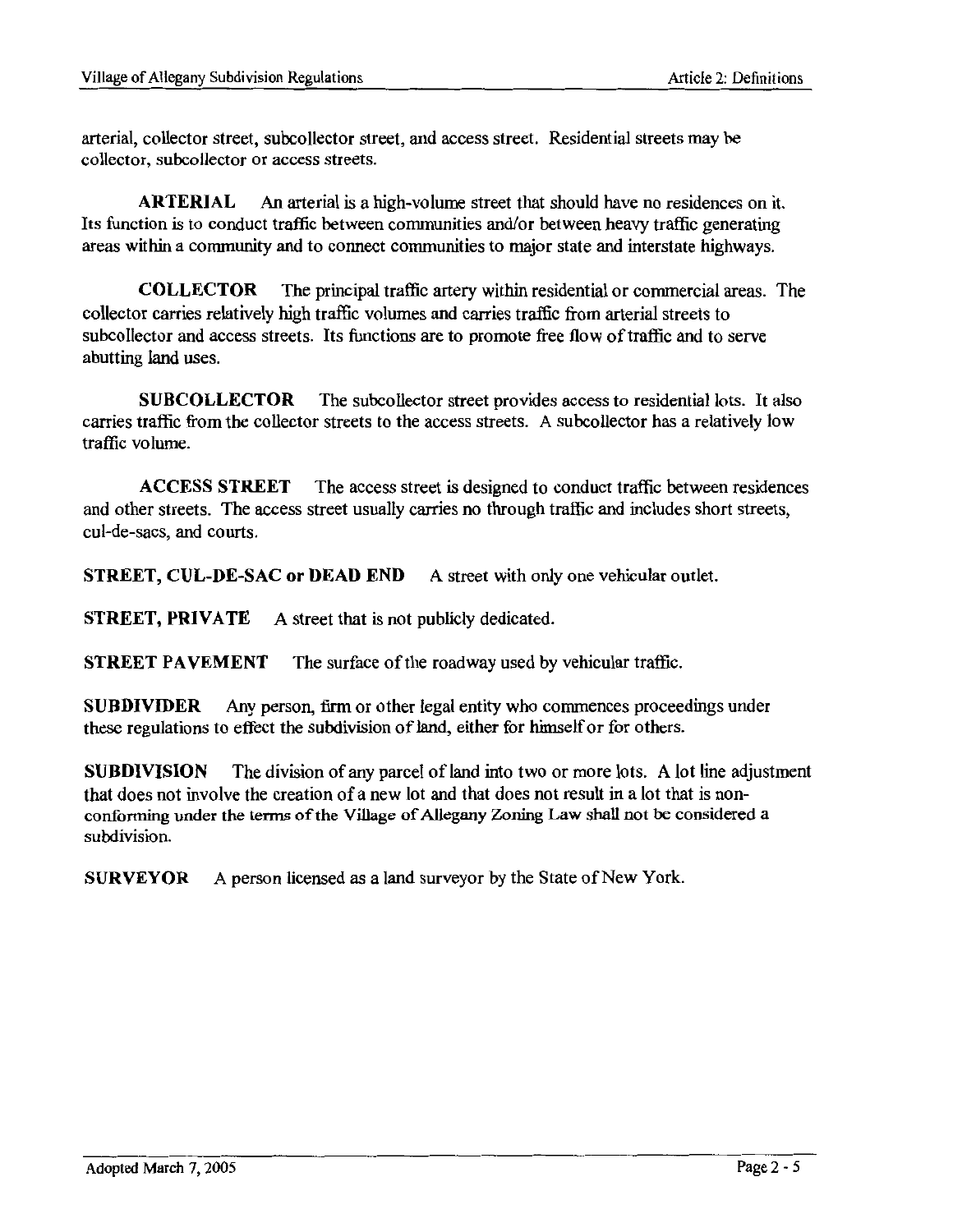# **ARTICLE3 APPLICATION PROCEDURE AND APPROVAL PROCESS**

### **Section 3.1 General Procedure**

- 1. When an application for a subdivision is received, the Planning Board shall determine whether it is a major or a minor subdivision, using the definitions and criteria of these regulations and following the procedure outlined in Section 3.2 of this Article. Applications that meet the criteria for a minor subdivision do not require preliminary plat submittal, and may submit a final plat for the Board's review. Applications that are classified as major subdivisions must submit both a preliminary plat and a final plat for Planning Board review and approval.
- 2. The applicant or his/her representative shall attend all Planning Board meetings at which the application is discussed.

### **Section 3.2 Letter of Intent and Sketch Plan Conference**

#### **A. Purpose and Intent**

ln order to expedite review of an application by the Planning Board, all applicants are required to submit a sketch plan for informal review by the Planning Board. The purpose of the sketch plan phase is to provide the subdivider with an opportunity to consult early and informally with the Planning Board in order to save time and money and to improve the opportunity for a development that fits into the existing community. In addition, the Planning Board will use the sketch plan conference procedure to determine if the proposed subdivision is a major or minor subdivision.

#### **B. Submittal Requirements**

- 1. The applicant shall submit the following information as part of the sketch plan conference:
	- (a) Letter of Intent, on forms provided by the Village.
	- (b) Sketch plan of the proposed subdivision, which shows the general location of lots to be created, new streets, and the existing street that the site abuts.
- 2. The Letter of Intent and the sketch plan shall be submitted to the Village Code Enforcement Officer (CEO) at least ten (10) days prior to the Planning Board meeting at which it is to be considered.
- 3. The Planning Board shall consider the Letter of Intent and sketch plan within forty-five ( 45) days from the date the sketch plan application was received by the CEO. The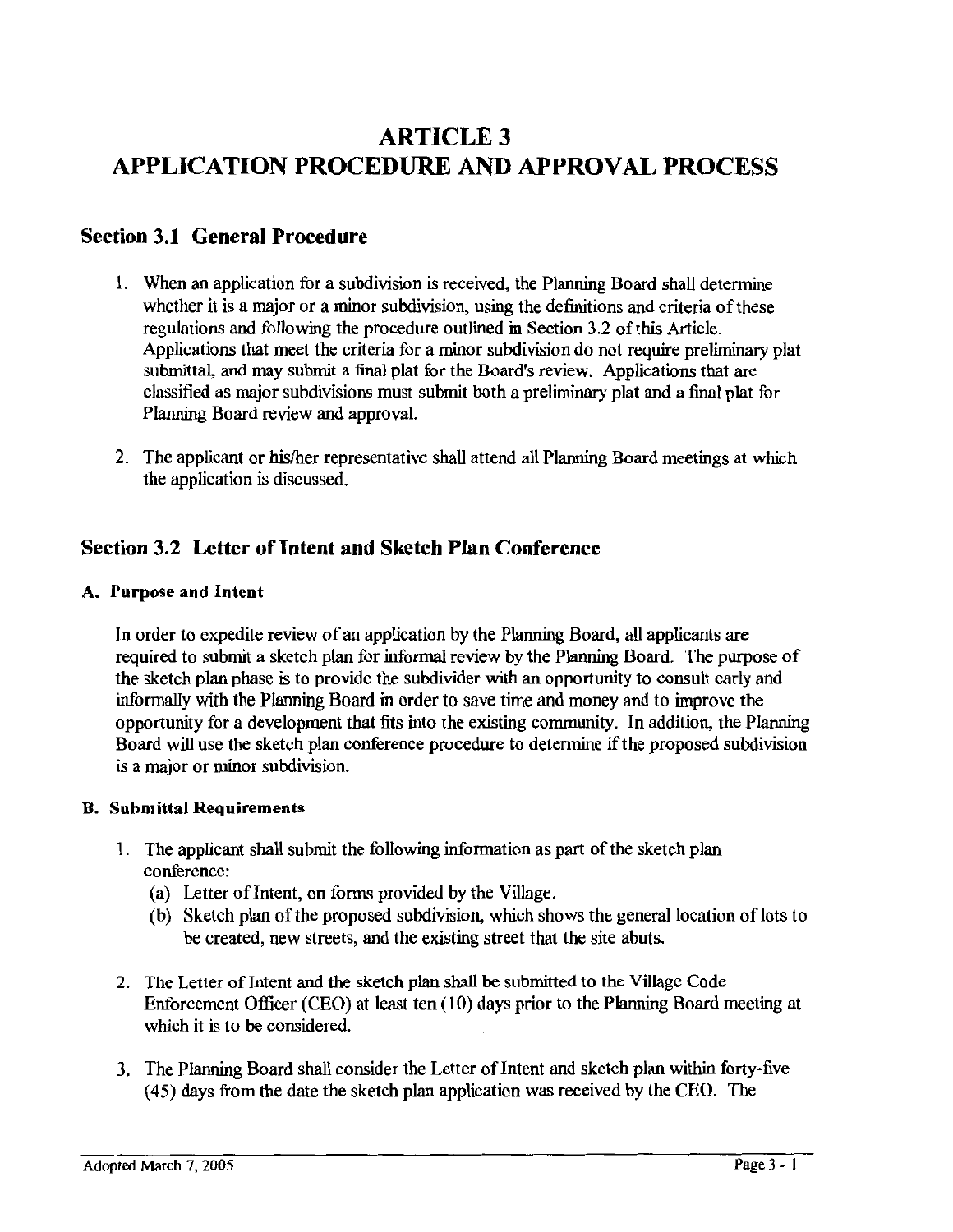Planning Board shall provide the applicant with its comments concerning the general design of the proposed project, in writing, by five business days after the meeting at which the proposal was discussed. If the Planning Board fails to send its report within the specified time, the applicant may assume that the Planning Board agrees with the general design of the proposed subdivision for purposes of preparing a preliminary plat.

#### **C. Determination of Major or Minor Subdivision**

- 1. The Planning Board shall review the information provided, including the Letter of Intent and the Sketch Plan, and shall determine whether the proposal shall be considered as a major or minor subdivision.
- 2. In making its determination of whether the proposal is a major or minor subdivision, the Planning Board shall consider the following:
	- (a) A minor subdivision shall not involve the creation of any new streets or the extension of any street.
	- (b) A minor subdivision shall not involve the installation or extension of any new water or sewer main; a water tap and/or a sewer tap to an individual home shall not be construed to be an extension of the line.
	- ( c) A minor subdivision shall not involve the installation of drainage improvements through one or more lots to serve one or more other lots.
	- (d) A minor subdivision shall not be in conflict with any provision of the Village's Zoning Law or the Village's Vision Statement.
	- (e) A minor subdivision shall not have a potentially major impact on the orderly growth or development of the Village.
	- (f) A minor subdivision shall not potentially pose a danger to health and safety from fire, flood, erosion, stormwater runoff or other menace.
	- (g) In general, a minor subdivision shall contain four or fewer lots, including any remainder portion of the original lot. However, after weighing the criteria contained above, the Planning Board may determine that a subdivision containing four or fewer lots is a major subdivision. The Planning Board may also determine that a subdivision containing slightly more than four lots is a minor subdivision.
- 3. If the Planning Board determines that the application is a major subdivision, the applicant shall submit a preliminary plat application. Following the approval by the Planning Board of the preliminary plat, the applicant shall submit a final plat application.
- 4. If the Planning Board determines that the application is a minor subdivision, a preliminary plat will not be required, and the applicant shall submit a final plat application.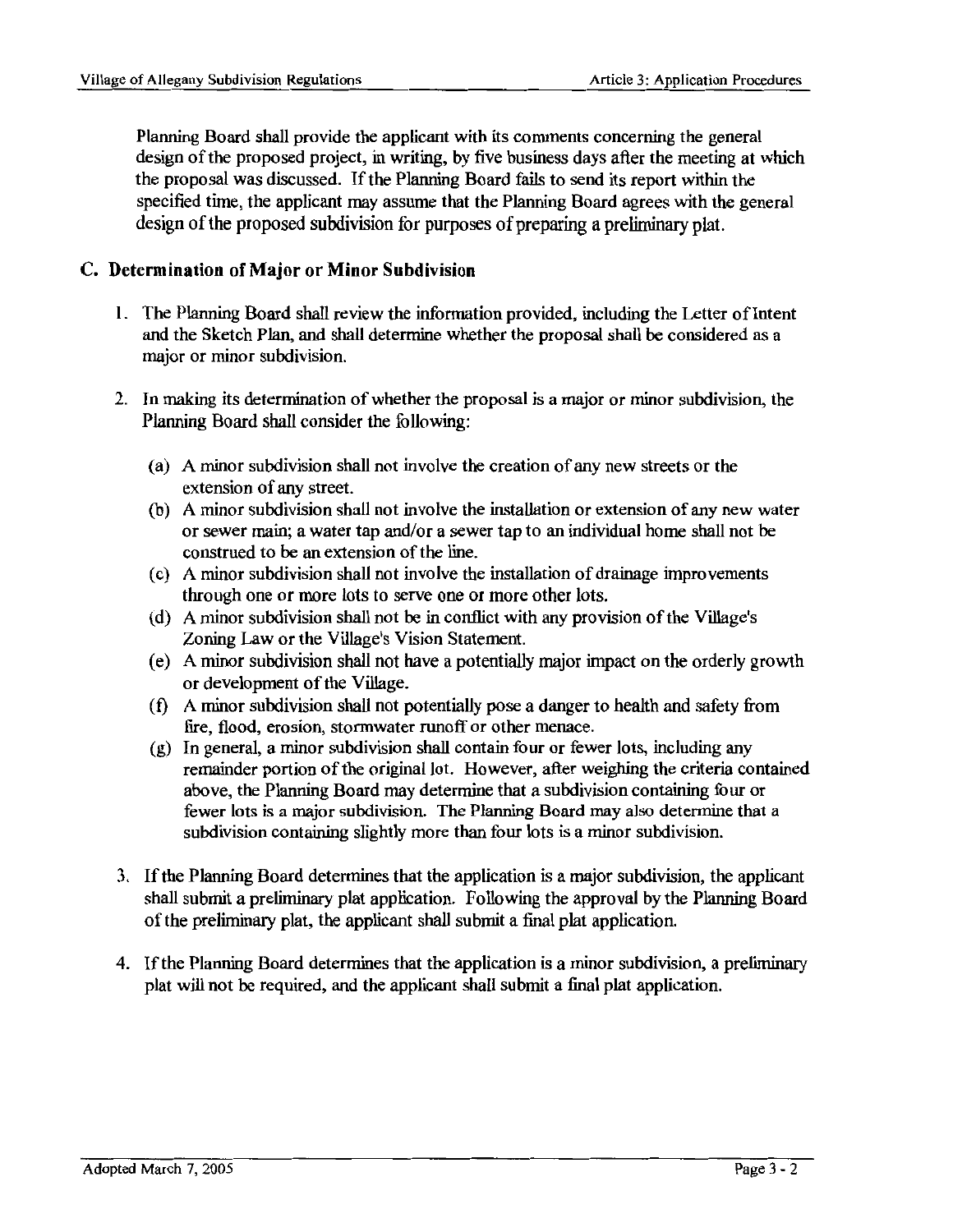### **Section 3.3 Major Subdivision**

#### (A) Submission of Preliminary Plat

- 1. An applicant for major subdivision approval shall submit a preliminary plat to the Planning Board. Such preliminary plat shall be clearly marked "preliminary plat" and shall conform to the definition in Article 2. The preliminary plat shall contain all the information required in Article 4 of these regulations. A completed Environmental Assessment Form shall also be submitted with the preliminary plat.
- 2. The applicant shall submit the preliminary plat, and any supplementary materials specified in these regulations, to the CEO a minimum of fourteen ( 14) days prior to the Planning Board meeting at which it is to be considered. Sufficient numbers of copies of all materials shall be provided, such that the Planning Board members, Village Clerk, other pertinent Village staff, and any other required reviewing agency have copies of the material. The Code Enforcement Officer shall determine the precise number of copies that are required.
- 3. A preliminary plat shall not be considered complete until a negative declaration has been filed or until a notice of completion of the draft environmental impact statement (DEIS) has been filed in accordance with the provisions of the State Environmental Quality Review Act. The time periods for review of a preliminary plat shall begin upon filing of such negative declaration or such notice of completion, in accordance with the provisions of the State Environmental Quality Review Act.

#### **(B) Review by the Planning Board**

- 1. In its review of the preliminary plat the Planning Board shall carefully study the practicality of the proposed design, taking into consideration the requirements of the community, the policies in Article 1 of these regulations, the standards in Article 6 of these regulations, and the best design of the land proposed to be subdivided. The Planning Board shall require that the land shown on the plat be of such character that it can be used safely for building purposes without danger to health or peril from fire, flood, stormwater, erosion or other menace and without significantly adversely affecting neighboring properties or the public health, safety and welfare. In particular the Planning Board shall consider the following:
	- (a) The topography of the area
	- (b) The arrangement, location and width of streets
	- ( c) The relationship of the proposed street and lot layout to the topography of the land
	- (d) The effect of additional traffic flow on existing streets
	- ( e) Domestic water supply
	- ( f) Sanitary sewage disposal
	- (g) Storm drainage
	- (h) Adequate provision for the control of erosion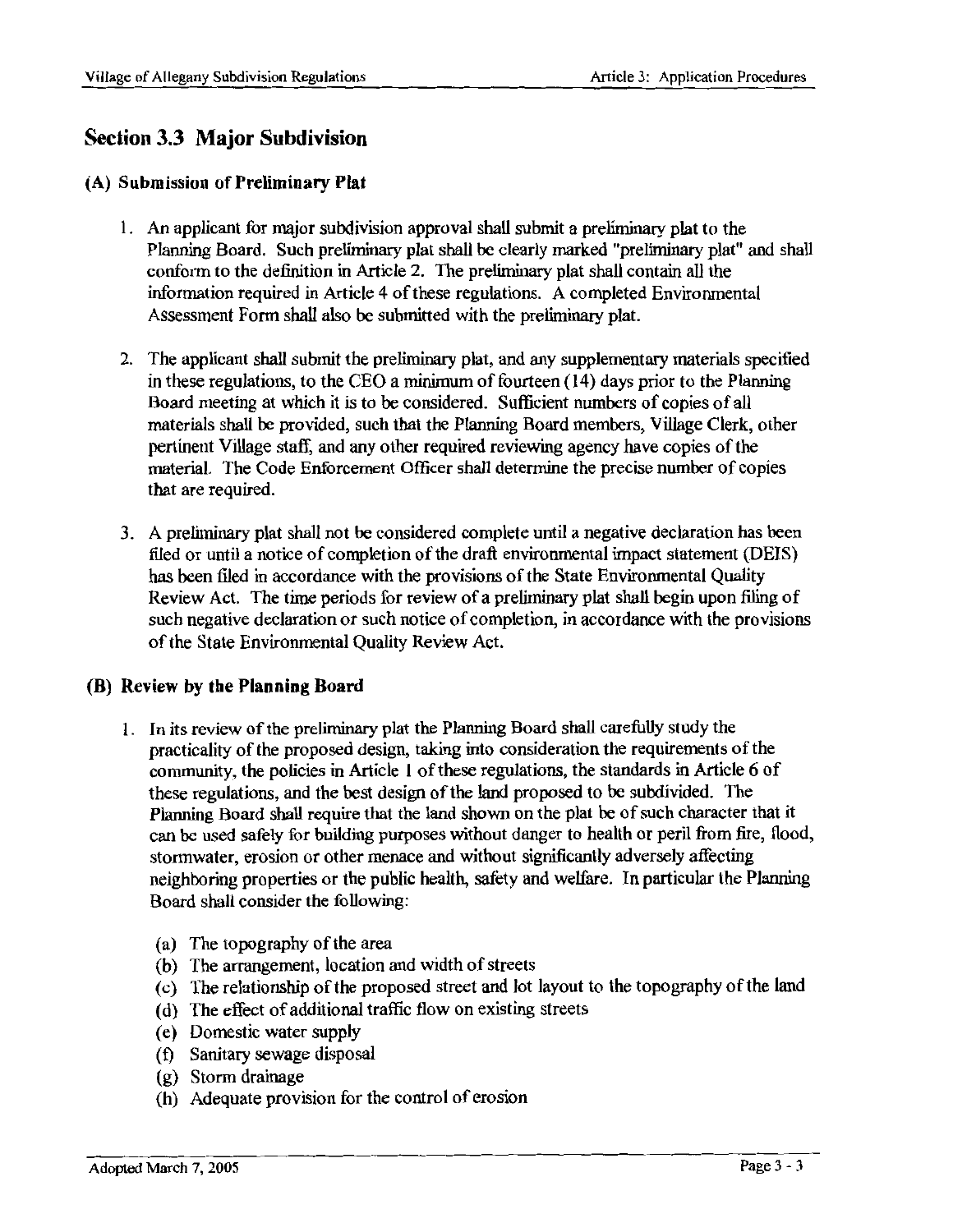- (i) Lot sizes and arrangement
- G) Floodplains and wetlands
- **(k)** Steep slopes
- (I) Fire protection
- (m) The requirements of the Village's Zoning Law
- 2. During its review the Planning Board may consult with other Village boards, officials or agencies, or with other agencies that may have an interest in the application.

#### **(C) Public Hearing**

- 1. The Planning Board shall hold a public hearing on the preliminary plat prior to making a decision on it. The time within which the Planning Board shall hold a public hearing shall be coordinated with any hearings the Planning Board may schedule pursuant to SEQR, as follows:
	- ( a) If the Planning Board determines that the preparation of an environmental impact statement is not required, the public hearing on the preliminary plat shall be held within sixty-two (62) days after receipt of a complete preliminary plat.
	- (b) If the Planning Board determines that an environmental impact statement (EIS) is required, and a public hearing on the draft environmental impact statement (DEIS) is held, the public hearing on the preliminary plat and the DEIS shall be held jointly within sixty-two (62) days after the filing of the notice of completion of such DEIS. If no public hearing is held on the DEIS, the public hearing on the preliminary plat shall be held within sixty-two (62) days of filing of the notice of completion.
- 2. The hearing on the preliminary plat shall be closed upon motion of the Planning Board within one hundred twenty (120) days after it has been opened.

#### **(D) Notice of Public Hearing**

- 1. The Village of Allegany shall advertise the public hearing on the preliminary plat once in a newspaper of general circulation in the Village of Allegany, according to the following schedule:
	- (a) If no hearing is held on the DEIS, the notice shall be published at least five (5) days before the date of the hearing.
	- (b) If the hearing is held jointly on the DEIS and the preliminary plat, the notice shall be published at least fourteen ( 14) days before the date of the hearing.
- 2. The applicant shall provide notice of the public hearing to the owner(s) of every parcel located wholly or partially within two hundred fifty (250) feet of the perimeter of the property that is the subject of the application. The applicant shall also provide a notice to such other interested persons as the Chairperson of the Planning Board may direct. Such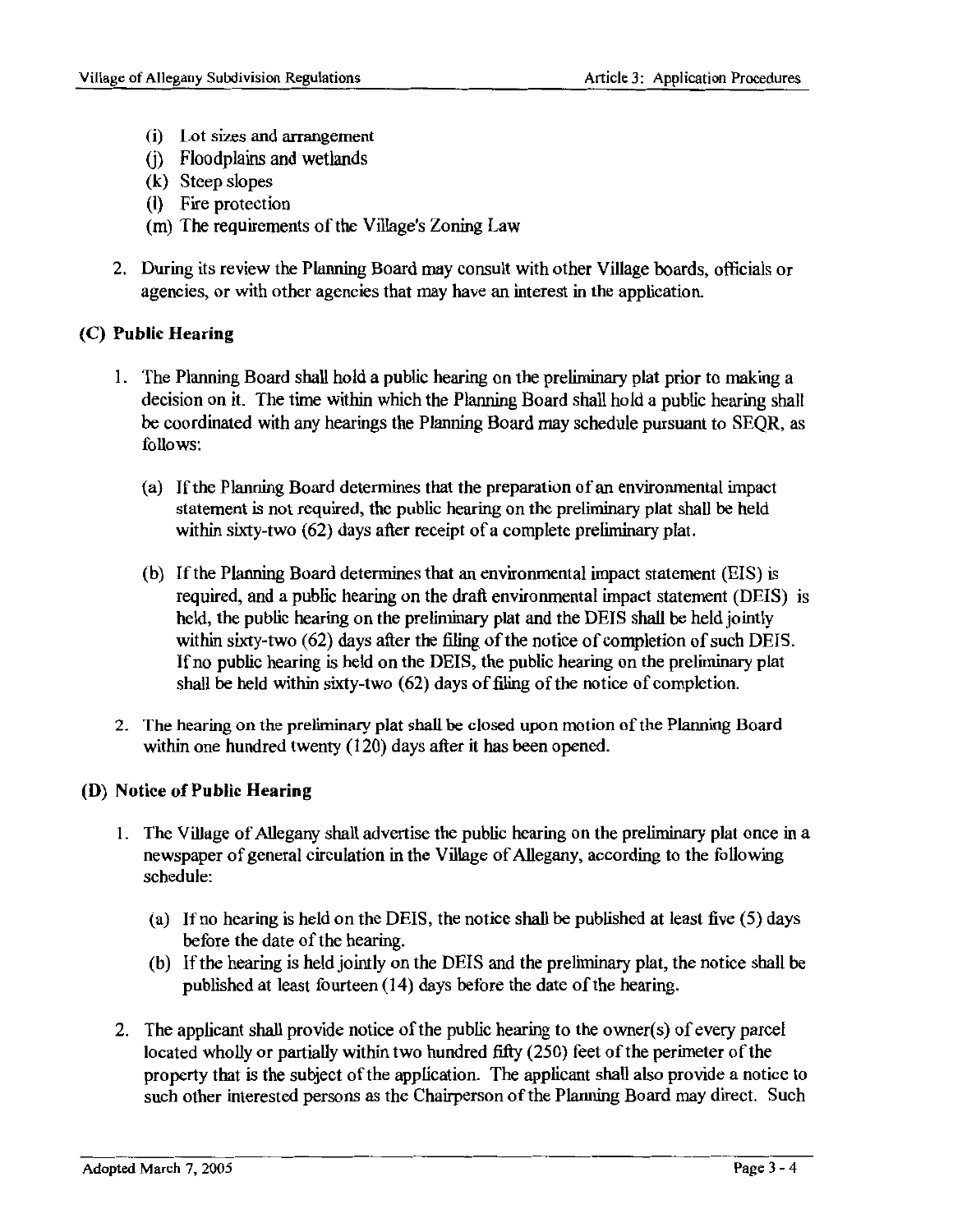notices shall be provided at least ten ( 10) days prior to the public hearing. All such notification shall be given by and at the expense of the applicant, in such manner as shall be determined by the Chairperson of the Planning Board. The applicant shall submit to the Planning Board a list of persons who are required to receive a notice of the public hearing and an affidavit that the notice was provided to everyone on the list; such list and affidavit shall be submitted at or prior to the public hearing.

3. The Planning Board may provide that the hearing be further advertised in such manner as it deems appropriate for full public consideration of the preliminary plat.

### **(E) Decision on the Preliminary Plat**

- 1. The Planning Board shall approve, with or without modification, or disapprove the preliminary plat, as follows:
	- (a) Ifno DEIS has been prepared, the Planning Board shall make its decision within sixty-two (62) days after the close of the public hearing.
	- (b) If the Planning Board has determined that an environmental impact statement is required, and a public hearing has been held on the DEIS, the final environmental impact statement shall be filed within forty-five (45) days following the close of the public hearing. If no public hearing has been held on the DEIS, the final environmental impact statement shall be filed within forty-five (45) days following the close of the public hearing on the preliminary plat. Within thirty (30) days of the filing of the final environmental impact statement, the Planning Board shall issue findings on the final environmental impact statement and make its decision on the preliminary plat.
- 2. The time period for the Planning Board's decision on the preliminary plat may be extended only by mutual consent between the owner and the Planning Board.
- 3. The reasons for modifications, if any, or the grounds for disapproval of a preliminary plat shaU be stated in the minutes of the meeting of the Planning Board. When approving a preliminary plat with modifications, the Planning Board shall state in writing any modifications it deems necessary for submission of the plat in final form.

### **(F) Certification and Filing of Preliminary Plat**

1. Within five (5) business days of the approval, with or without modifications, of the preliminary plat, the plat shall be certified by a designated member of the Planning Board as having been granted preliminary approval. A copy of the preliminary plat and the resolution shall be maintained as a permanent record by the Planning Board. A copy of the resolution shall be mailed to the applicant, and to the property owner, if different from the applicant.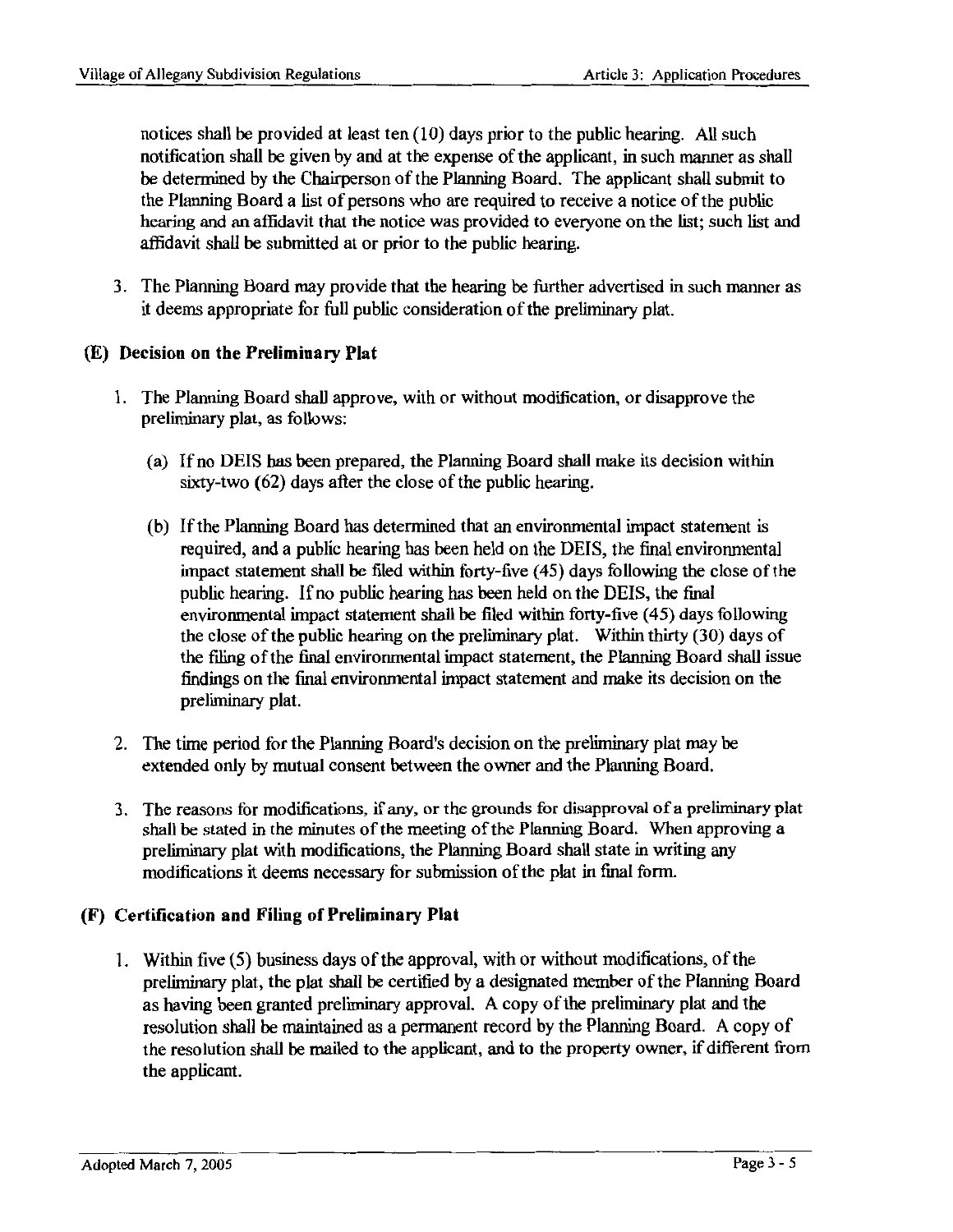- 2. Within five (5) business days of the adoption by the Planning Board of a resolution that disapproves a preliminary plat, a copy of such resolution, which states the grounds for the disapproval, shall be mailed to the applicant.
- 3. Within five (5) business days from the date of the adoption of the resolution stating the decision of the Planning Board on the preliminary plat, a designated member of the Planning Board shall file a copy of such resolution in the office of the Village Clerk.

### **(G) Submission of Final Plat**

- 1. Within six (6) months of the date of the approval of the preliminary plat, the applicant must submit the final plat, which shall be clearly marked "final plat." The final plat shall conform to all the requirements of Article 4 of these regulations.
- 2. If more than six  $(6)$  months have elapsed between the date of the approval of the preliminary plat and the submission of the final plat, the Planning Board may revoke the approval of the preliminary plat. If the preliminary plat approval is revoked, the applicant shall resubmit the application for preliminary plat approval, and all the review requirements for preliminary plat shall be complied with, including SEQR review and the public hearing requirements.
- 3. When submitting a final plat, the subdivider shall also file formal offers of dedication to the Village or other appropriate public agencies of all streets, parks and playgrounds, and other permanent open space for community use, as well as all utilities and storm drainage facilities as shown in the final plat. Evidence of all necessary easements or easement documents, if appropriate, as well as any other legal documents requested by the Planning Board shall be submitted with the final plat.

The approval of the plat does not constitute acceptance by the Village of the dedication of such facilities. Any street, highway, park or other facility shown on a filed or recorded plat shall be deemed to be private until such time as it has been formally accepted by a resolution of the Village Board of Trustees.

4. An applicant may choose to develop the subdivision in two or more sections. If sections are proposed, the applicant shall submit the final plat for a portion of the area encompassed by the preliminary plat. A section shall contain at least ten  $(10)$  percent of the total number of lots contained in the approved preliminary plat.

### **(H) Final plat in Substantial Agreement with Approved Preliminary Plat**

When the Planning Board determines that a final plat is in substantial agreement with an approved preliminary plat, the Planning Board shall take action on the final plat within sixty-two ( 62) days of the receipt of a complete final plat application by the CEO. The Planning Board shall, by resolution, conditionally approve, with or without modification, disapprove, or grant final approval and authorize the signing of such plat.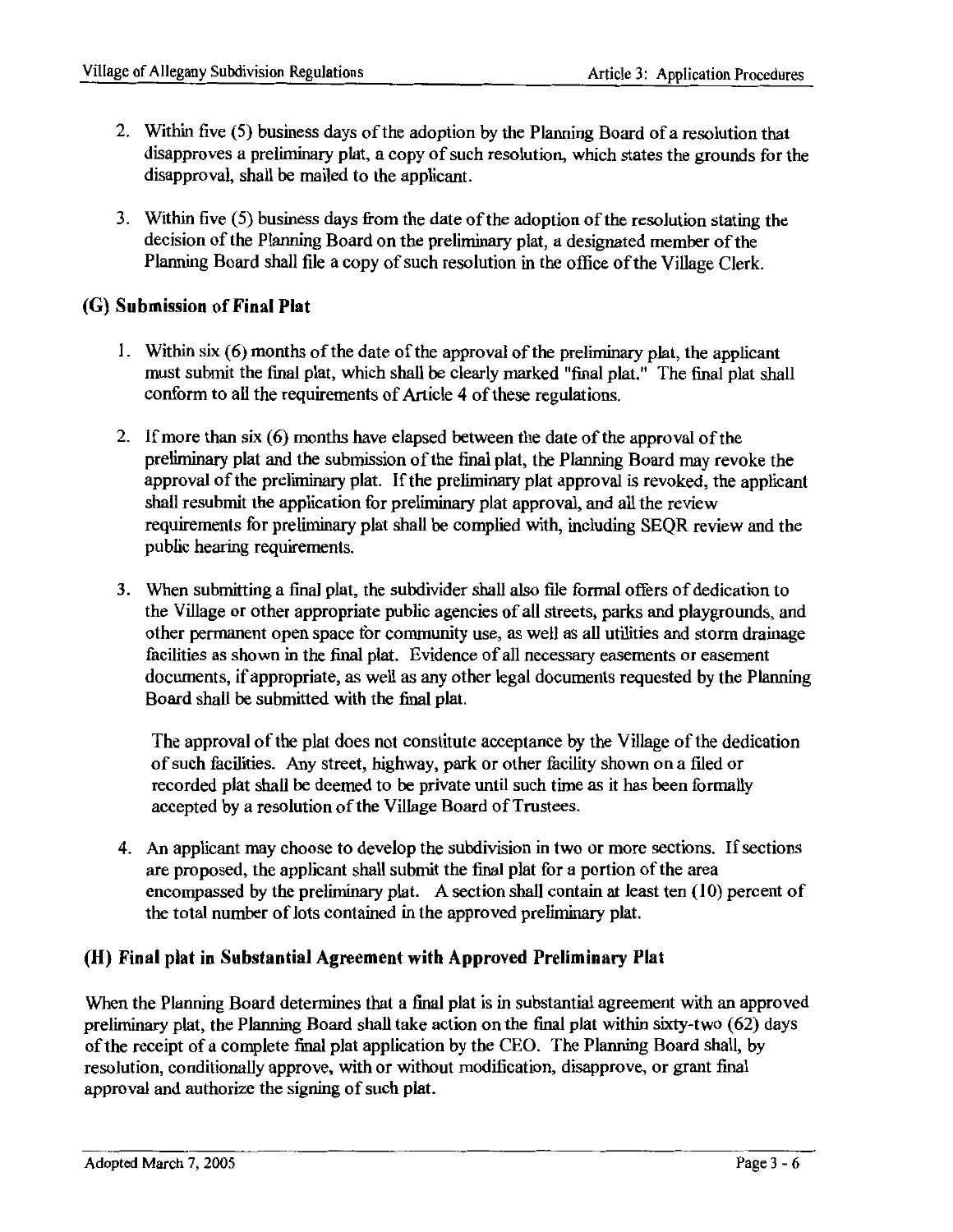#### (I) **Final Plat Not in Substantial Agreement with Approved Preliminary Plat**

When the Planning Board deems that the final plat, as submitted, is not in substantial agreement with the approved preliminary plat, the Board shall follow the review procedures for Minor Subdivisions.

### **Section 3.4 Minor Subdivisions**

#### **(A) Preliminary Plat Not Required**

In order to expedite the review process for applications that meet the requirements for a minor subdivision, as determined by the Planning Board, a preliminary plat application is not required. The applicant shall submit an application for final plat review.

#### **(B) Review of the Final Plat**

- 1. The applicant shall submit a final plat that is clearly marked "Final Plat." The final plat shall conform to all the requirements of Article 4 of these regulations.
- 2. The applicant shall submit the preliminary plat, and any supplementary materials specified in these regulations, to the CEO a minimum of fourteen (14) days prior to the Planning Board meeting at which it is to be considered. Sufficient numbers of copies of all materials shall be provided, such that the Planning Board members, Village Clerk, other pertinent Village staff, and any other required reviewing agency have copies of the material. The Code Enforcement Officer shall detennine the precise number of copies that are required.
- 3. The final plat shall not be considered complete until a negative declaration has been filed or until a notice of completion of the draft environmental impact statement (DEIS) has been filed in accordance with the provisions of the state environmental quality review act (SEQR). The time periods for review of such plat shall begin upon filing of a negative declaration or a notice of completion.
- 4. In its review of the final plat, the Planning Board shall carefully study the practicality of the proposed design, taking into consideration the requirements of the community, the policies in Article 1 of these regulations, the standards in Article 6 of these regulations, and the best design of the land proposed to be subdivided. The Planning Board shall require that the land shown on the plat be of such character that it can be used safely for building purposes without danger to health or peril from fire, flood, stormwater, erosion or other menace and without significantly adversely affecting neighboring properties or the public health, safety and welfare. In particular the Planning Board shall consider the following: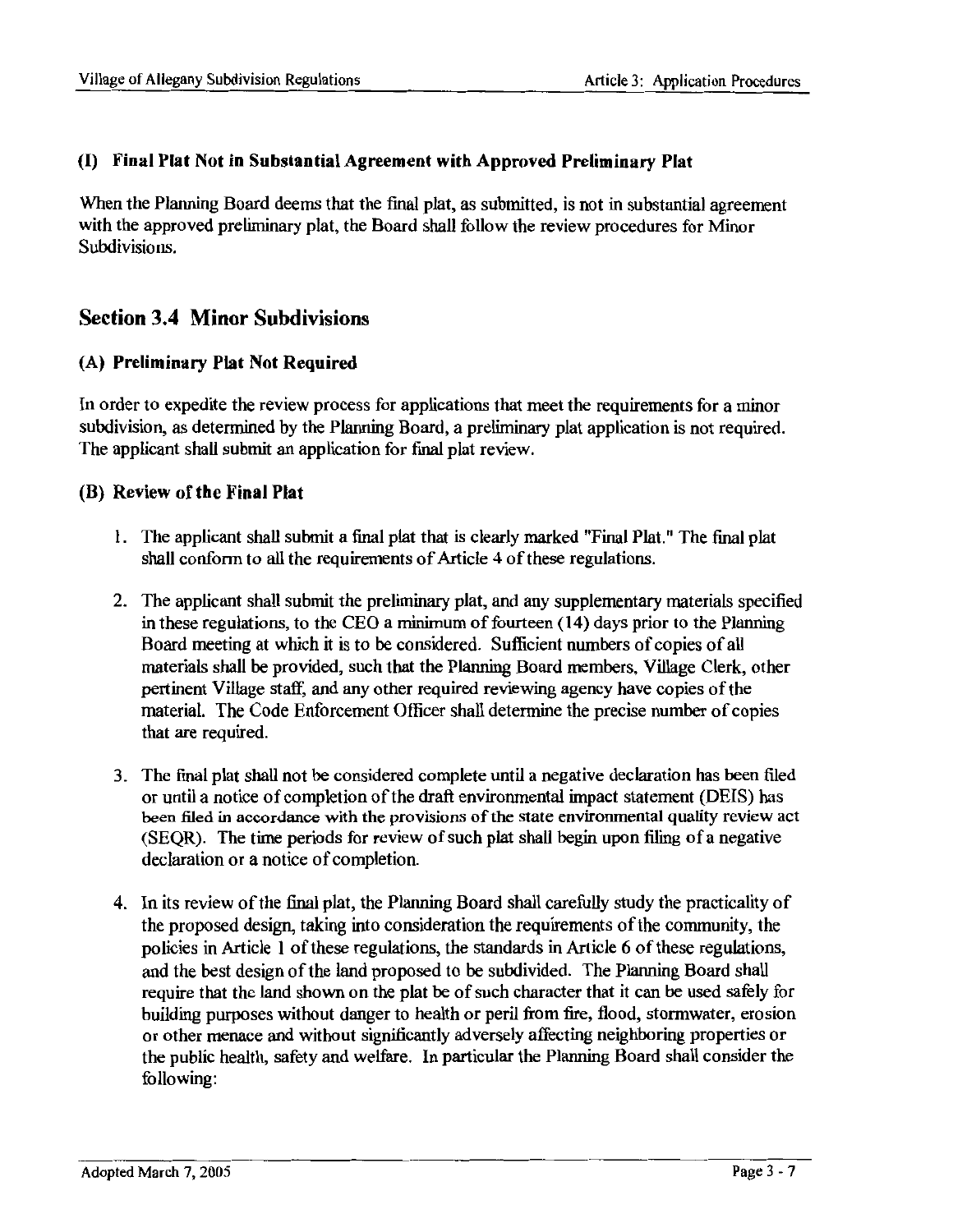- (a) The topography of the area
- (b) The arrangement, location and width of streets
- (c) The relationship of the proposed street and lot layout to the topography of the land
- ( d) The effect of additional traffic flow on existing streets
- ( e) Domestic water supply
- (f) Sanitary sewage disposal
- (g) Storm drainage
- (h) Adequate provision for the control of erosion
- (i) Lot sizes and arrangement
- (j) Floodplains and wetlands
- (k) Steep slopes
- (l) Fire Protection
- (m) The requirements of the Village's Zoning Law

During its review the Planning Board may consult with other Village boards, officials or agencies, or with other agencies that may have an interest in the application.

#### (C) **Public Hearing**

- 1. The Planning Board shall hold a public hearing on the final plat. The time within which the Board shall hold the public hearing on the final plat shall be coordinated with any hearings the Planning Board may schedule pursuant to SEQR as follows:
	- ( a) If the Planning Board determines that the preparation of an environmental impact statement is not required, the public hearing on the final plat shall be held within sixty-two (62) days after the receipt of a complete final plat by the Planning Board. For purposes of this section, a complete application shall be received upon completion of a determination of significance pursuant to SEQR and the filing of a Negative Declaration pursuant to the State Environmental Quality Review Act.
	- (b) If the Planning Board determines that an environmental impact statement is required, and a public hearing on the DEIS is held, the public hearing on the final plat and the draft environmental impact statement shall be held jointly within sixtytwo ( 62) days after the filing of the notice of completion of the DEIS. If no public hearing is held on the DEIS, the public hearing on the final plat shall be held within sixty-two (62) days following filing of the notice of completion.
- 2. Notice of Public Hearing
	- (a) The public hearing on the final plat shall be advertised once in a newspaper of general circulation in the Village of Allegany.
		- ( 1) If a DEIS was not prepared, or if no hearing is held on the DEIS, the notice shall be published at least five (5) days before the hearing.
		- (2) If a joint hearing on the DEIS and the final plat is held, the notice shall be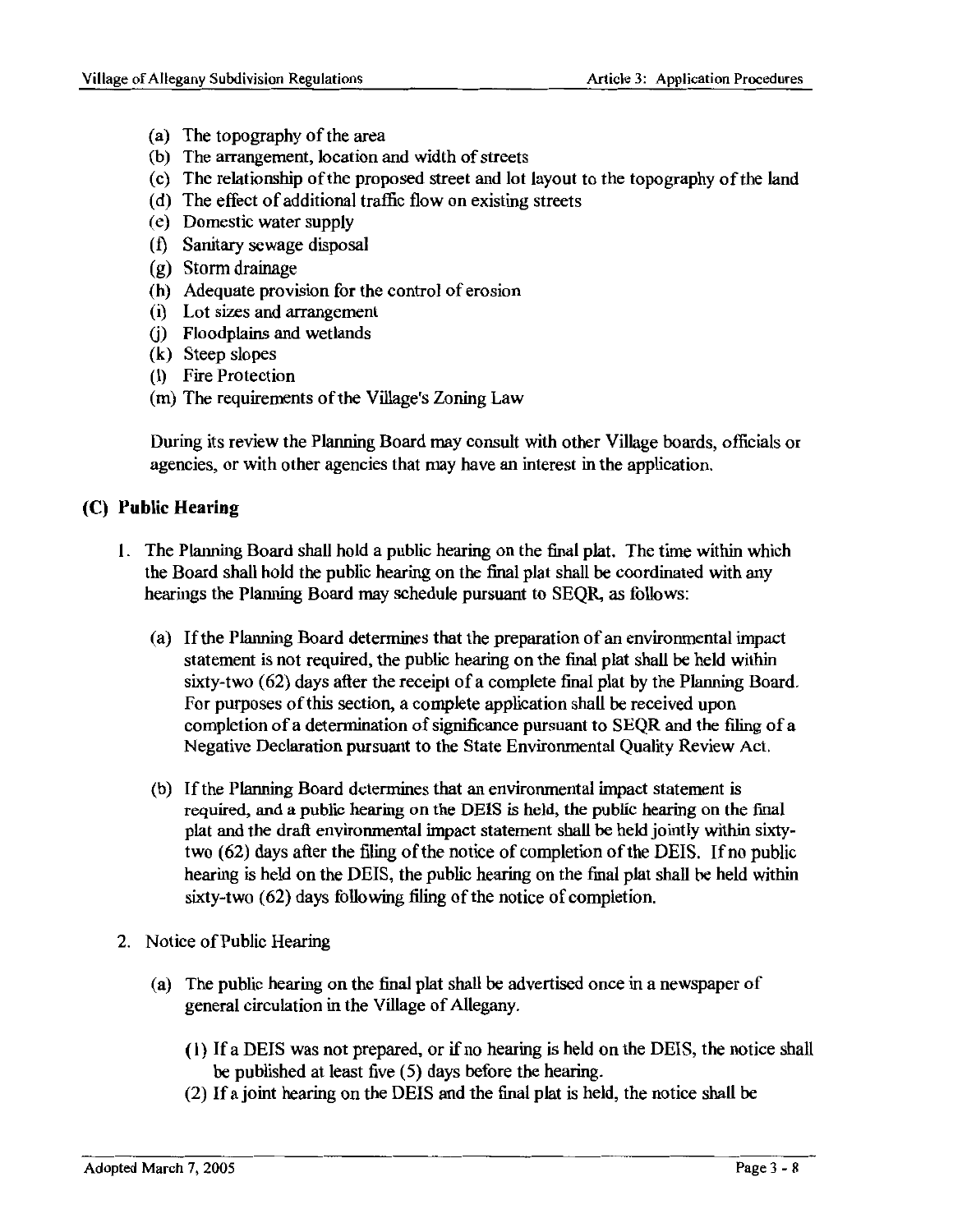published at least fourteen (14) days before the hearing.

- (b) The applicant shall provide notice of the public hearing to the owner(s) of every parcel located wholly or partially within two hundred fifty (250) feet of the perimeter of the property that is the subject of the application. The applicant shall also provide a notice to such other interested persons as the Chairperson of the Planning Board may direct. Such notices shall be provided at least ten (10) days prior to the public hearing. All such notification shall be given by and at the expense of the applicant, in such manner as shall be determined by the Chairperson of the Planning Board. The applicant shall submit to the Planning Board a list of persons who are required to receive a notice of the public hearing and an affidavit that the notice was provided to everyone on the list; such list and affidavit shall be submitted at or prior to the public hearing.
- ( c) The Planning Board may provide that the public hearing be further advertised in such manner as it deems most appropriate for full public consideration of the final plat.
- 3. The hearing on the final plat shall be closed upon motion of the Planning Board withln one hundred twenty (120) days after it has been opened.

#### **(D) Decision on final plat**

- 1. The Planning Board shall make its decision on the final plat as follows:
- (a) If the Planning Board determines that the preparation of an environmental impact statement on the final plat is not required, the Planning Board, by resolution, shall conditionally approve, with or without modification, disapprove, or grant final approval and authorize the signing of such plat, within sixty-two (62) days after the date of the public hearing.
	- (b) If the Planning Board determines that an environmental impact statement is required, and a public hearing is held on the DEIS, the final environmental impact statement shall be filed within forty-five ( 45) days following the close of such public hearing. If no public hearing is held on the DEIS, the final environmental impact statement shall be filed within forty-five (45) days following the close of the public hearing on the final plat. Within thirty (30) days of the filing of the final environmental impact statement, the Planning Board shall issue findings on such final environmental impact statement and shall, by resolution, conditionally approve, with or without modification, disapprove, or grant final approval and authorize the signing of the final plat.
- 2. The reasons for modification, if any, or the grounds for disapproval of the final plat shall be stated in the minutes of the Planning Board.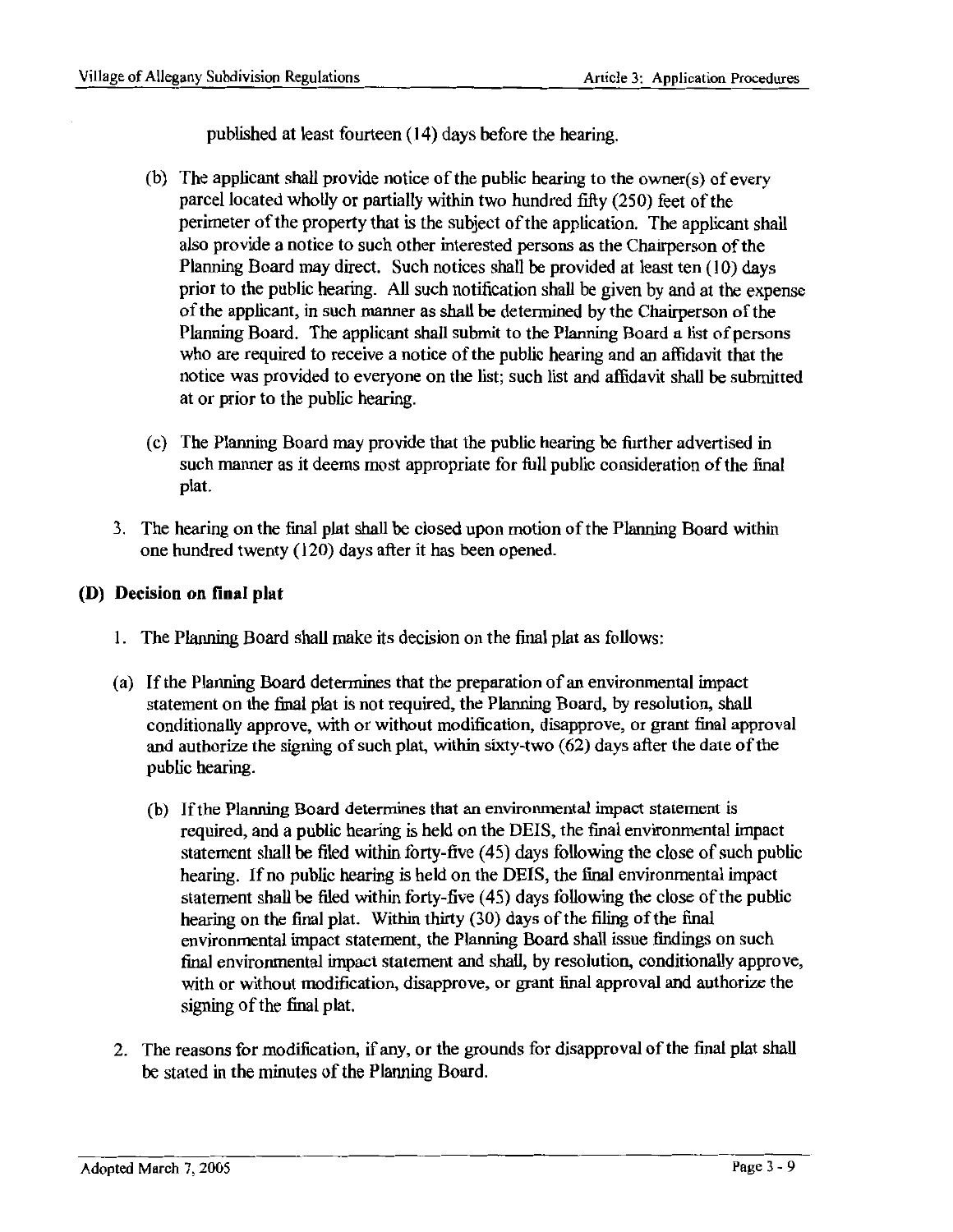### **Section 3.5 Certification of Final Plat**

- 1. Within five ( 5) business days of the adoption of the resolution granting conditional or final approval of the final plat, the plat shall be certified by a designated member of the Planning Board as having been granted conditional or final approval, and a copy of such resolution and plat shall be filed in the office of the Planning Board.
- 2. A copy of the resolution shall be mailed to the applicant and to the owner, if different from the applicant. If the plat has been conditionally approved, the resolution shall include a statement of the requirements which must be met before the plat can be signed.
- 3. Upon completion of the requirements specified in the resolution, the plat shall be signed by the duly authorized officer of the Planning Board. A copy of the signed plat shall be filed in the office of the Village Clerk.
- 4. Every final plat submitted to the Planning Board for its approval shall carry the following endorsement, which shall be signed by the duly authorized member of the Planning Board:

|                                    |        | "Approved by Resolution of the Planning Board of the Village of Allegany, New York, |
|------------------------------------|--------|-------------------------------------------------------------------------------------|
| on the                             | day of | , subject to all requirements                                                       |
| and conditions of said Resolution. |        |                                                                                     |

Signed this \_\_ day of -----~ \_\_\_\_\_ , by Signed this \_\_\_\_\_ day of \_\_\_\_\_\_\_\_\_\_\_\_, Designee."

5. Within five (5) business days from the date of the adoption of the resolution stating the decision of the Planning Board on the final plat, the chairman or other duly authorized member of the Planning Board shall file a copy of the resolution in the office of the Village Clerk.

### **Section 3.6 Expiration of Conditional Approval of Final Plat**

Conditional approval of the final plat shall expire within one hundred eighty ( 180) days after the resolution granting such approval, unless all requirements stated in such resolution have been certified as completed. The Planning Board may extend the time in which a conditionally approved plat must be submitted for signature, by not more than two additional periods of ninety days each, if, in the Planning Board's opinion, such extension is warranted by the particular circumstances.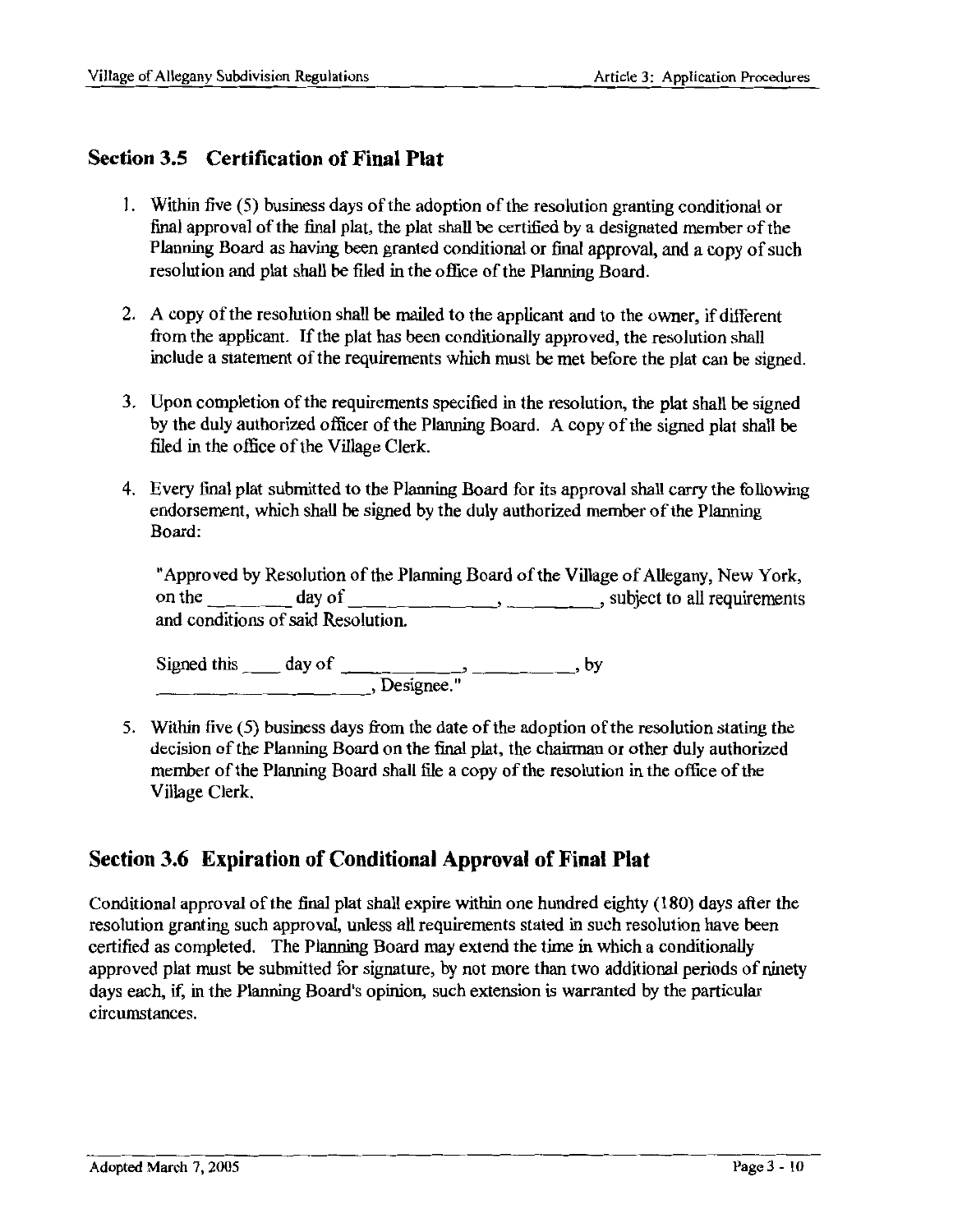### **Section 3.7 Filing of Final Plat**

- 1. The owner shall file the approved final plat, or section of that plat, in the office of the Cattaraugus County Clerk within sixty-two (62) days from the date of final approval, or such approval shall expire.
- 2. If the owner shall file only a section of such approved plat in the Office of the Cattaraugus County Clerk, the entire approved preliminary plat shall be filed with the Village Clerk within thirty (30) days of the filing of such section. Any section of an approved final plat which is filed in the Office of the County Clerk shall encompass at least ten (10) percent of the total number of lots contained in the approved preliminary plat. The approval of the remaining sections of the approved preliminary plat shall expire unless said sections are filed before the expiration of the exemption period to which such plat is entitled under the provisions of Section 265-a of NYS Town Law.

### **Section 3.8 Default Approval of Preliminary or Final Plats**

Pursuant to Section 7-728 (8) of New York State Village Law, if the Planning Board fails to take action on a preliminary or final plat within the time periods proscribed, the preliminary or final plat shall be deemed to be approved. Nevertheless, the proscribed time periods may be extended by mutual consent between the owner and the Planning Board.

### **Section 3.9 Resubdivision and Lot Line Adjustment**

#### **(A) Resubdivision**

The resubdivision of property shall follow the same procedure specified elsewhere in these regulations for a subdivision. In such instance, the number of lots affected by such resubdivision shall determine whether it is processed as a major or minor subdivision.

#### **(B) Lot Line Adjustment**

A lot line adjustment is a type of resubdivision that consists solely of the simple alteration of lot lines where no additional lots are created or deleted. Application for approval of a lot line adjustment shall be made to the Planning Board. The proposed lot line adjustment shall be shown on a plat map prepared by a licensed surveyor. Said map, which shall be labeled "Resubdivision Map," shall be reviewed by the Planning Board for the purpose of determining compliance with local zoning requirements. Once compliance has been determined, the Planning Board's designee shall sign the resubdivision map, which may thereafter be filed in the Office of the Cattaraugus County Clerk. A copy of the signed map shall be filed with the Village Clerk.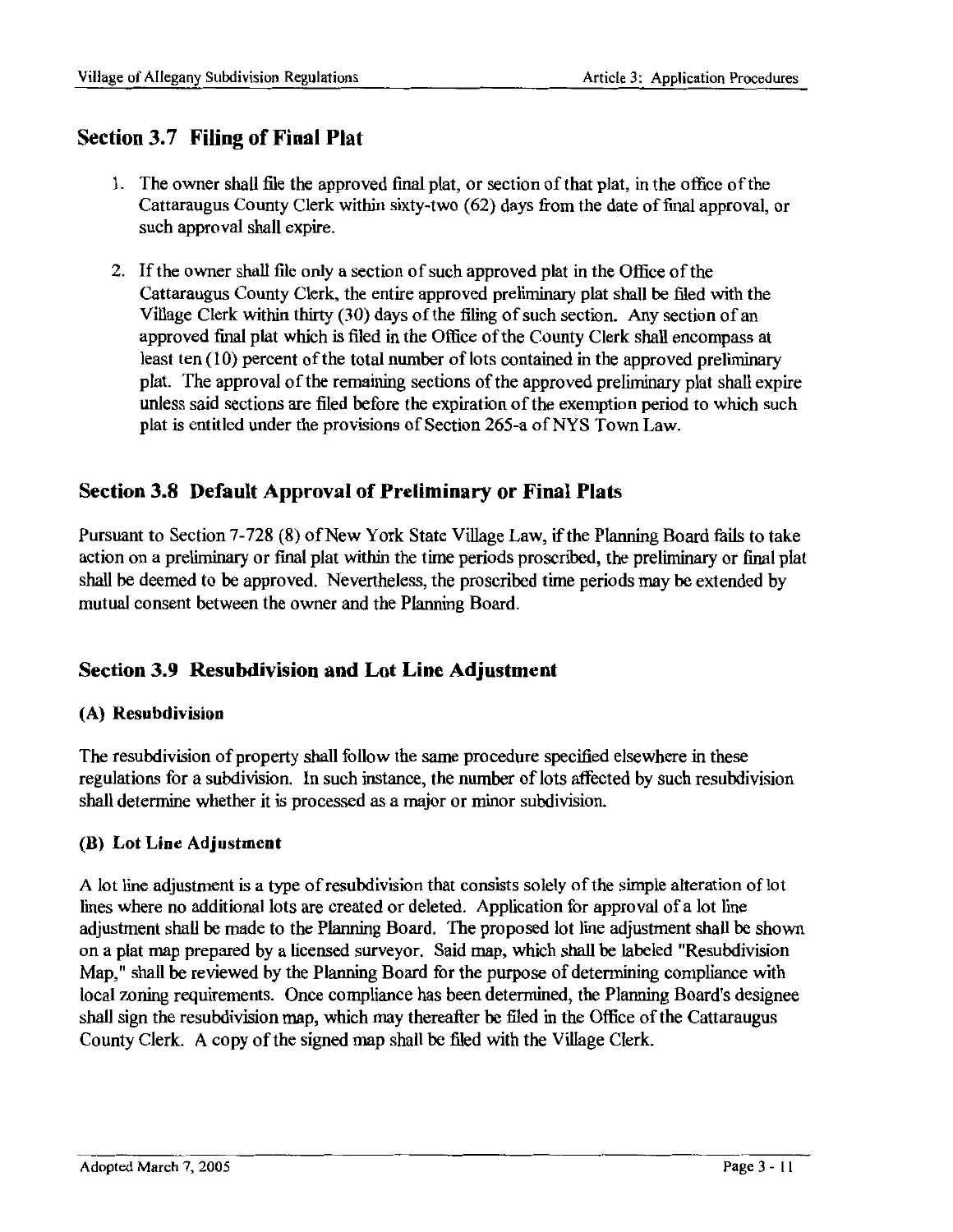# **ARTICLE 4: SPECIFICATIONS FOR DOCUMENTS TO BE SUBMITTED**

### **Section 4.1 Sketch Plan**

Sketch plans shall be drawn to scale, and shall show the following information:

- 1. Title or name of subdivision
- 2. North arrow, graphic scale, and date
- 3. Name of the owner ofrecord, the subdivider (if different from owner) and their addresses.
- 4. Name, address, and telephone number of the professional(s) responsible for the subdivision design, design of public improvements, and for surveys.
- 5. The approximate location, dimensions, and areas of all proposed or existing lots.
- 6. The approximate location and widths of proposed streets.
- 7. The approximate location, dimensions, and area of all parcels of land proposed to be set aside for park or playground use, or other public use, or for other open space use.
- 8. General topography and drainage patterns of the property to be subdivided.
- 9. The one hundred year floodplain and wetlands, if any.
- 10. If the developer intends to develop the property in sections, the entire property shall be shown on the sketch plan, with the anticipated sections and the timing of development indicated on the plan.
- 11. A general location map, showing streets, adjacent lots and other general development of the surrounding area.

### **Section 4.2 Preliminary Plat**

- (A) The preliminary plat shall clearly be marked "preliminary plat." If more than one (1) sheet is required to show an entire tract, an index map drawn to scale showing all sheets shall be provided.
- (B) If the subdivider is someone other than the owner, an affidavit from the owner of the land consenting to the application shall be filed.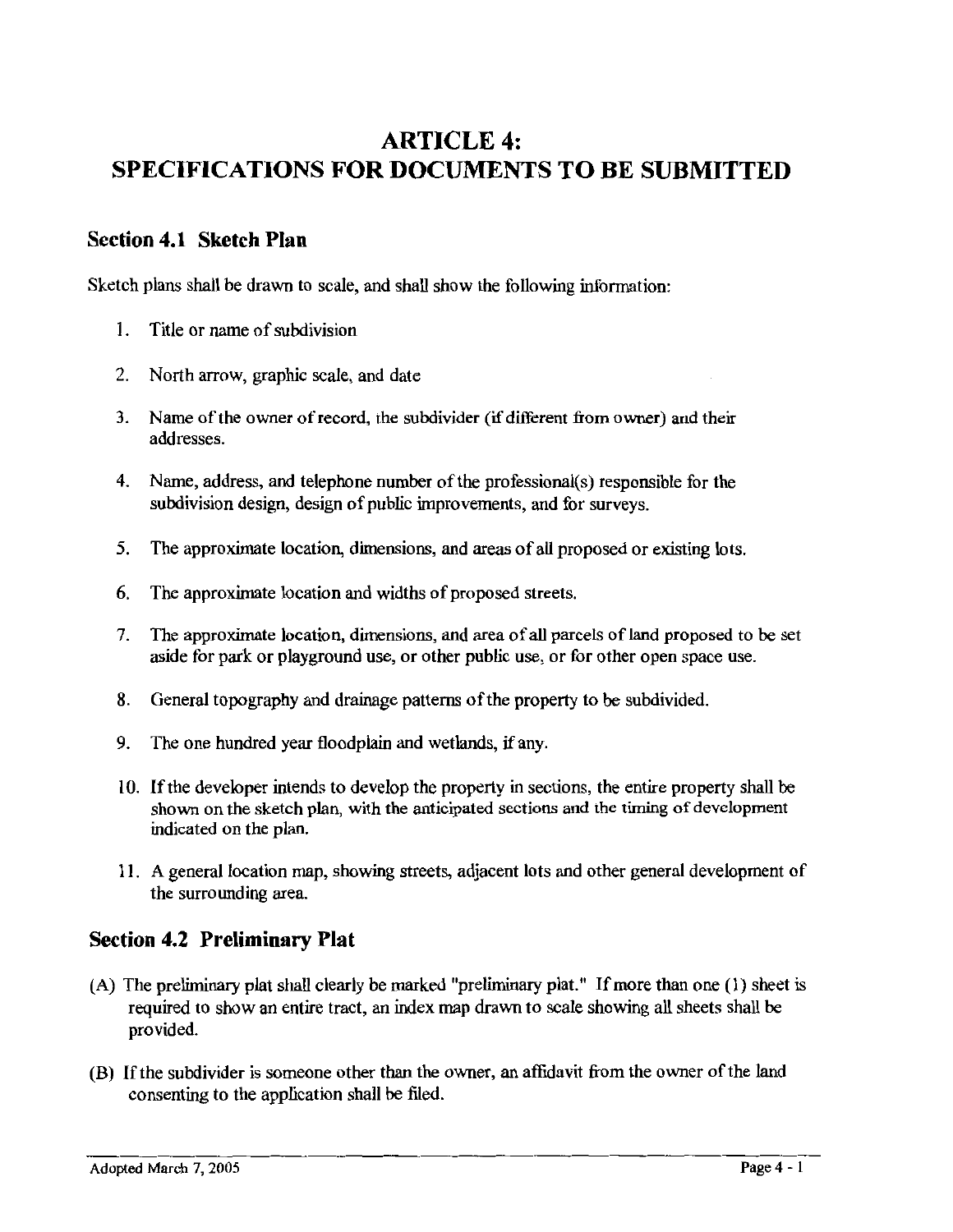- (C) The preliminary plat map shall be drawn at a scale of not more than one hundred (100) feet to one (1) inch and shall include the following information:
	- 1. Title or name of subdivision.
	- 2. North arrow, graphic scale, and date.
	- 3. Name of the owner ofrecord, the subdivider (if different from owner) and their addresses.
	- 4. Name, address, and telephone number of the professional(s) responsible for the subdivision design, design of public improvements, and surveys.
	- 5. A location map, to scale, showing the general location of the property. This map shall show the names of the owners of adjacent properties. This map shall also show land contiguous to the land that is the subject of the application, which is controlled by the owner or subdivider, showing the approximate acreage of such land.
	- 6. A topographic map of the entire site, showing contours at not more than twenty (20) foot intervals. If additional information is needed to review the proposed subdivision, the Planning Board may require topographic data for land areas within two hundred (200) feet of the property boundary.
	- 7. A preliminary grading plan of the site at a contour interval of twenty (20) feet. The grading plan shall identify the locations and approximate sizes of cuts and fills and cross sections for any final grading steeper than three foot horizontal to one foot vertical (3 to l) distance, or where the cut or fill will be more than five (5) feet.
	- 8. The location and dimensions of all boundary lines of the property to be expressed in feet and decimals of a foot.
	- 9. The zoning district(s) of the site and the location of any municipal boundary lines within the tract.
	- l 0. The location of existing pertinent topographic and manmade features on the site shall be shown, including streets; easements; existing buildings; watercourses; water bodies; wetlands; the one hundred year floodplain; wooded areas; and individual trees eight inches or more in diameter, measured four feet above ground level. Features proposed to be retained as well as those proposed to be removed shall be indicated on the map.
	- 11. General layout of proposed streets and alleys; sidewalks; easements for utilities, drainage or other purposes; and blocks and lots within the proposed subdivision. The width, grade and approximate gradients of proposed streets and sidewalks, and tentative street names, shall be shown.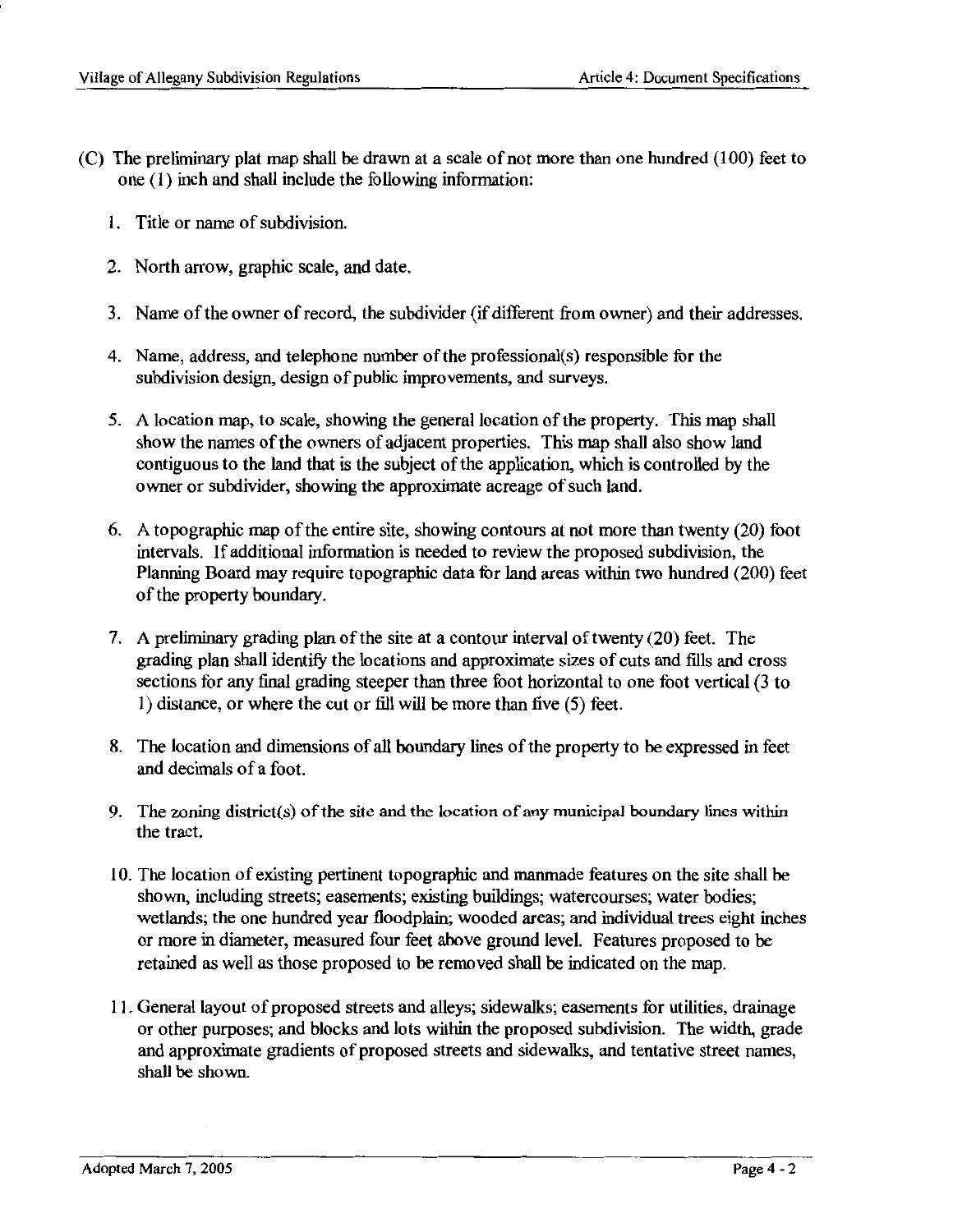- 12. Preliminary profiles along the centerline of proposed streets showing existing ground surface, and proposed finished street grades, including extensions for a reasonable distance beyond the limits of the proposed subdivision.
- 13. Preliminary cross-sections of the proposed street right-of-way showing grading, street, driveway access, sidewalks and utility locations. These cross-sections shall be taken every 100 feet and shall extend from building setback line to building setback line.
- 14. The location, dimensions and areas of all proposed or existing lots. Lots shall be identified by individual lot numbers.
- 15. Minimum building setback lines, as required by the Village's zoning law. This constitutes the permitted building envelope.
- 16. If any, the location and dimensions of all property proposed to be set aside for park or playground use, or other public or private reservation, with designation of the purposes of those set-asides, and conditions, if any, of the dedication or reservation.
- 17. Draft deed restrictions, protective covenants or homeowner's association by-laws, if any. The Planning Board may require inclusion of certain restrictions or covenants or the formation of a mandatory homeowners association as a prerequisite to the approval of the Final Plat. However, the Village of Allegany shall not be responsible for enforcing the developers' restrictive covenants, which may be more restrictive than the zoning law.
- 18. The extent and sequence of the phases in a subdivision proposed to be developed in sections.
- 19. A general indication of how municipal water supply and sewage disposal will be provided, including the extension of any new lines, if necessary.
- 20. A general description of the provision for garbage disposal.
- 21. Locations of existing and proposed utilities.
- 22. Existing streets immediately adjoining and within the tract to be subdivided.
- 23. A map showing all soils and their classification. Areas with moderate to high susceptibility to erosion, if any, shall be highlighted.
- 24. A separate drainage report, including calculations for runoff and pipe and channel sizing, which clearly describes how runoff is to be handled during grading and development. The use of erosion and sedimentation prevention measures shall be described. The report shall provide sufficient details to indicate how the subdivider will comply with the requirements for stormwater management plans administered by the NYS Department of Environmental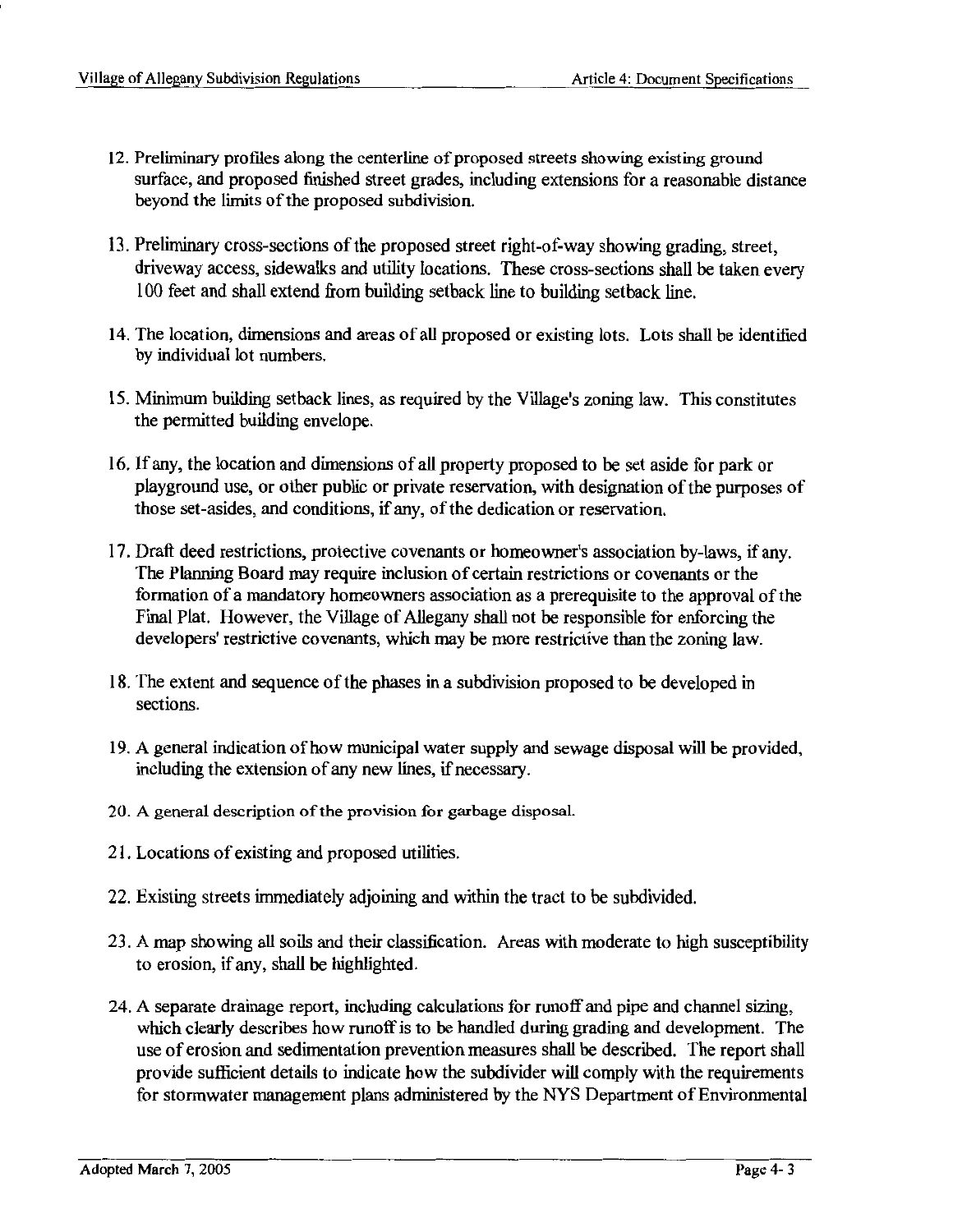Conservation (DEC). The report shall include the preliminary design of bridges and culverts.

### **Section 4.3 Final Plat**

- (A) The final plat shall contain sufficient survey data to readily determine the location, bearing and length of all lines shown thereon and to permit the reproduction of such lines upon the ground.
- (B) After the final plat application has been approved by the Planning Board, two mylar (or similar permanent material) copies of all maps shall be submitted to the Planning Board for the required signatures. One approved and signed copy shall be retained by the Village; the other shall be returned to the applicant to be filed with the County Clerk.
- (C) The Planning Board shall determine the number of paper copies of each set of maps that it will require during its review process.
- (D) The final plat shall be a size acceptable to the Cattaraugus County Clerk's Office. It shall be drawn at a scale of not more than fifty (50) feet to one inch. Where more than one sheet is required to depict the entire subdivision, an index map drawn to scale showing all sheets shall be provided.
- (E) The final plat map shall be prepared by a licensed land surveyor and shall contain the following information:
	- 1. Title or name of subdivision.
	- 2. North arrow, graphic scale, and date.
	- 3. Name of the owner of record, the subdivider (if different from owner) and their addresses.
	- 4. Name, address, and telephone number of the professional(s) responsible for the subdivision design, design of public improvements, and surveys.
	- 5. The names of the owners of adjacent lands and the names of adjacent subdivisions.
	- 6. The lines of existing and proposed streets and sidewalks both within and immediately adjoining the subdivision.
	- 7. The names of existing and proposed streets.
	- 8. Final profiles along the centerline of proposed streets showing existing ground surface, and proposed finished street grades, including extensions for a reasonable distance beyond the limits of the proposed subdivision.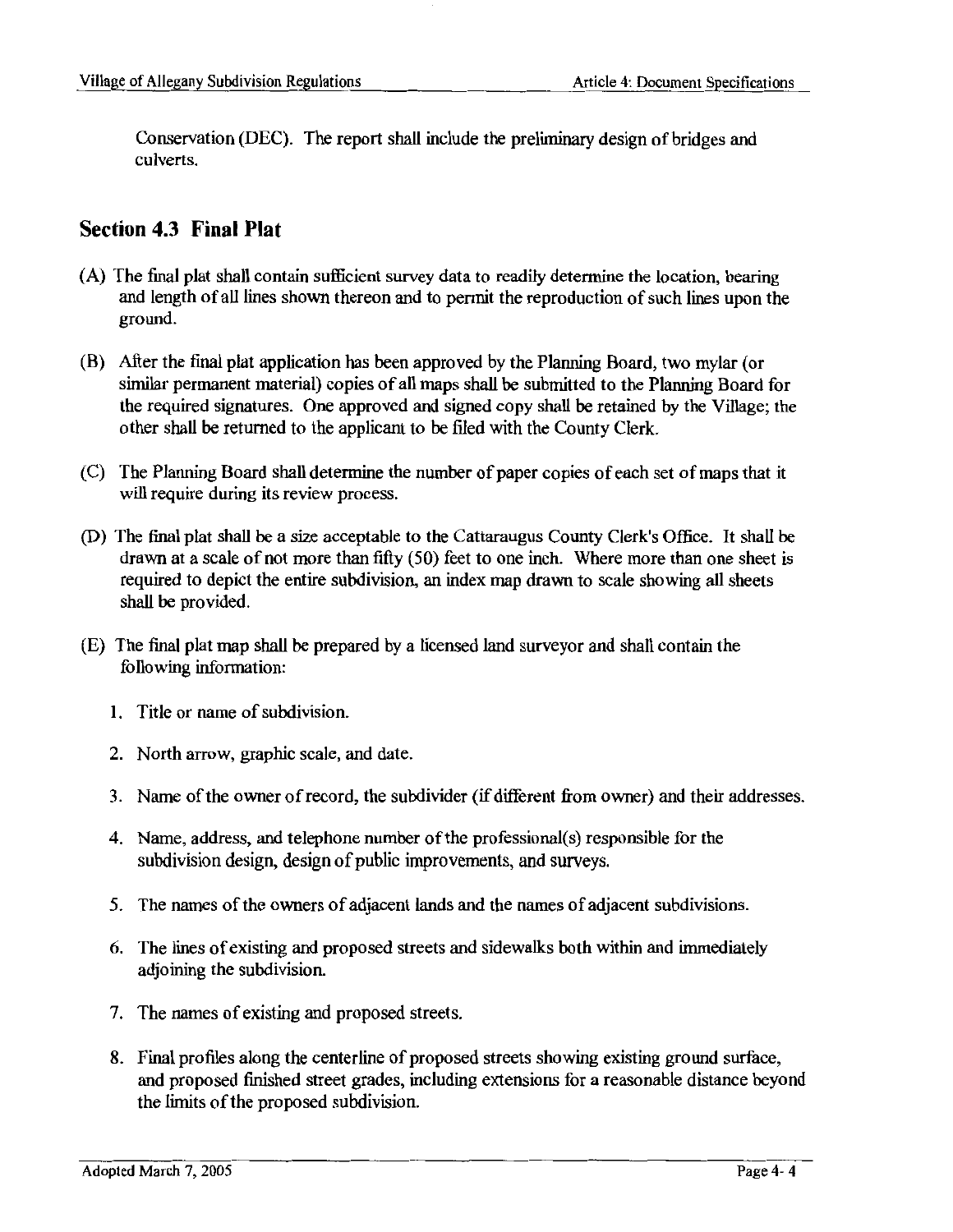- 9. Final cross-sections of the proposed street right-of-way showing grading, street, driveway access, sidewalks and utility locations. These cross-sections shall be taken every 100 feet and shall extend from building setback line to building setback line.
- l 0. Tract boundary lines, right-of-way lines of streets, easements, other rights-of-way, and property lines of lots, with accurate dimensions, bearings or deflection angles and radii, arcs and central angles of all curves.
- 11. The precise layout of proposed lots, including lot numbers and dimensions and areas. If a proposed lot contains existing buildings, the setbacks for such buildings shall be indicated.
- 12. The lines and purposes of existing and proposed easements both within and immediately adjoining the subdivision.
- 13. The lines, dimensions and bearings and area in square feet of all property proposed to be reserved by deed restriction or covenant for the common use of property owners in the subdivision or for any other reason.
- 14. Plans for any proposed park or playground within the subdivision, including landscaping.
- 15. Sufficient data to detennine readily the location, bearing and length of every street, lot and boundary line shown on the plan.
- 16. Plans, profiles, and typical, as well as special, cross sections of proposed stormwater drainage facilities, including any storm water detention facilities.
- I 7. The final subdivision grading plan. The grading plan shall have a contour interval of a maximum of five (5) feet. The grading plan shall identify the locations and sizes of cuts and fills and cross sections for any final grading steeper than three foot horizontal to one foot vertical (3 to 1) distance, or where the cut or fill will be more than five (5) feet.
- 18. Drainage plan for stormwater runoff and a Soil Erosion and Sedimentation Control Plan during construction. If a Stormwater Pollution Prevention Plan is required by the NYS Department of Environmental Conservation, this will meet the Village's requirement.
- 19. All required approvals, including local, county and state approvals, for the water supply and sewage disposal systems. Where any water or sewer line, water plant or sewage treatment plant is to be installed by the subdivider outside existing districts, the establishment or enlargement of a water district and/or a sewer district may be required at the expense of the subdivider.
- 20. The locations and description of monuments (shown thus "x") and corner lot markers (shown thus "o").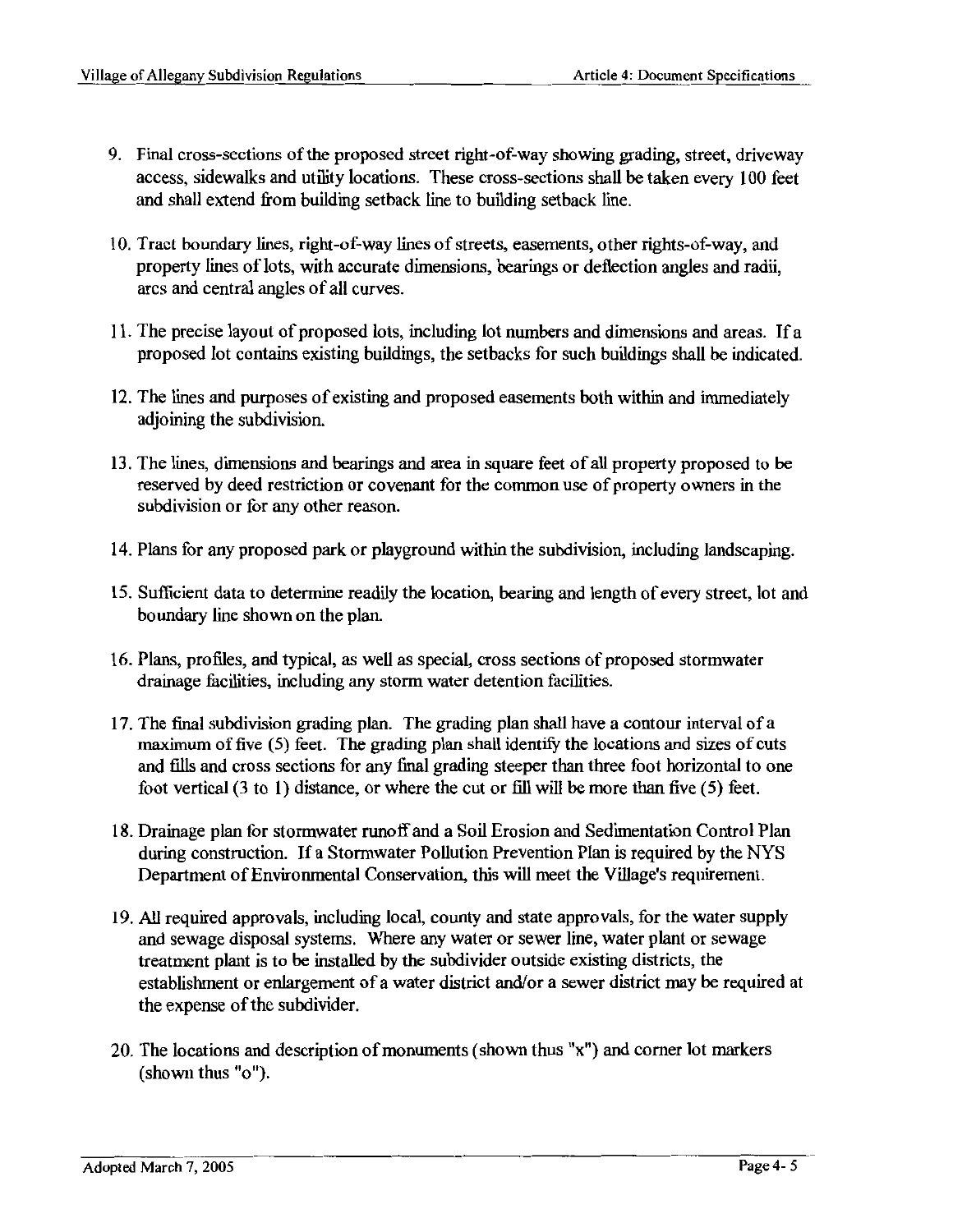- 21. The locations of any zoning district boundary lines within the subdivision.
- 22. Specifications for all bridges and culverts, and approvals from the appropriate jurisdiction.
- 23. The seal and certification by a licensed surveyor as evidence of professional responsibility for the preparation of the final plat.
- 24. A place for the libre and page numbers when filed.
- 25. A place for the endorsement by the Planning Board, as specified in Article 3 of these subdivision regulations.
- 26. Offers of dedication to the Village involving any open space, recreation, street or other improvements. Such offers shall be received and approved by the Village Attorney as to their legal sufficiency. Prior to the acceptance of the dedication of new streets, a certificate by a licensed surveyor shall be filed, certifying that the monuments have been placed as indicated on the final plat map. Note that the offer of dedication does not constitute acceptance of the dedication by the Village Board of Trustees.
- 27. Statement of those facilities to be retained by the subdivider, including the method of maintenance and improvement thereof.
- 28. Descriptions of easements and legal covenants.
- 29. A copy of the by-laws of homeowners' association and any restrictive covenants or deed restrictions, if any.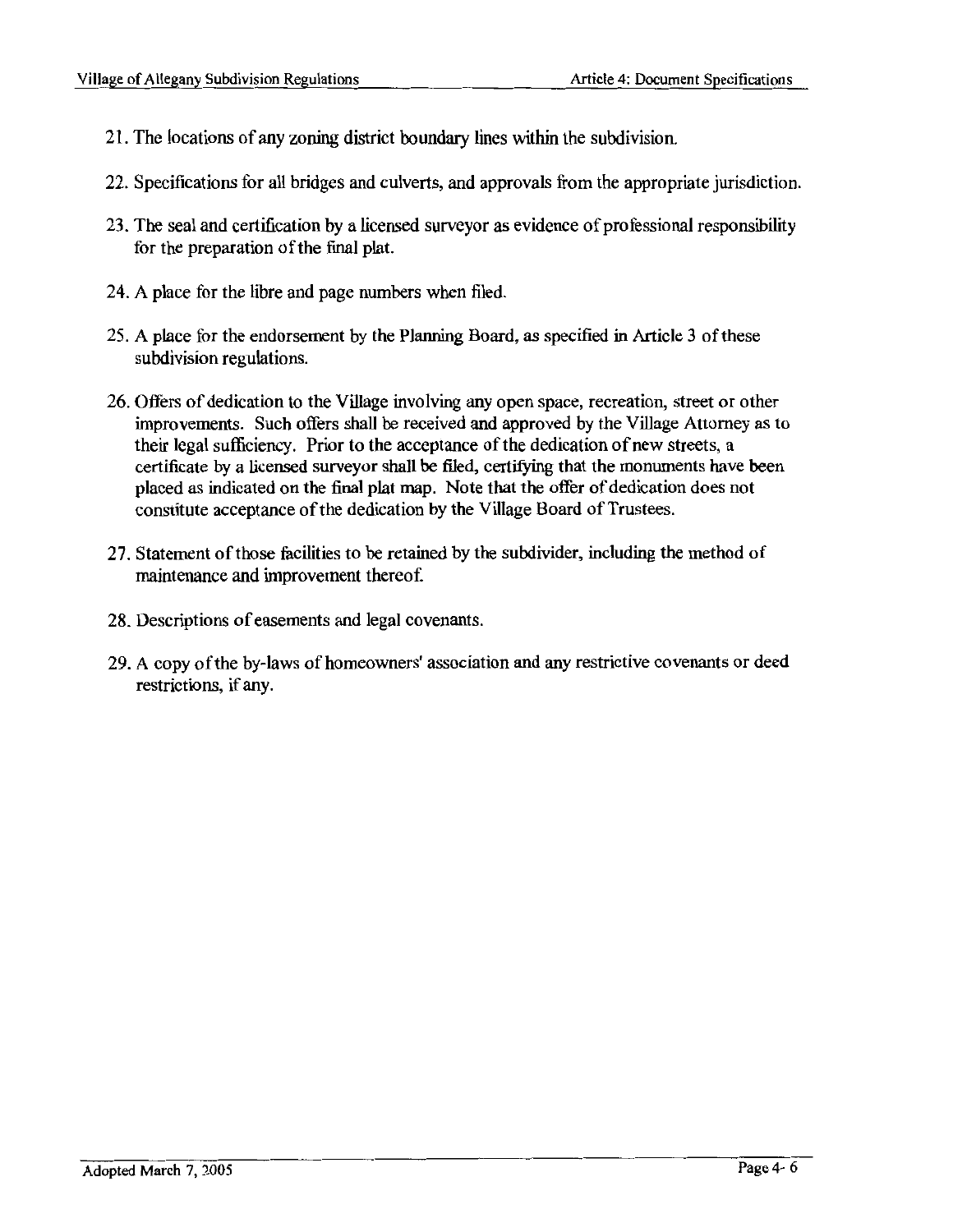# **ARTICLES COMPLETION AND MAINTENANCE OF IMPROVEMENTS**

### **Section 5.1 Improvements to be Required**

- (A) Pursuant to Section 7-730 ofNYS Village Law, prior to the approval of the final plat by the Plamung Board, the subdivider shall install, at his/her own expense, all improvements required by the Planning Board. Such improvements include, but are not limited to, streets, sidewalks, curbing, lighting, street trees, storm drainage, sanitary sewer and water supply.
- (B) As an alternative to the installation of infrastructure and improvements, the subdivider shall provide a performance bond or other security sufficient to cover the full cost of the installation of such infrastructure and improvements, as determined by the Planning Board. The Planning Board may consult with other Village boards and officials in making this determination.
- (C) **Form of Security.** Any such performance bond or other security must be provided pursuant to a written security agreement with the Village of Allegany. The security agreement shall be approved by the Village Board of Trustees. The security agreement shall be satisfactory to the Village Board and to the Village Attorney as to form, sufficiency, manner of execution, and surety. The form of security shall be limited to:
	- 1. A performance bond issued by a bonding or surety company;
	- 2. The deposit of funds in or a certificate of deposit issued by a bank or trust company located and authorized to do business in the state of New York.
	- 3. An irrevocable letter of credit from a bank located and authorized to do business in the State of New York.
	- 4. Obligations of the United States of America
	- 5. Any obligations fully guaranteed as to interest and principal by the United States of America, having a market value at least equal to the full cost of such improvements. If not delivered to the Village, such security shall be held in a Village account at a bank or trust company.
- (D) The performance bond or other security shall be payable to the Village of Allegany. The contract between the Village and the subdivider shall provide that the subdivider, his heirs, successors, and assigns, or their agent, will comply with all applicable terms, conditions, provisions and requirements of these regulations; and will faithfully perform and complete the work of constructing and installing such infrastructure and improvements.
- (E) Any such performance bond or other security shall run for a term to be fixed by the Planning Board, up to a maximum term of three years. However, the term of such performance bond or other security may be extended by the Planning Board with the consent of the parties thereto.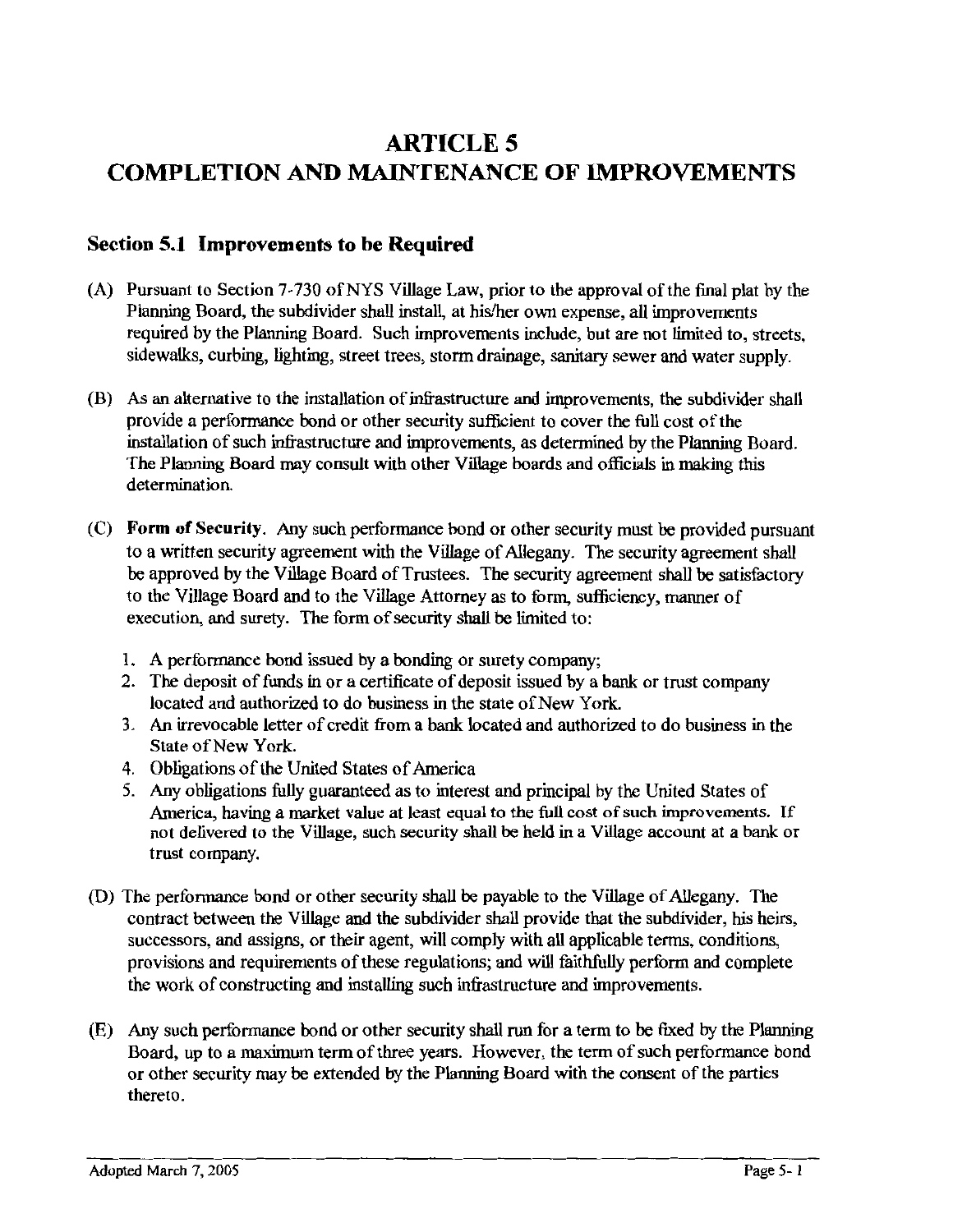(F) A percentage of the total amount of the performance bond or other security shall be withheld by the Village for some period of time; this percentage shall be repaid to the subdivider following the completion, inspection, and approval by the Village of all construction and installation covered under such security agreement. At the time the performance bond or other security is accepted by the Village Board, that Board shall establish the percentage of the bond amount that shall be held by the Village, the time period during which it shall be held, and the conditions that must be met for the percentage to be released to the subdivider.

### **Section 5.2 Schedule of Improvements**

- (A) When a security agreement is entered into between the Village and the subdivider, such agreement shall include a schedule of improvements to be completed and the cost of such improvements. When each phase of improvements is completed to the satisfaction of the Village, the cost as listed in the agreement may be repaid to the subdivider, upon approval by the Village Board of Trustees.
- (B) The subdivider may request an extension of the time necessary to complete a scheduled improvement, provided he can show reasonable cause for the inability to perform said improvement(s) within the required time. The extension of time shall not exceed  $six(6)$ months.

### **Section 5.3 Inspections**

- (A) Periodic inspections during the installation of improvements shall be made by the Code Enforcement Officer, or such other person that the Village Board may designate, to insure conformity with the approved plans and specifications as contained in the subdivider's contract and these regulations.
- (B) The subdivider shall notify the Code Enforcement Officer or other designee when each phase of improvements is ready for inspection.

### **Section 5.4 Default of Security Agreement**

In the event that any required improvements have not been installed as required under the terms of the security agreement, the Village Board of Trustees may declare the subdivider to be in default, and may collect the funds remaining in the performance bond or other security. Upon receipt of such funds, the Village shall install the required improvements commensurate with the extent of funds remaining, but not exceeding in cost the amount of such proceeds.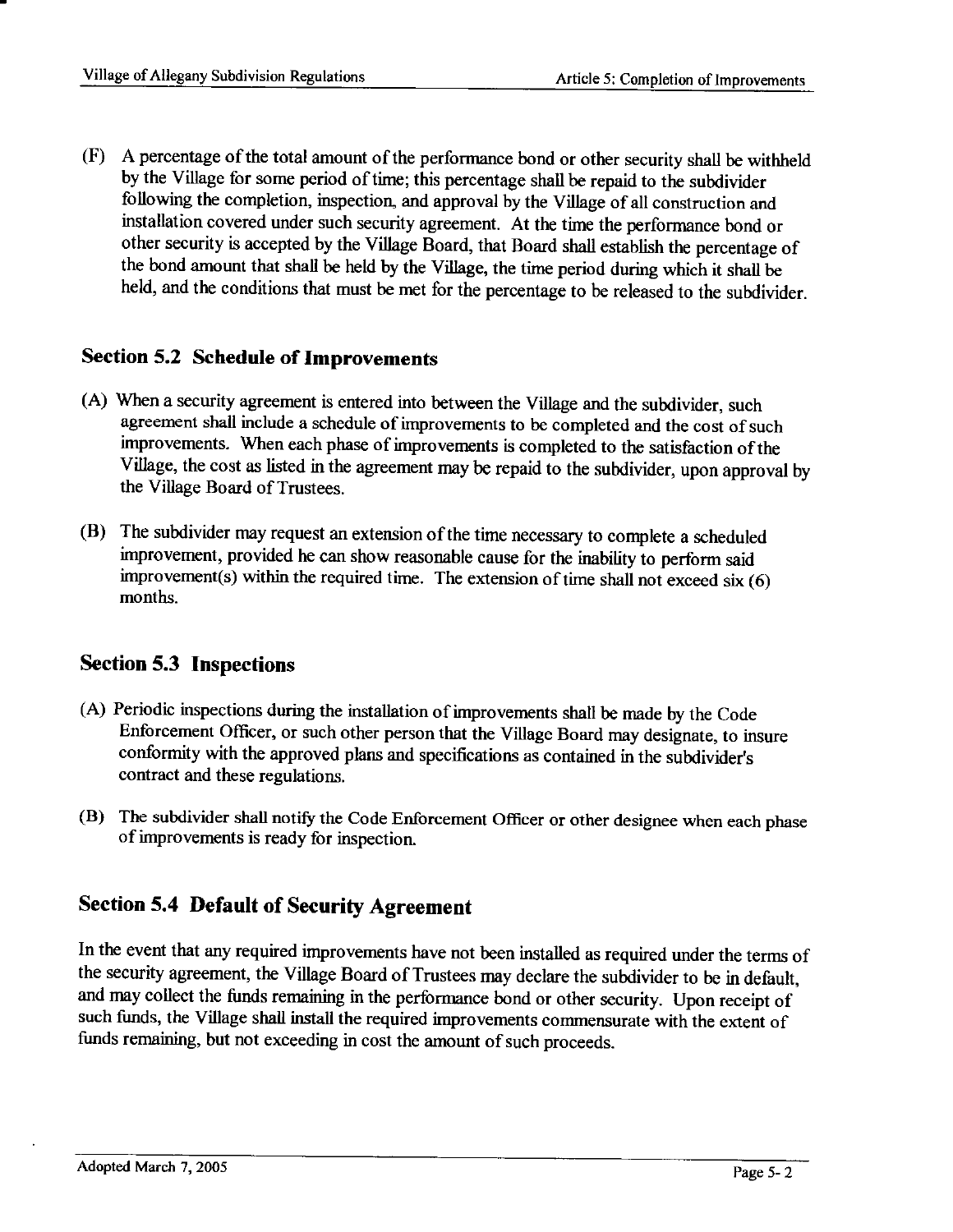### **Section 5.5 Acceptance of Streets and Other Facilities**

When the Code Enforcement Officer or other designee, following final inspection of the subdivision, certifies to the Village Board of Trustees that installation of all infrastructure and other improvements have been completed in accordance with the security agreement, the Village Board may, by resolution, accept the streets and other facilities that have been completed.

### **Section 5.6 Security Where Plat is Approved in Sections**

If the subdivider is authorized to file the approved plat in sections, installation of improvements or the completion of a security agreement shall only be required for that section of the plat which is being immediately filed in the Office of the County Clerk. However, a separate security agreement or installation of improvements shall be required for each section of the plat, and the developer shall not be permitted to begin construction of buildings in any other section until such section has been filed in the office of the Clerk of Cattaraugus County and the required improvements have been installed or a security covering the cost of such improvements in other section(s) of the subdivision has been provided.

### **Section 5.7 Homeowner's Associations**

In cases where a proposed subdivision contains common open space areas, common driveways or other features that will be held in common and maintained by a Homeowner's Association, the subdivider shall submit the proposed Homeowner's Association By-laws to the Planning Board for its review and approval prior to final plat approval

The Homeowner's Association By-laws or other legal arrangements shall specify ownership of the open space areas and/or other common features; the method of maintenance; responsibility for maintenance, taxes, and insurance; compulsory membership and compulsory assessment provisions; guarantees that any association fonned to own and maintain common features will not be dissolved without the consent of the Village Board of Trustees; and any other specifications deemed necessary by the Village Attorney.

The Homeowner's Association By-laws or other legal arrangements shall require that the subdivider shall be a member of the Association; the subdivider's membership shall continue until all of the lots of record have been sold.

### **Section 5.8 Common Open Space**

If a subdivision contains common open space, which is not dedicated to the Village, it shall be protected by legal arrangements, satisfactory to the Village Attorney, sufficient to assure its maintenance and preservation for whatever purpose is intended.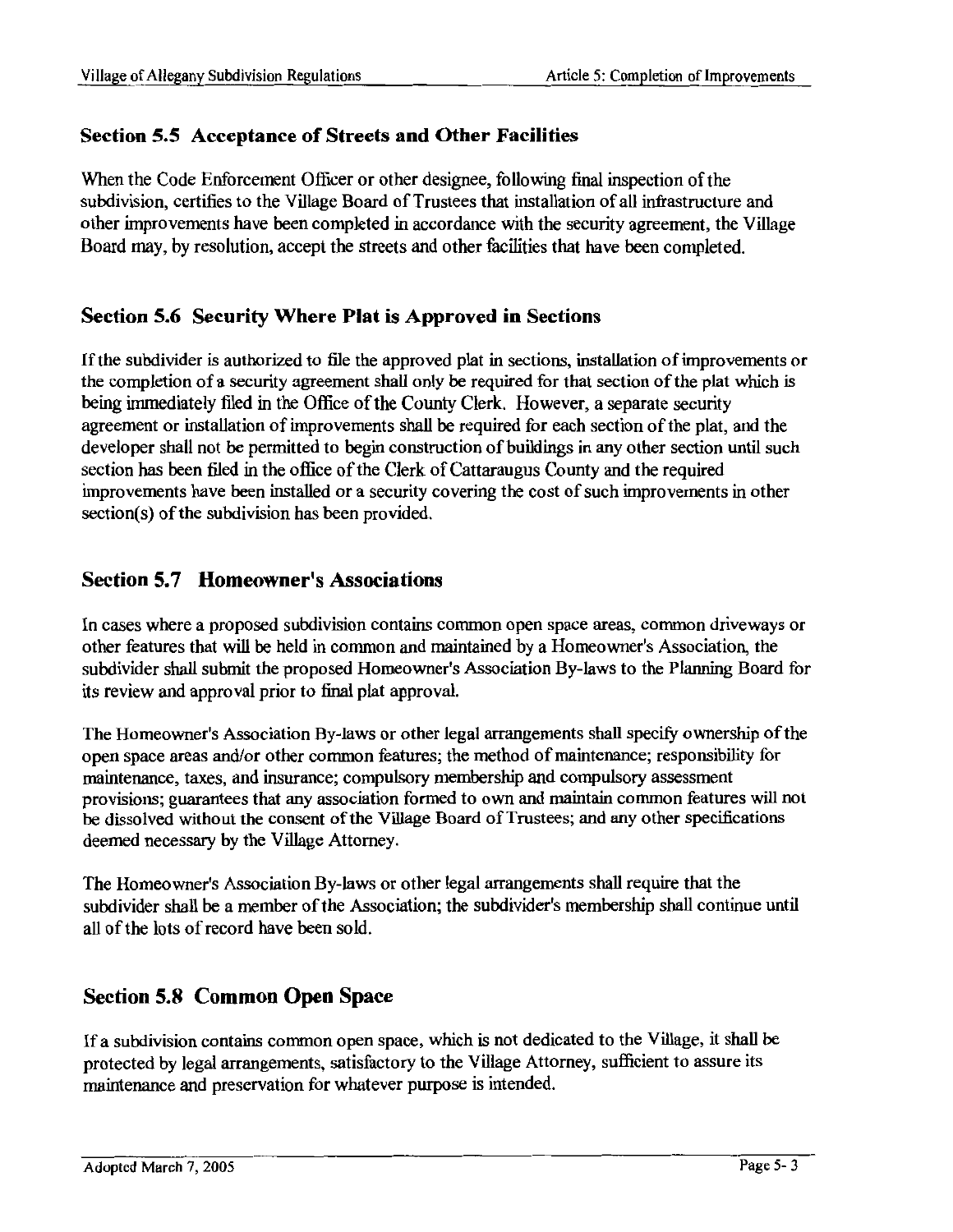# **ARTICLE6 DESIGN STANDARDS**

### **Section 6.1 General Provisions**

- (A) The entire subdivision shall be designed so as to logically relate to the topography of the site and to take advantage of and preserve the natural beauty of the area, including wooded areas, vistas, watercourses and other such features. To the maximum extent possible, existing features of the landscape, such as large trees, rock outcrops, wetlands, hillsides, water courses and other significant natural assets that would add to the value of the site shall be preserved in the design of the subdivision. Environmentally sensitive areas and areas of potential hazard, such as wetlands, floodplains, and steep slopes shall be avoided as locations for buildings and roadways, to the maximum extent feasible.
- (8) Proper provision shall be made for drainage, water supply, sewage disposal and other necessary improvements.
- (C) Roadways shall be of such width, grade and location so as to accommodate the type and volume of traffic that is anticipated, to facilitate fire protection and to provide fire-fighting equipment with access to buildings. Roadways and driveways shall be designed to fit into the landscape and to minimize the potential for erosion.
- (D) All plans for improvements shall be prepared by a professional engineer registered to practice in the State of New York. Final plat map shall be prepared by a land surveyor licensed by the State of New York.
- (E) The installation of all improvements shall be at the expense of the subdivider.

### **Section 6.2 Lots and Blocks**

- (A) The arrangement and dimensions of lots shall be designed in such a manner that there will be no foreseeable difficulties, for reasons of topography or other conditions, in securing building permits in compliance with existing zoning regulations.
- (B) Each lot shall have appropriate access to an existing or proposed street.
- (C) Block lengths and widths shall be appropriate to accommodate the size oflots required by the Village's zoning law and to provide for convenient access, circulation and traffic safety.
- (D) Side lot lines shall be substantially at right angles to streets or radial to curved streets and, unless otherwise dictated by topography, shall be straight lines. Rear lot lines shall be substantially at right angles to side lot lines, unless otherwise dictated by topography. The Planning Board shall have the authority to vary these standards when the design of the subdivision will be improved through an alternative design.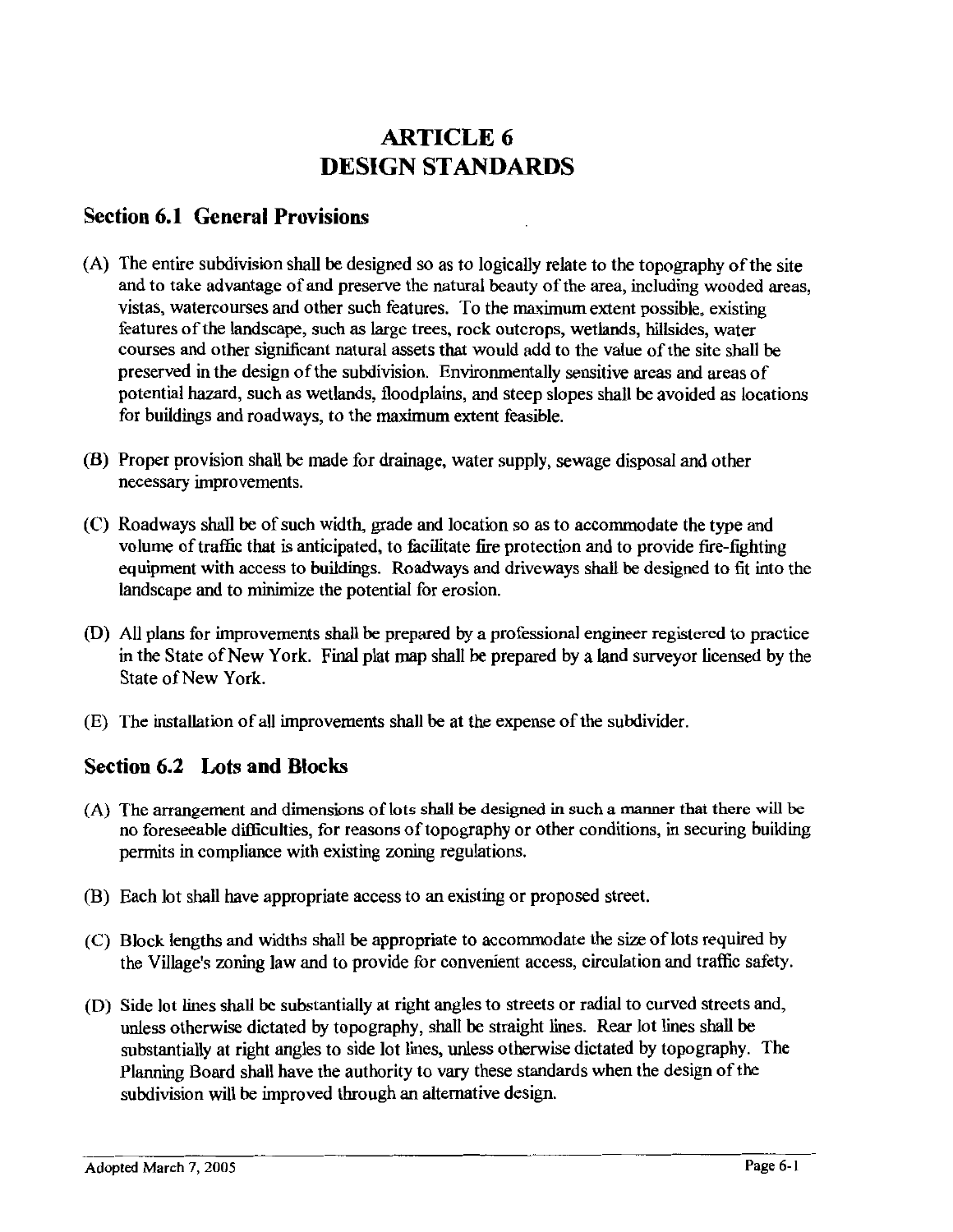- (E) Lot lines shall be laid out as much as possible so that side or rear lot lines follow the centerlines of streams or drainage ways, if any, that may lie within the subdivision.
- (F) Through lots and reversed frontage lots shall be avoided, except where necessary to provide separation of residential development from traffic arterials or to overcome specific disadvantages of topography and orientation.

### **Section 6.3 Building Envelopes**

#### **(A) Designation of Building Envelopes**

- I. A building envelope shall be shown for all lots in a subdivision on both the preliminary and final plats. In most cases the building envelope shall be the same as the building setback lines required by the Village's zoning law. However, in certain cases the Planning Board may require a more restrictive building envelope.
- 2. The Planning Board may require a more restrictive building envelope if it determines that certain features of a site should be protected from development. Features that may trigger the requirement for a more restrictive building envelope include one or more of the following:
	- (a) One-hundred year floodplain
	- (b) Creeks, streams and ponds
	- (c) Wetlands designated by the State of New York; U.S. Army Corps of Engineers; and/or U.S. Fish and Wildlife Service.
	- (d) Locally significant wetlands
	- (e) Hillsides with steep slopes, defined as a slope of25 percent or greater
	- ( f) The presence of significant historical, archaeological or natural resources, such as major stands of significant, healthy trees; stone walls; or resources placed on the National or State Registers of Historic Places.
- 3. If the Planning Board requires a more restrictive building envelope than those required by the setbacks in the zoning law, the more restrictive building envelope shall be large enough to allow flexibility for the ultimate development of the lot.
- 4. In addition to the building envelopes, the Planning Board may require that the final plat contain a notation indicating that all buildings shall be located within the designated building envelope.

#### **(8) Standards for Building Envelopes**

1. Building envelopes shall not include wetlands, floodplains, or areas of steep slopes.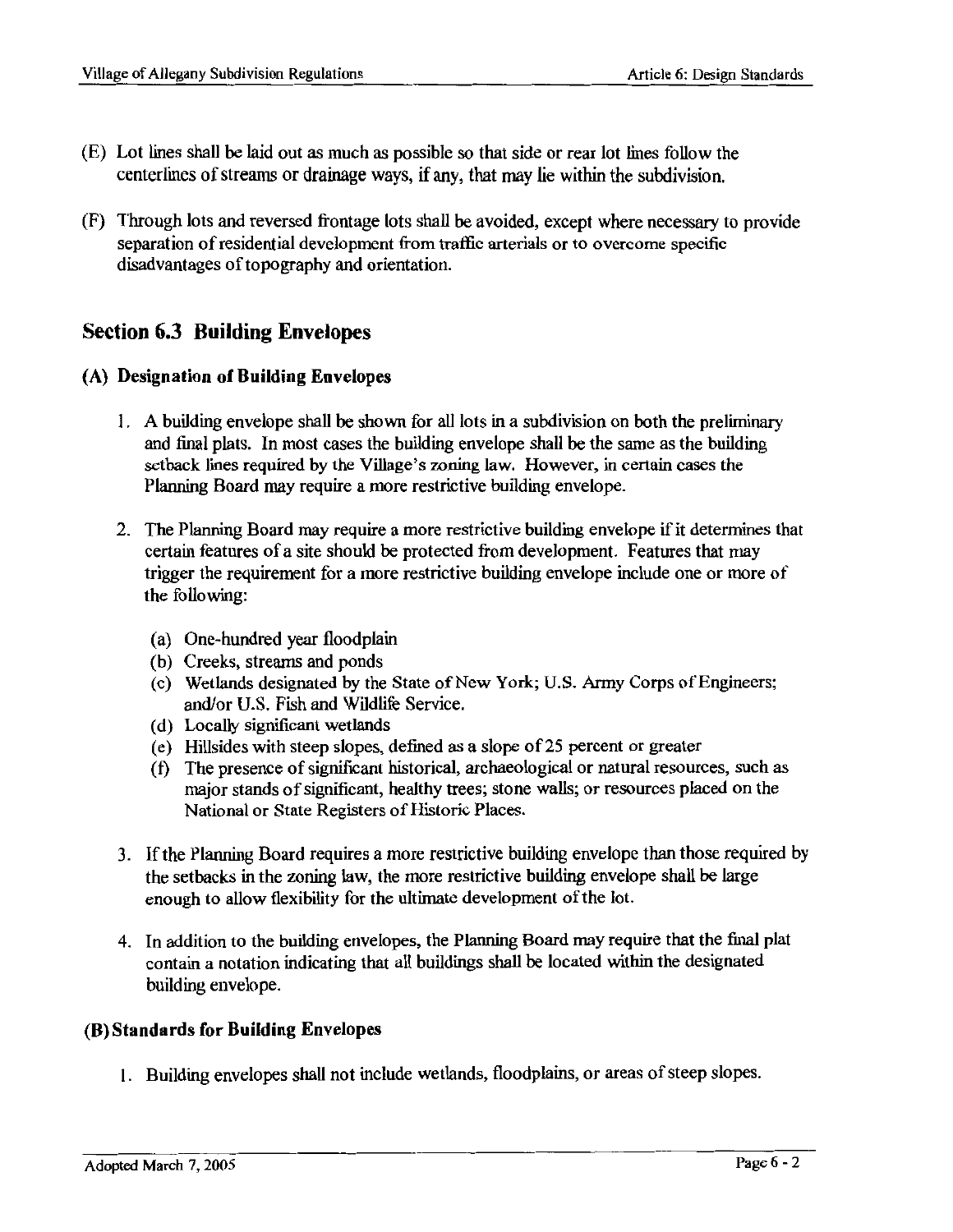2. Building envelopes shall be set back 100 feet from the designated boundary of a state or federally designated wetland.

#### **Section 6.4 Streets**

#### **(A) Streets Required**

- 1. All new streets shall be installed at the expense of the subdivider. Streets shall have a hard-surfaced pavement width, as specified on the final plat, and shall be built to Village specifications. All new streets shall have a minimum right-of-way width of 50 feet, unless the Planning Board determines that a larger right-of-way width is required by the special circumstances of a particular location.
- 2. All new streets shall be offered for dedication to the Village of Allegany.

#### **(8) Design and Layout of Streets**

- l . Each lot shall have access to a street built to the Village's specifications. All streets shall have curbs and gutters. All streets shall have an adjacent sidewalk, with a planting strip located between the curb and the sidewalk.
- 2. Streets shall be designed taking into account the topography of the site. Street design shall strive to minimize areas of large cut and fill.
- 3. Streets shall be designed to connect to existing Village streets where possible. The extension of the existing Village street pattern and interconnectivity of streets shall be a priority.
- 4. Where a new subdivision abuts undeveloped land, the street pattern shall allow for extension into the adjacent land at some future time.
- 5. Cul-de-sacs (dead end streets) shall be discouraged. Where cul-de-sacs are allowed, the length shall not be so long that the provision of emergency services is adversely affected. The turnaround at the end of the cul-de-sac shall have a minimum outside radius of thirty (30) feet.
- 6. The grade of streets shall not exceed eight (8) percent. In order to facilitate drainage, no street grade shall be less than 0.5 percent.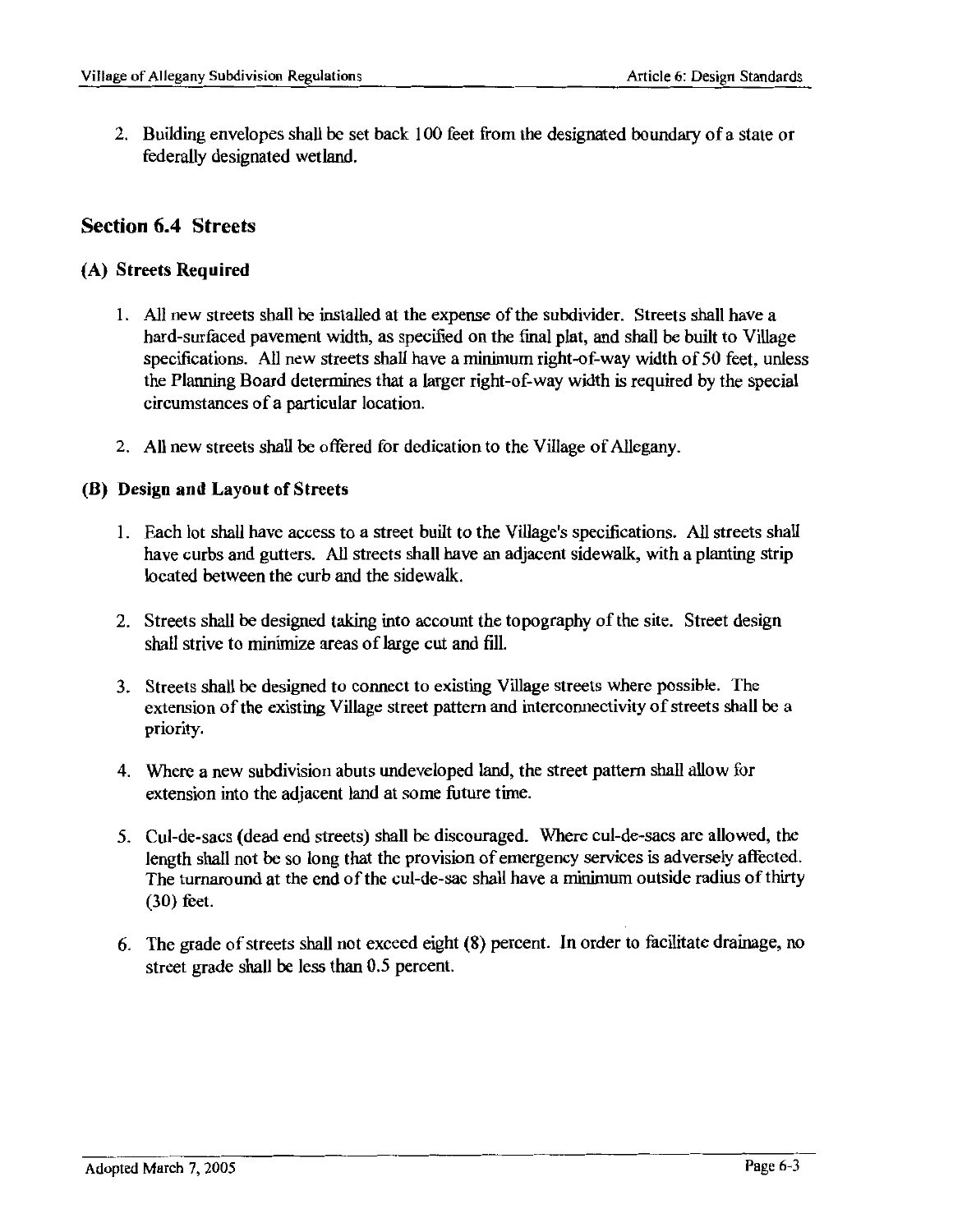#### (C) **Street Widths**

- 1. The Planning Board shall determine the required minimum right-of-way width and required minimum pavement width for each new street. This determination shall be based on the type of street according to the street classification system (See Article 2: Definitions) and the specific characteristics of the site. In general, streets shall have a right-of-way width of a minimum of 50 feet, and a constructed, hard-surfaced pavement width of a minimum of twenty-four (24) feet. Streets classified as collectors may require a wider surface pavement and/or a wider right-of-way.
- 2. The Street Pavement Widths Table shall be used to establishing minimum street pavement widths:

#### **Street Pavement Widths**

| <b>Street Type</b> | Width in feet |  |
|--------------------|---------------|--|
| Access street      | 24            |  |
| Subcollector       | 24-30         |  |
| Collector          | 28-36         |  |

- 3. The Street Pavement Widths Table is based on the following standards. The Planning Board shall use these standards to adjust the street width as necessary for a particular situation.
	- (a) The street classification system defined in Article 2.
	- (b) Travel lanes should be a minimum of 12 feet wide each.
- 4. The width of the street shall be measured from curb face to curb face.

#### **(D) Street Intersections**

- 1. Street intersections of less than ninety (90) degrees (right angle) shall be discouraged, and intersections of less than sixty (60) degrees shall not be permitted.
- 2. There shall be a minimum separation of 125 feet between intersections.
- 3. No more than two streets shall intersect at any one point, unless specifically approved by the Planning Board.
- 4. The minimum curb radius at the intersection of two access streets shall be a minimum of 15-20 feet. The minimum curb radius at an intersection involving a subcollector or collector street shall be 25-30 feet.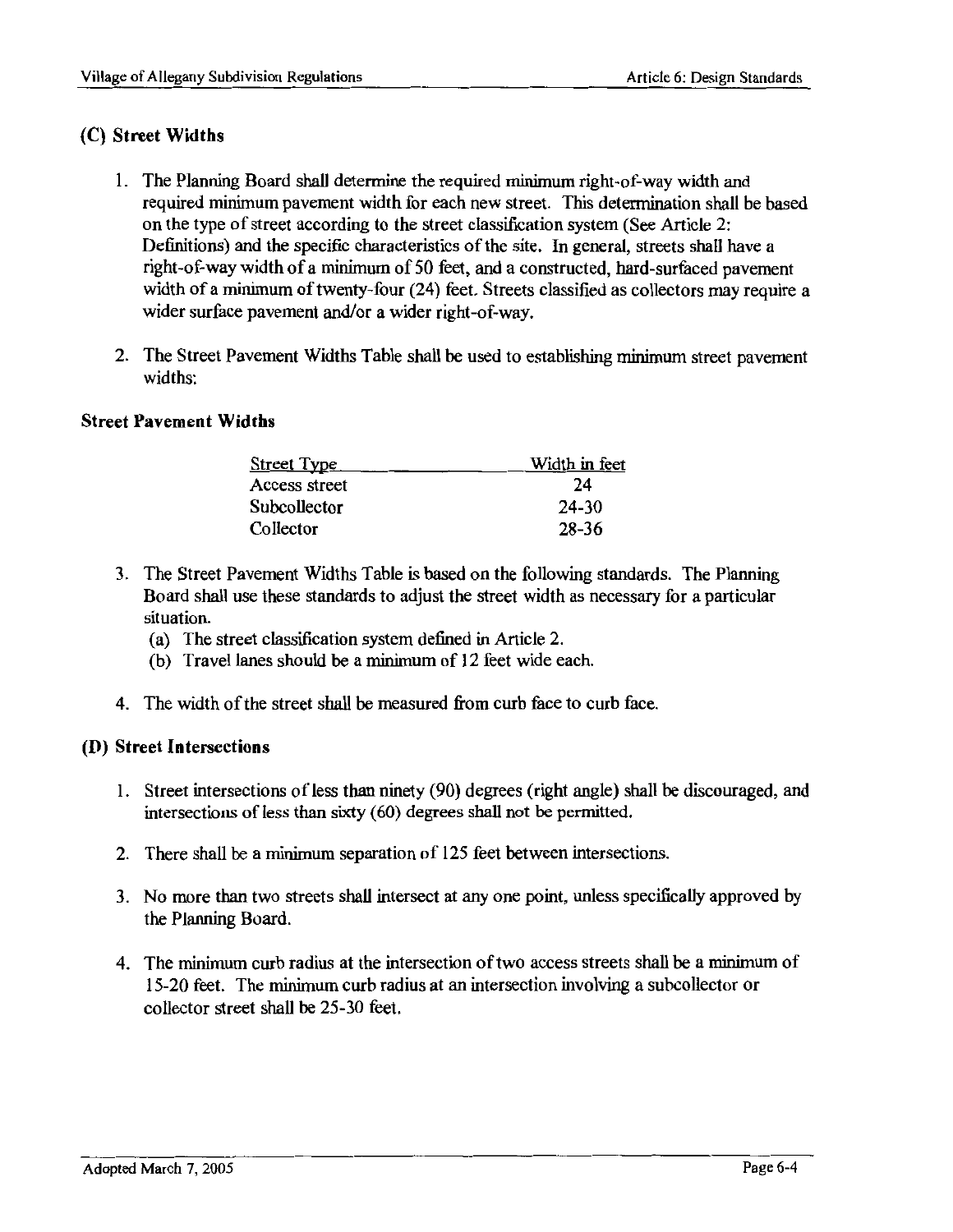#### **(E) Street Names**

No street shall have a name that will duplicate, or so nearly duplicate so as to be confused with, the names of existing streets. The continuation of an existing street shall have the same name. Proposed street names shall be shown on the preliminary and final plats, and the Planning Board shall approve the street name as part of the plat approval.

### **Section 6.5 Sidewalks**

Sidewalks shall be required along all new streets. Sidewalks shall be installed at the expense of the subdivider. Sidewalks shall meet Village specifications for construction. Sidewalks shall conform to all the requirements of the Village's Local Law 2-2000, A Local Law Relating to the Construction, Repairs, Alteration, Cleaning and Maintenance of Sidewalks, as it may be amended from time to time.

### **Section 6.6 Water Supply and Sewage Disposal**

The lots in any new subdivision shall be required to connect to the Village's water supply and sewage disposal systems.

### **Section 6.7 Stormwater Management**

- (A) All applications for subdivisions shall include a stormwater management plan, which adequately provides for the stormwater runoff that would be associated with the project.
- (B) Lots shall be laid out and graded to provide positive drainage away from buildings.
- (C) The stormwater management plan shall be designed to prevent increased runoff over adjacent properties.
- (D) It is preferred that stormwater be directed to an existing village stormwater drain, by using curbing and gutters. Other methods for controlling stormwater will be considered by the Planning Board.

### **Section 6.8 Monuments**

- (A) Permanent monuments shall be placed at all block corners, and at tangent points or curves in streets.
- (B) Permanent monuments shall be located at each corner of each lot.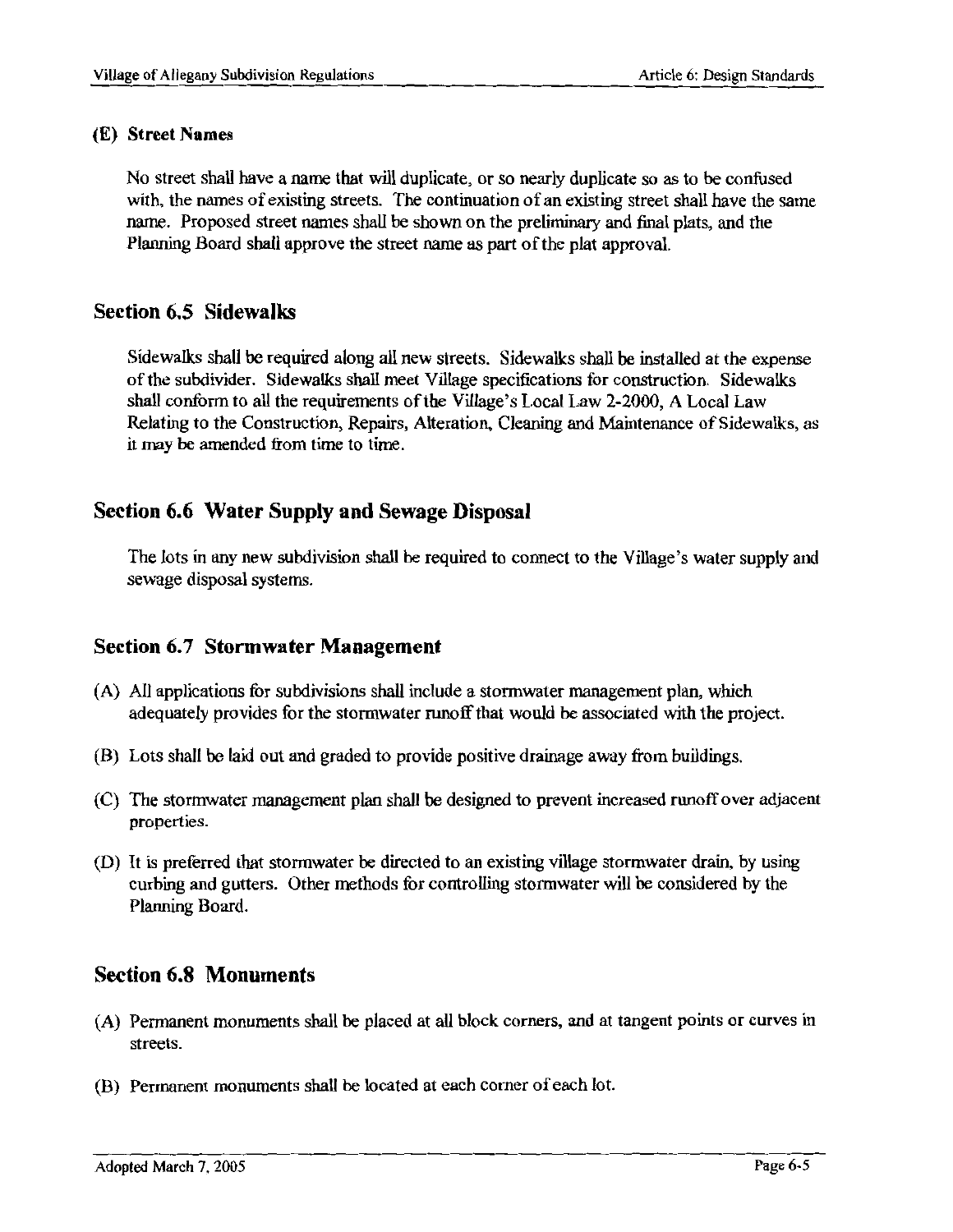- (C) All monuments are to be set flush with the finished grade as shown upon the approved plans. Monuments marking street lines shall be distinctly different from those marking building lots.
- (D) The location of all monuments shall be shown on the final plat.
- (E) Monuments shall be installed by a licensed land surveyor, who shall certify to the Village clerk that the monuments have been installed as shown on the final plat, prior to final plat approval.

### **Section 6.9 Telephone, Cable, Electric, and Similar Utilities**

- (A) All existing and proposed utilities throughout the subdivision shall be shown on the preliminary plat.
- (B) Service connections to the street property line of each platted lot shall be installed at the subdivider's expense. At the discretion of the Planning Board, the requirement for service connections to each lot may be waived in the case of adjoining lots to be retained in single ownership and intended to be developed for the same primary use.
- (C) Utilities shall be installed underground for subdivisions containing four or more lots. If a subdivision contains fewer than four lots, the Planning Board may require that the utilities be underground, if the utilities in the surrounding area are also installed underground. Infill lots in an area with overhead utilities may receive service from the existing lines, but secondaries from the pole to the house shall be buried.

### **Section 6.10 Street Lighting**

Street lighting, installed at the expense of the subdivider, shall be required for all subdivisions that create new streets. A plan for street lighting shall be provided with the preliminary and final plats for Planning Board review and approval.

## **Section 6.11 Grading**

- (A) Grading shall be designed to conserve natural topographic features and appearances by means of contour grading to blend graded slopes and benches with the natural topography.
- (B) To the maximum extent possible, land that has an average slope of25 percent or greater shall not be graded and shall remain in its natural state, except that natural vegetation may be supplemented by other planting and landscaping.
- ( C) Slopes created by grading of the site shall not exceed 50 percent, or 2: l, unless an engineering report indicates that a steeper slope will not pose a hazard.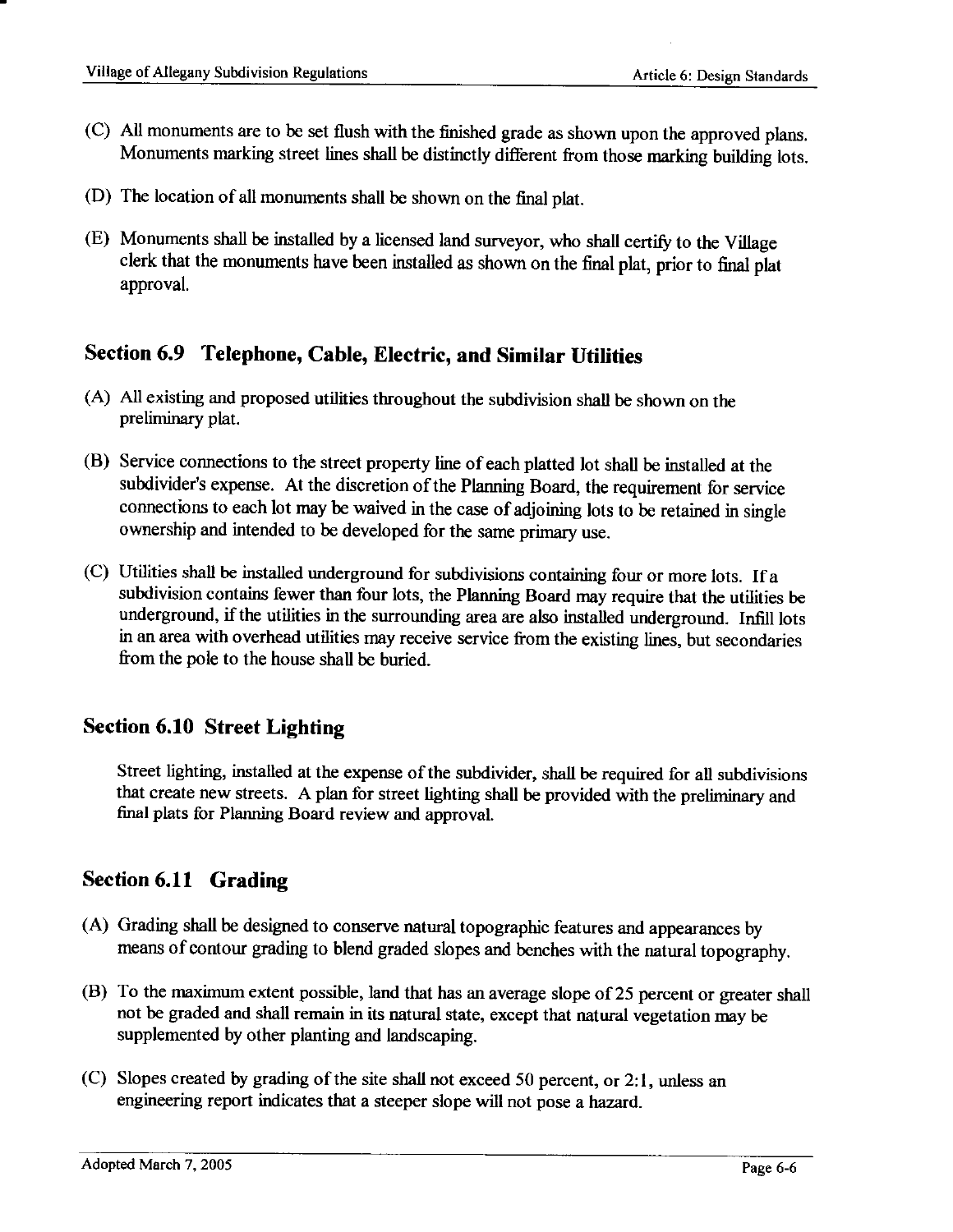- (D) Tops and toes of cut and fill slopes shall be rounded to create the appearance of a natural slope.
- (E) Tops and toes of cut and fill slopes shall be set back from property boundaries a minimum distance of three feet.
- (F) All areas disturbed for the construction of required roadways and utilities and other development of the subdivision shall be stabilized and covered as soon as possible. Areas to be landscaped shall be reseeded or replanted as soon as practical, but within one growing season. Other disturbed soil surfaces shall be stabilized and covered by other means acceptable to the Planning Board, such as walls or graveled access ways.

### **Section 6.12 Street Trees**

- (A) Whenever new streets are installed, the subdivider shall plant street trees along both sides of the new street. The trees shall be installed in the planting strip between the roadway edge and the sidewalk. All street trees shall be shown on the preliminary and final plats. The Planning Board shall approve the species and location of all trees, according to the following standards:
	- (I) The trees cast moderate to dense shade in summer
	- (2) The trees are long-lived; i.e. have a life expectancy of 40 years or more
	- (3) The trees are tolerant ofroad salt and other expected roadside conditions
	- (4) The trees require little maintenance, because they are mechanically strong, resistant to wind damage, and insect- and disease-resistant.
	- (5) The size of the mature trees is appropriate to the location for which they are proposed.
- (B) The Planning Board may use the publication *Urban Trees: Site Assessment Selection for Stress Tolerance Planting,* by the Urban Horticulture Institute of Cornell University, or similar publication, when assessing the suitability of trees. A diversity of tree species should be planted to avoid damage due to insect infestations or diseases.
- (C) Trees shall be planted on both sides of the roadway according to the following schedule. Trees shall be arranged such that their location does not conflict with the Visual Clearance at Driveways and Intersections provisions of the Village's Zoning Law.

#### Spacing between Street Trees

| Tree height (at maturity)          | Distance Apart |
|------------------------------------|----------------|
| Large trees $(50$ ft. and over)    | $40-50$ feet   |
| Medium trees $(25-50 \text{ ft.})$ | 30-40 feet     |
| Small trees (less than 25 ft.)     | $20-30$ feet   |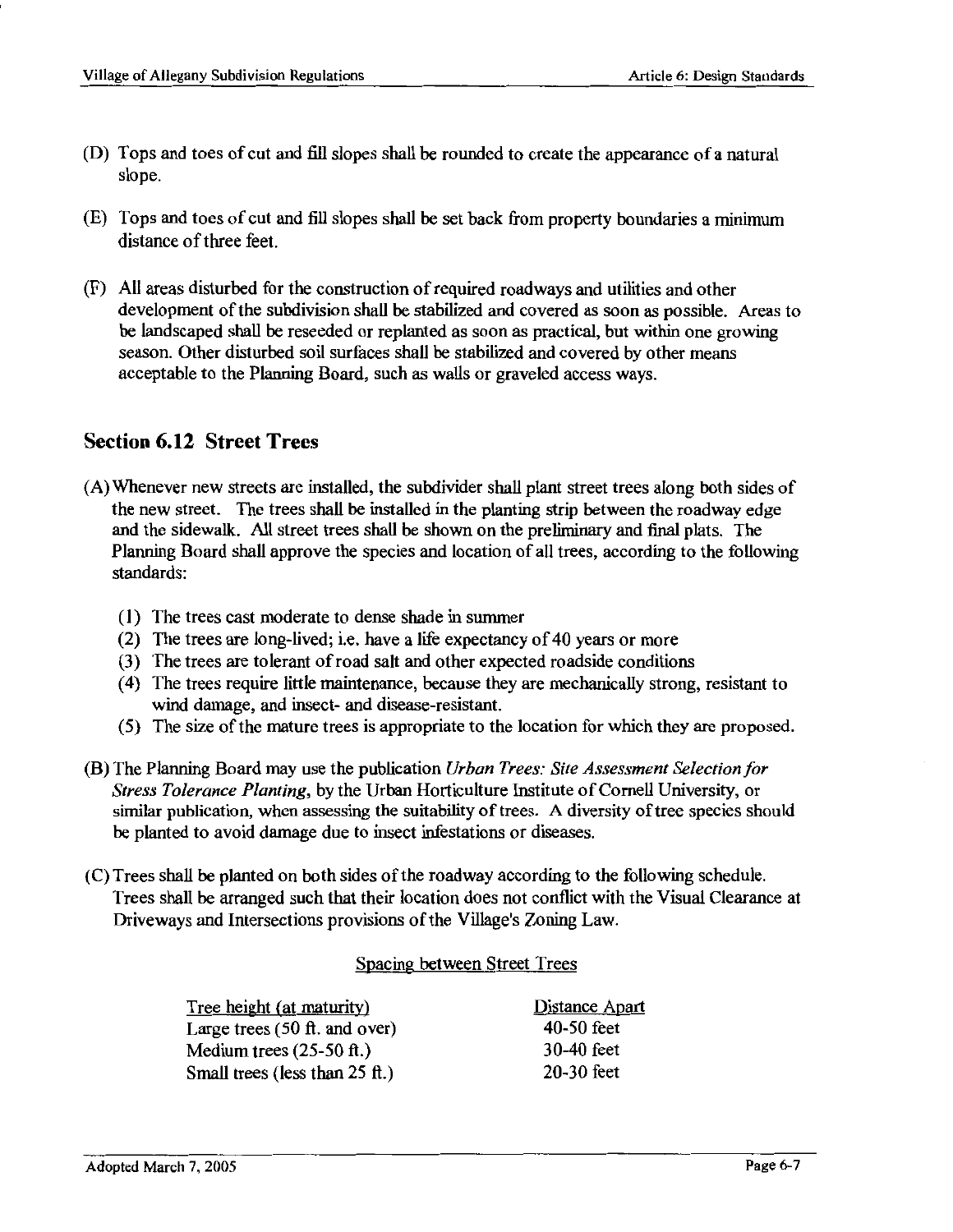Medium and large trees shall be preferred over small trees, unless specific site circumstances warrant the smaller tree size. Trees should be generally equally distributed along the street frontage, but are not required to be at absolutely equal intervals.

- (D)The size of the trees at the time of planting shall be a minimum of two (2) inches in caliper, measured six inches from the ground.
- (E) The subdivider shall post a bond, for a period of two years, that is sufficient to replace trees that die, are dying or become diseased during this period.
- (F) All street trees shall be installed in accordance with the provisions of the Village of Allegany Local Law 2-1999, regarding trees, shrubs and grasses.

### **Section 6.13 Cluster Subdivisions**

(A) Authority

Pursuant to Section 7-738 ofNYS Village Law, the Planning Board is hereby authorized to approve a cluster development, as defined in Article 2 of these regulations, simultaneously with the approval of preliminary and final plats. In approving a cluster development, the Planning Board may modify the lot size and setback requirements of the Village's zoning law, in order to provide for areas of dedicated open space within the development. However the overall density of subdivision may not be increased.

(B) Purpose

The purpose of cluster subdivisions is to enable and encourage the flexibility of design and development of land in such a manner as to preserve the natural and scenic qualities of open lands and to provide for common open space areas.

- (C) Standards
	- l. A cluster development shall not result in an increase in the permitted number of building lots or dwelling units that could be permitted, in the Planning Board's judgment, if the land were subdivided into lots conforming to the minimum lot size, setback requirements and density requirements of the Village's zoning law. However, where a proposed subdivision falls within two or more contiguous zoning districts, the Planning Board may approve a cluster development representing the cumulative density of all units allowed in the districts and may authorize any actual construction to take place in all or any portion of one or more of such districts.
	- 2. As a condition of plat approval, the Planning Board may establish any conditions on the ownership, use and maintenance of open space areas or lands shown on the plat map, in order to assure the preservation of the natural and scenic qualities of such open lands, and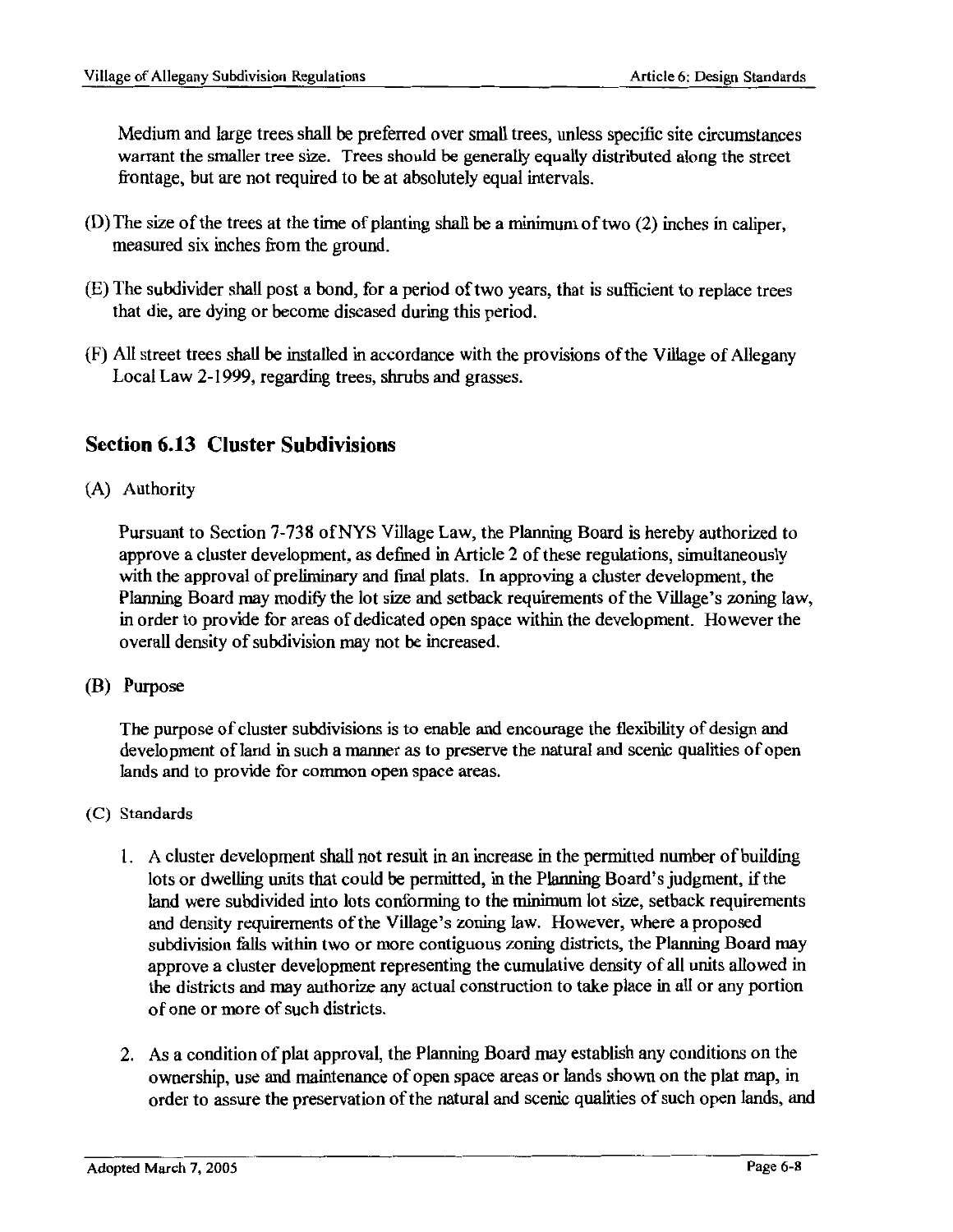to assure that they remain permanently dedicated as open space areas free from development.

- 3. A cluster development may be located in any zoning district where a subdivision would be permitted by the zoning law.
- 4. In addition to a residential subdivision for single family homes, an application for cluster development may be made when a subdivider proposes to build multiple family dwellings, such as townhouses, which will be individually owned. The parcel proposed for any multiple family dwelling must be located in a zoning district that permits such use.
- 5. A parcel that is the subject of a cluster development application shall be large enough to reasonably accommodate the building lots or buildings proposed for such use and to provide open space land of a reasonable size and use.
- (D) Procedure
	- 1. A cluster development shall be considered a subdivision. Application shall be made to the Planning Board for subdivision approval. The Planning Board shall review and make a determination on the application following the rules and procedures specified in these subdivision regulations.
	- 2. In addition to other application materials required by these regulations, an application for a cluster development shall show the proposed open space(s) and their uses. The application shall include a description of the ultimate proposed ownership and maintenance of the open space areas.
	- 3. If a cluster development includes multiple family dwellings, either as a part of the proposal or the entire proposal, the applicant shall submit a site plan that shows the open space areas; building locations; building elevations; and driveways, streets and parking areas. A landscaping plan is also required.
- (E) Open space
	- 1. All cluster developments shall contain open space that is equivalent in area to the total reduction in lot size.
	- 2. The open space may be publicly or privately owned.
		- (a) If the open space is offered for dedication to the Village of Allegany, the Village Board shall decide whether or not to accept the open space dedication. In making its determination, the Board shall consider the intended use of the land, the size and location of the land, the availability of the open space to the public, and the cost of development and/or maintenance of such open space.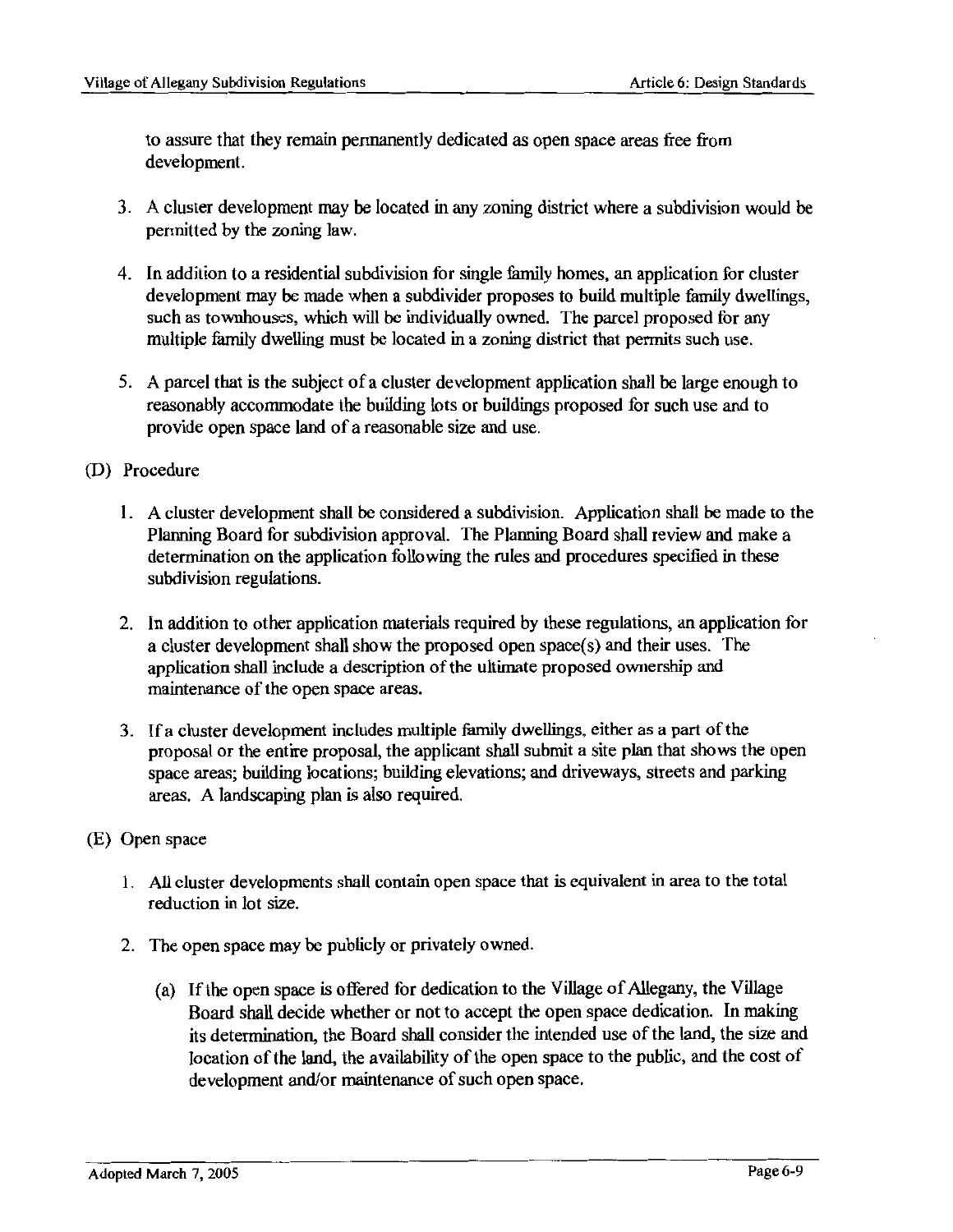- (b) If the open space is owned by a Homeowners' Association or some other entity, the provisions of Section 5.7, Homeowner's Associations, and Section 5.8, Common Open Space, of these regulations shall be complied with.
- 3. The open space may be used for active or passive recreation or to preserve significant scenic or natural features of the site.
	- (a) The usability of open space intended for a recreational or public use shall be determined by the size, shape, topography, and location of the open space in relation to the particular use proposed for that site.
	- (b) Open space intended for a recreational or public use shall be easily accessible.
	- ( c) Open space may include significant natural features, such as, but not limited to, stream beds, floodplains significant stands of trees, scenic vistas, and rock outcroppings.